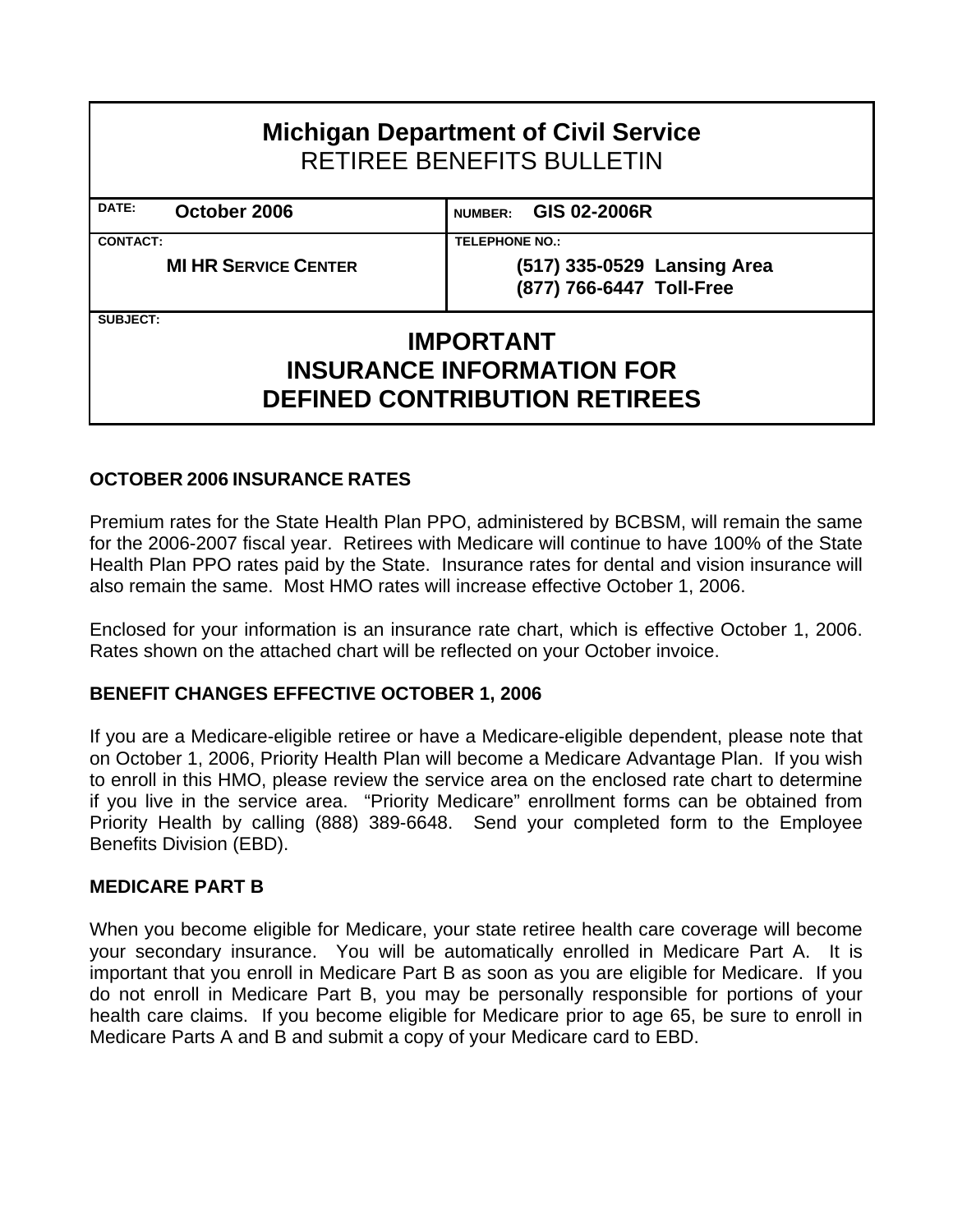#### **PLAN CHANGES**

If you wish to make changes to your insurance plans, use the Group Insurance Change form (R452X) available on the ORS website at [www.michigan.gov/ors.](http://www.michigan.gov/ors) To enroll in the State PPO, use the Group Insurance Application (R329M). To enroll in an HMO, request the enrollment form directly from the HMO. Send your completed form to EBD.

As a retiree, you are not restricted to an open enrollment window for making changes to your health insurance plan. Changes are subject to a "rolling enrollment window" with the following changes subject to a six-month waiting period:

- A. The retiree is enrolled in an HMO and wants to enroll in the State Health Plan PPO
- B. The retiree does not notify EBD within 30 days of the date of event (marriage, death, divorce or involuntary loss of coverage)
- C. The retiree is currently not enrolled in any insurance plan

The six-month waiting period is waived when:

- A. The retiree is enrolled in the State Health Plan PPO and wants to enroll in an HMO
- B. The retiree is currently in an HMO and wants to transfer to a different HMO
- C. The retiree is enrolled in an HMO and is moving out of the service area
- D. The retiree notifies EBD within 30 days of the date of event (marriage, death, divorce or involuntary loss of coverage)

#### **ADDITIONAL INFORMATION**

Information regarding the State's health care plans is available on-line. To view the Office of Retirement Services' publication regarding retirement benefits, go to [www.michigan.gov/ors](http://www.michigan.gov/ors). Click on "State Employees Retirement System", "Defined Benefit Plan", "Forms and Publications", then "After You Retire: What Every Pension Recipient Should Know".

To view the Benefit Guide for the State of Michigan Retirees' State Health Plan PPO on-line, go to [www.michigan.gov/mdcs](http://www.michigan.gov/mdcs). Click on "Employee Benefits", "Benefit Booklets", "Health", then "Retiree State Health Plan PPO". If you wish to receive a copy of the State Health Plan PPO Benefit Guide, please contact the State of Michigan BCBS Customer Service Center at (800) 843-4876.

To view information about an HMO, go to [www.michigan.gov/mdcs](http://www.michigan.gov/mdcs). Click on "Employee Benefits", "Benefit Booklets", "Health", "Health Maintenance Organization Plans", and then choose an HMO plan to view.

Questions regarding the information in this bulletin can be directed to MI HR Service Center toll-free at (877) 766-6447 or in the Lansing area at (517) 335-0529.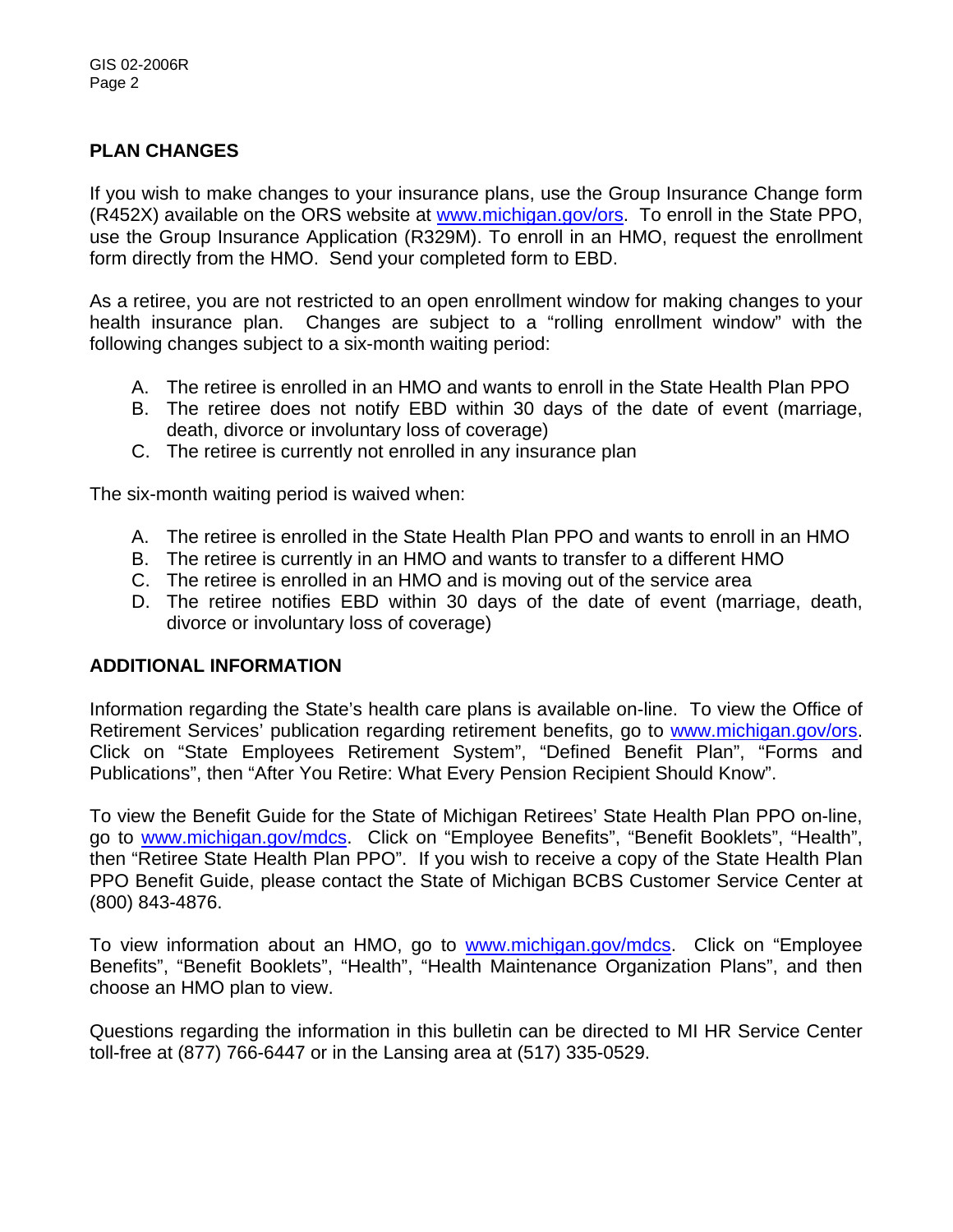|                                                                                                                                                                                                                                                     | <b>STATE SPONSORED GROUP INSURANCE PLAN</b><br><b>BENEFIT ADMINISTRATORS</b><br><b>FOR RETIREES</b>                                           |
|-----------------------------------------------------------------------------------------------------------------------------------------------------------------------------------------------------------------------------------------------------|-----------------------------------------------------------------------------------------------------------------------------------------------|
| <b>STATE HEALTH PLAN</b><br><b>BLUE CROSS BLUE SHIELD PPO</b><br><b>BCBSM State of Michigan Service Center</b><br>800-843-4876<br>www.bcbsm.com                                                                                                     | <b>MANAGED PHARMACY/MAIL SERVICE</b><br><b>PRESCRIPTION DRUG PROGRAM</b><br><b>Express Scripts</b><br>800-505-2324<br>www.express-scripts.com |
| <b>STATE VISION PLAN</b><br><b>BCBSM State of Michigan Service Center</b><br>800-843-4876<br>www.bcbsm.com                                                                                                                                          | <b>MENTAL HEALTH/SUBSTANCE ABUSE</b><br><b>SERVICES</b><br>Magellan Behavioral of Michigan<br>866-503-3158<br>www.magellanassist.com          |
| <b>STATE DENTAL PLAN</b><br>Delta Dental Plan of Michigan<br>800-524-0150<br>www.deltadentalmi.com                                                                                                                                                  |                                                                                                                                               |
|                                                                                                                                                                                                                                                     | <b>HEALTH MAINTENANCE ORGANIZATIONS (HMOs)</b>                                                                                                |
| <b>Blue Care Network, Great Lakes</b><br><b>Blue Care Network, Mid-Michigan</b><br><b>Blue Care Network, East Michigan-Flint</b><br><b>Blue Care Network, East Michigan-Saginaw</b><br><b>Blue Care Network, Southeast Michigan</b><br>800-662-6667 | M-Care<br>800-658-8878 or 734-913-2211<br>www.mcare.org<br><b>Physicians Health Plan of Mid-Michigan</b>                                      |
| <b>BCN Advantage</b><br>800-450-3680<br>www.mibcn.com                                                                                                                                                                                               | (Lansing)<br>800-832-9186 or 517-364-8500<br>www.phpmm.org                                                                                    |
| <b>Care Choices Health Plan</b><br>800-852-9780<br>www.carechoices.com                                                                                                                                                                              | Physicians Health Plan of South Michigan<br>(Jackson)<br>800-394-7569 or 517-787-6865<br>www.phpcares.com                                     |
| <b>HealthPlus of Michigan</b><br>(Flint) 800-332-9161<br>(Saginaw) 800-942-8816<br><b>HealthPlus Senior</b><br>800-332-9161<br>www.healthplus.com                                                                                                   | <b>Priority Health</b><br>800-446-5674 or 616-942-1221<br><b>PriorityMedicare</b><br>888-389-6648 or 616-464-8820<br>www.priority-health.com  |
| <b>Health Alliance Plan</b><br>800-422-4641 or 313-872-8100<br><b>HAP Senior Plus</b><br>800-801-1770 or 313-664-7015<br>www.hap.org                                                                                                                |                                                                                                                                               |
|                                                                                                                                                                                                                                                     | <b>STATE OF MICHIGAN</b>                                                                                                                      |
| <b>Office of Retirement Services</b><br>P.O. Box 30171<br>Lansing, MI 48909<br>800-381-5111                                                                                                                                                         | <b>Employee Benefits Division</b><br>P.O. Box 30002<br>Lansing, MI 48909<br>800-505-5011                                                      |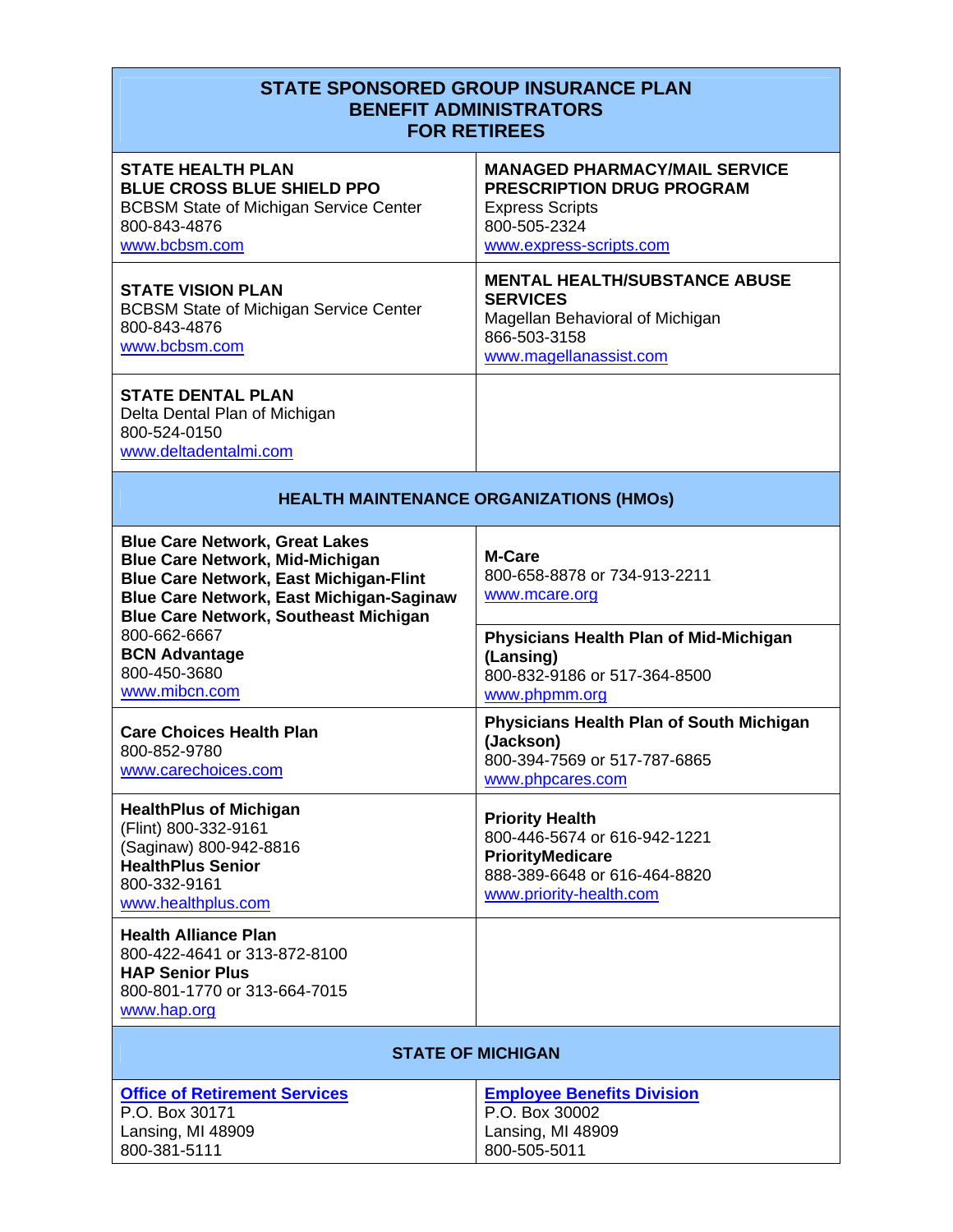|          | <b>Retirees' State Health Plan - Blue Cross Blue Shield PPO</b> |         |        |    |              |    |                |    |              |  |  |  |
|----------|-----------------------------------------------------------------|---------|--------|----|--------------|----|----------------|----|--------------|--|--|--|
|          |                                                                 |         |        |    |              |    |                |    |              |  |  |  |
|          |                                                                 | Retiree |        |    | <b>State</b> |    | <b>MONTHLY</b> |    | Retiree      |  |  |  |
| 121-BCBS |                                                                 |         | Share  |    | Share        |    | <b>TOTAL</b>   |    | <b>COBRA</b> |  |  |  |
| G        | <b>Retiree Only</b>                                             | \$      | 29.94  | \$ | 584.09       | \$ | 614.03         | \$ | 626.31       |  |  |  |
|          | <b>Retiree &amp; Spouse</b>                                     | \$      | 61.40  | \$ | 1,166.64     | \$ | 1,228.04       | \$ | 1,252.60     |  |  |  |
| R.       | Retiree & Child(ren)                                            | \$      | 38.68  | \$ | 734.77       | \$ | 773.45         | \$ | 788.92       |  |  |  |
| W        | Retiree, Spouse & Child(ren)                                    | \$      | 71.08  | \$ | 1,350.54     | \$ | 1,421.62       | \$ | 1,450.05     |  |  |  |
| H        | Retiree 65+ Only                                                |         | \$0.00 | \$ | 321.95       | \$ | 321.95         | \$ | 328.39       |  |  |  |
| М        | Retiree 65+ & Spouse 65+                                        |         | \$0.00 | \$ | 643.91       | \$ | 643.91         | \$ | 656.79       |  |  |  |
| S        | Retiree 65+ & Child(ren)                                        |         | \$0.00 | \$ | 481.38       | \$ | 481.38         | \$ | 491.01       |  |  |  |
| X        | Retiree 65+ & Spouse 65+ & Child(ren)                           |         | \$0.00 | \$ | 837.50       | \$ | 837.50         | \$ | 854.25       |  |  |  |
| N        | Retiree under 65 & Spouse 65+                                   |         | \$0.00 | \$ | 935.98       | \$ | 935.98         | \$ | 954.70       |  |  |  |
| P        | Retiree 65+ & Spouse under 65                                   |         | \$0.00 | \$ | 935.98       | \$ | 935.98         | \$ | 954.70       |  |  |  |
| Y        | Retiree under 65, Spouse 65+ & Child(ren)                       |         | \$0.00 | \$ | 1,129.56     | \$ | 1,129.56       | \$ | 1,152.15     |  |  |  |
| Z        | Retiree 65+, Spouse under 65 & Child(ren)                       |         | \$0.00 | S  | 1,129.56     | \$ | 1,129.56       | \$ | 1,152.15     |  |  |  |

# **Retirees' State Dental Plan**

|            |                              |         | Retiree |  | <b>State</b> |  | <b>MONTHLY</b> |  | Retiree      |
|------------|------------------------------|---------|---------|--|--------------|--|----------------|--|--------------|
| <b>DDR</b> |                              |         | Share   |  | Share        |  | <b>TOTAL</b>   |  | <b>COBRA</b> |
| Е          | <b>Retiree Only</b>          | ۰D      | 3.96    |  | 35.63        |  | 39.59          |  | 40.38        |
| c<br>ت     | Retiree & Spouse             | ۰D      | 7.21    |  | 64.93        |  | 72.14          |  | 73.58        |
| С          | Retiree & Child(ren)         | ۰D      | 8.81    |  | 79.31        |  | 88.13          |  | 89.89        |
|            | Retiree, Spouse & Child(ren) | œ<br>۰D | 12.06   |  | 108.63       |  | 120.69         |  | 123.10       |

| <b>Retirees' State Vision Plan</b> |                              |   |         |  |              |   |                |   |              |  |  |  |
|------------------------------------|------------------------------|---|---------|--|--------------|---|----------------|---|--------------|--|--|--|
|                                    |                              |   |         |  |              |   |                |   |              |  |  |  |
|                                    |                              |   | Retiree |  | <b>State</b> |   | <b>MONTHLY</b> |   | Retiree      |  |  |  |
| VBR                                |                              |   | Share   |  | Share        |   | <b>TOTALS</b>  |   | <b>COBRA</b> |  |  |  |
| Е                                  | <b>Retiree Only</b>          |   | 0.64    |  | 5.73         |   | 6.37           |   | 6.50         |  |  |  |
| S                                  | Retiree & Spouse             |   | 1.05    |  | 9.32         | S | 10.36          | S | 10.57        |  |  |  |
| С                                  | Retiree & Child(ren)         |   | 1.45    |  | 13.04        | S | 14.49          | S | 14.78        |  |  |  |
|                                    | Retiree, Spouse & Child(ren) | Œ | 1.86    |  | 16.62        | S | 18.48          |   | 18.85        |  |  |  |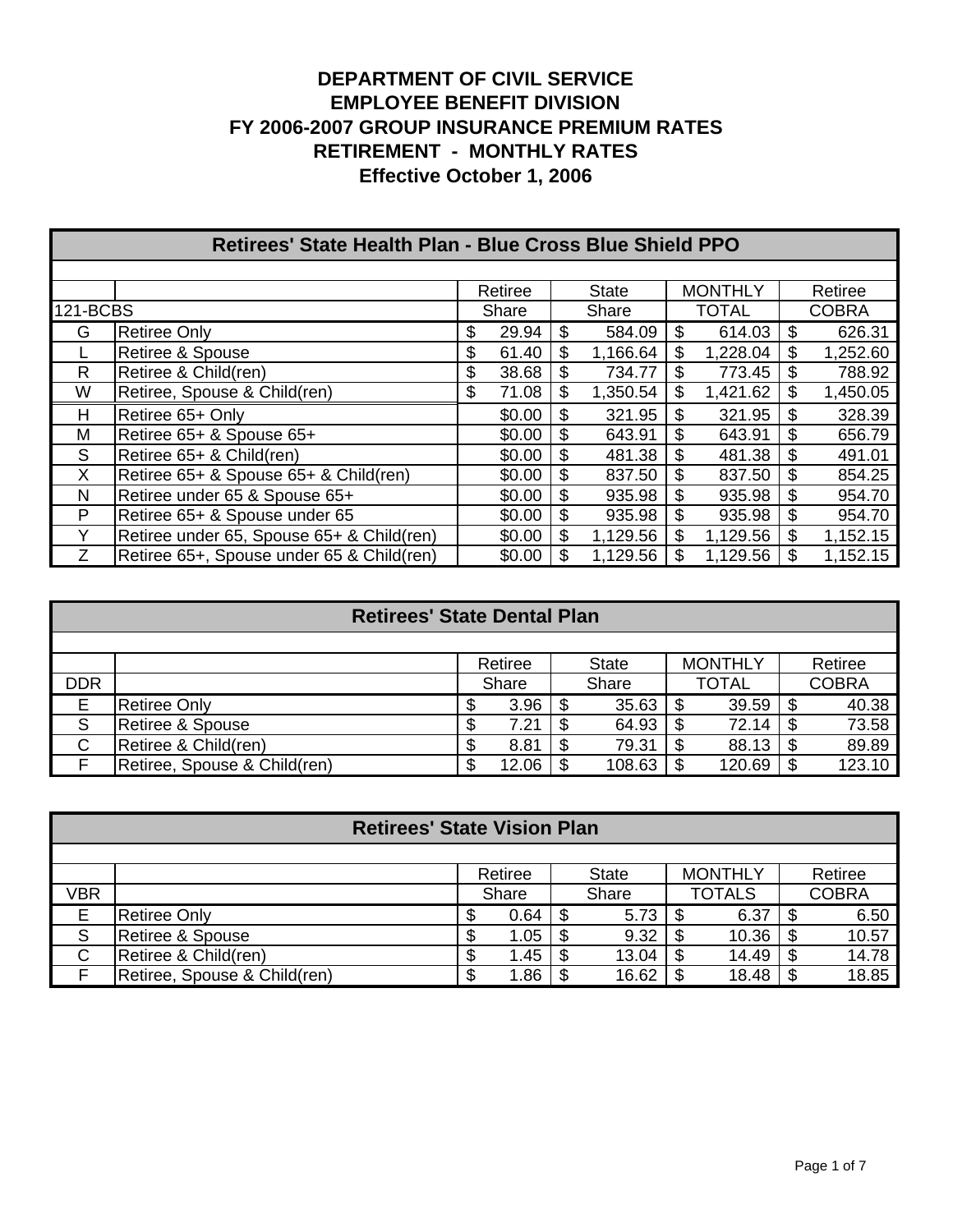|     | <b>Blue Care Network Mid-Michigan</b>                                               |    |         |    |          |                |                |    |              |  |  |  |
|-----|-------------------------------------------------------------------------------------|----|---------|----|----------|----------------|----------------|----|--------------|--|--|--|
|     |                                                                                     |    |         |    |          |                |                |    |              |  |  |  |
|     |                                                                                     |    | Retiree |    | State    |                | <b>MONTHLY</b> |    | Retiree      |  |  |  |
| 171 |                                                                                     |    | Share   |    | Share    |                | <b>TOTAL</b>   |    | <b>COBRA</b> |  |  |  |
|     | Rates for Retirees without Medicare. See enclosed postal code list for eligibility. |    |         |    |          |                |                |    |              |  |  |  |
| G   | <b>Retiree Only</b>                                                                 | \$ | 151.55  | \$ | 584.09   | \$             | 735.64         | \$ | 750.35       |  |  |  |
|     | Retiree & Spouse                                                                    | S  | 304.64  | \$ | 1,166.64 | \$             | 1,471.28       | \$ | 1,500.71     |  |  |  |
| R   | Retiree & Child(ren)                                                                | S  | 192.14  |    | 734.77   |                | 926.91         | \$ | 945.45       |  |  |  |
| W   | Retiree, Spouse & Child(ren)                                                        | \$ | 356.14  | \$ | 1,350.54 | \$             | 1,706.68       | \$ | 1,740.81     |  |  |  |
|     | Rates for Retirees or Dependents with Medicare.                                     |    |         |    |          |                |                |    |              |  |  |  |
|     | Service Area: Clinton, Eaton, Ingham, Jackson, and Livingston Counties.             |    |         |    |          |                |                |    |              |  |  |  |
| н   | Retiree 65+ Only                                                                    |    | \$0.00  | \$ | 268.37   | $\mathfrak{L}$ | 268.37         | \$ | 273.74       |  |  |  |
| м   | Retiree 65+ & Spouse 65+                                                            |    | \$0.00  | \$ | 536.74   | \$             | 536.74         | \$ | 547.47       |  |  |  |
| S   | Retiree 65+ & Child(ren)                                                            |    | \$0.00  | \$ | 459.64   | \$             | 459.64         | \$ | 468.83       |  |  |  |
| X   | Retiree 65+ & Spouse 65+ & Child(ren)                                               |    | \$0.00  | \$ | 728.01   | \$             | 728.01         | \$ | 742.57       |  |  |  |
| N   | Retiree under 65 & Spouse 65+                                                       | \$ | 68.03   | \$ | 935.98   | \$             | 1,004.01       | \$ | 1,024.09     |  |  |  |
| P   | Retiree 65+ & Spouse under 65                                                       | \$ | 68.03   | \$ | 935.98   | \$             | 1,004.01       | \$ | 1,024.09     |  |  |  |
| Υ   | Retiree under 65, Spouse 65+ & Child(ren)                                           | \$ | 65.72   | \$ | 1,129.56 | \$             | 1,195.28       | \$ | 1,219.19     |  |  |  |
| Ζ   | Retiree 65+, Spouse under 65 & Child(ren)                                           | \$ | 65.72   |    | 1,129.56 | \$             | 1,195.28       | \$ | 1,219.19     |  |  |  |

|                                                                                     | <b>Blue Care Network East Michigan-Flint</b>            |     |         |    |              |    |                |    |              |  |  |  |
|-------------------------------------------------------------------------------------|---------------------------------------------------------|-----|---------|----|--------------|----|----------------|----|--------------|--|--|--|
|                                                                                     |                                                         |     |         |    |              |    |                |    |              |  |  |  |
|                                                                                     |                                                         |     | Retiree |    | <b>State</b> |    | <b>MONTHLY</b> |    | Retiree      |  |  |  |
| 181                                                                                 |                                                         |     | Share   |    | Share        |    | <b>TOTAL</b>   |    | <b>COBRA</b> |  |  |  |
| Rates for Retirees without Medicare. See enclosed postal code list for eligibility. |                                                         |     |         |    |              |    |                |    |              |  |  |  |
| G                                                                                   | <b>Retiree Only</b>                                     | S   | 78.67   | \$ | 584.09       | S  | 662.76         | \$ | 676.02       |  |  |  |
|                                                                                     | Retiree & Spouse                                        | \$  | 158.88  | \$ | 1,166.64     | \$ | 1,325.52       | \$ | 1,352.03     |  |  |  |
| R                                                                                   | Retiree & Child(ren)                                    | \$  | 100.30  | \$ | 734.77       |    | 835.07         | \$ | 851.77       |  |  |  |
| W                                                                                   | Retiree, Spouse & Child(ren                             | \$. | 187.05  | S  | 1,350.54     | S  | 1,537.59       |    | 1,568.34     |  |  |  |
|                                                                                     | Rates for Retirees or Dependents with Medicare.         |     |         |    |              |    |                |    |              |  |  |  |
|                                                                                     | Service Area: Genesee, Lapeer, and Shiawassee Counties. |     |         |    |              |    |                |    |              |  |  |  |
| н                                                                                   | Retiree 65+ Only                                        |     | \$0.00  | \$ | 306.06       | \$ | 306.06         | \$ | 312.18       |  |  |  |
| м                                                                                   | Retiree 65+ & Spouse 65+                                |     | \$0.00  | \$ | 612.12       |    | 612.12         | \$ | 624.36       |  |  |  |
| S                                                                                   | Retiree 65+ & Child(ren)                                |     | \$0.00  | \$ | 478.37       | S  | 478.37         | S  | 487.94       |  |  |  |
| X                                                                                   | Retiree 65+ & Spouse 65+ & Child(ren)                   |     | \$0.00  | \$ | 784.43       | \$ | 784.43         | \$ | 800.12       |  |  |  |
| N                                                                                   | Retiree under 65 & Spouse 65+                           | \$  | 32.84   | \$ | 935.98       | \$ | 968.82         | \$ | 988.20       |  |  |  |
| P                                                                                   | Retiree 65+ & Spouse under 65                           | \$  | 32.84   | \$ | 935.98       | \$ | 968.82         | \$ | 988.20       |  |  |  |
| Y                                                                                   | Retiree under 65, Spouse 65+ & Child(ren)               | \$  | 11.57   | \$ | 1,129.56     | \$ | 1,141.13       | \$ | 1,163.95     |  |  |  |
|                                                                                     | Retiree 65+, Spouse under 65 & Child(ren)               | \$  | 11.57   | \$ | 1,129.56     |    | 1,141.13       | \$ | 1,163.95     |  |  |  |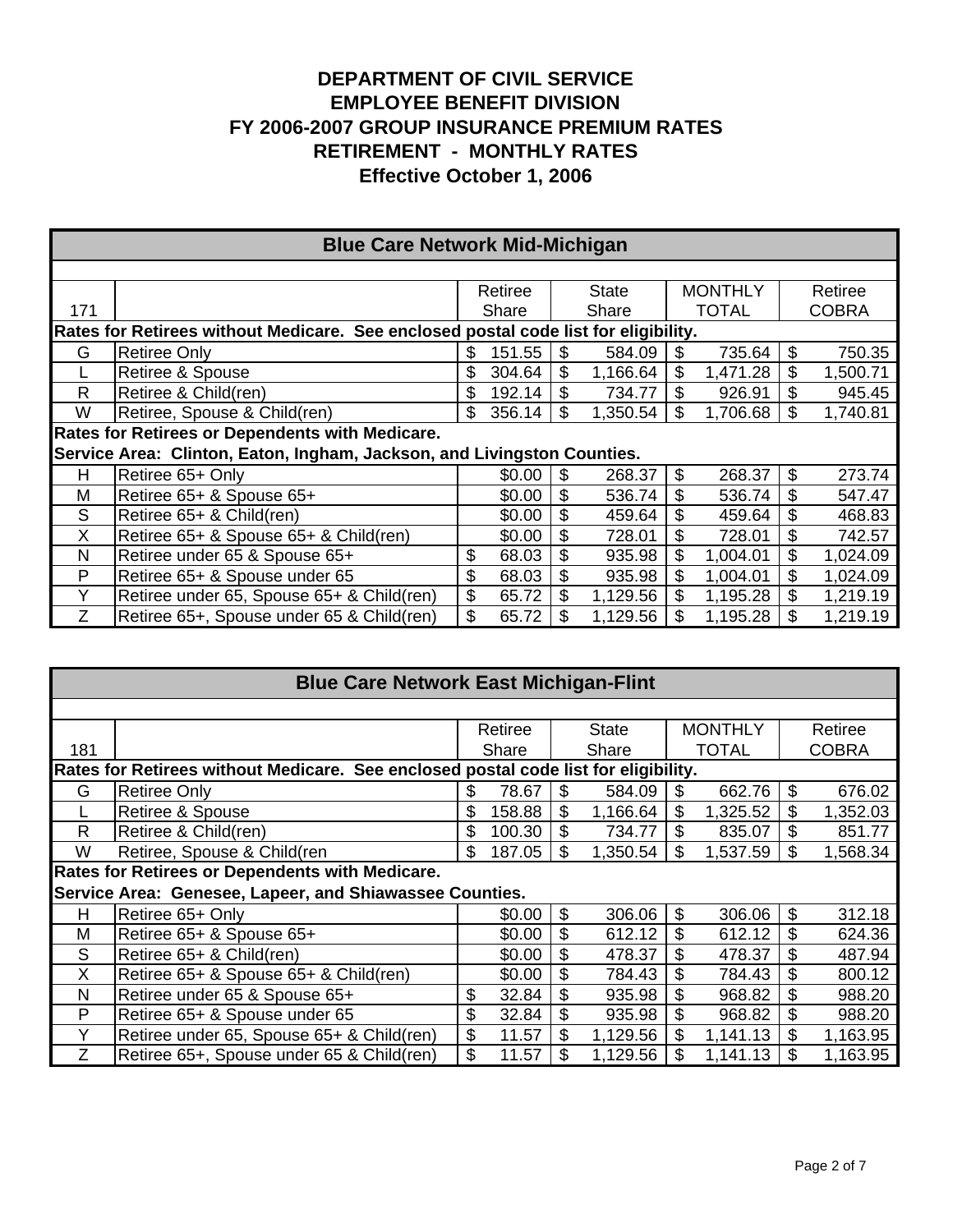|     | <b>Blue Care Network East Michigan-Saginaw</b>                                      |                                                      |        |    |          |    |              |    |              |  |  |  |
|-----|-------------------------------------------------------------------------------------|------------------------------------------------------|--------|----|----------|----|--------------|----|--------------|--|--|--|
|     |                                                                                     |                                                      |        |    |          |    |              |    |              |  |  |  |
|     |                                                                                     | <b>MONTHLY</b><br>Retiree<br><b>State</b><br>Retiree |        |    |          |    |              |    |              |  |  |  |
| 191 |                                                                                     |                                                      | Share  |    | Share    |    | <b>TOTAL</b> |    | <b>COBRA</b> |  |  |  |
|     | Rates for Retirees without Medicare. See enclosed postal code list for eligibility. |                                                      |        |    |          |    |              |    |              |  |  |  |
| G   | <b>Retiree Only</b>                                                                 | \$                                                   | 50.10  | \$ | 584.09   | \$ | 634.19       | \$ | 646.87       |  |  |  |
|     | Retiree & Spouse                                                                    | \$                                                   | 101.74 | \$ | 1,166.64 | \$ | 1,268.38     | \$ | 1,293.75     |  |  |  |
| R   | Retiree & Child(ren)                                                                | \$                                                   | 64.31  |    | 734.77   | \$ | 799.08       | \$ | 815.06       |  |  |  |
| W   | Retiree, Spouse & Child(ren                                                         | \$                                                   | 120.78 | S  | 1,350.54 | \$ | 1,471.32     | \$ | 1,500.75     |  |  |  |
|     | Rates for Retirees or Dependents with Medicare.                                     |                                                      |        |    |          |    |              |    |              |  |  |  |
|     | Service Area: Saginaw County.                                                       |                                                      |        |    |          |    |              |    |              |  |  |  |
| н   | Retiree 65+ Only                                                                    |                                                      | \$0.00 | \$ | 306.06   | \$ | 306.06       | \$ | 312.18       |  |  |  |
| М   | Retiree 65+ & Spouse 65+                                                            |                                                      | \$0.00 | \$ | 612.12   | \$ | 612.12       | \$ | 624.36       |  |  |  |
| S   | Retiree 65+ & Child(ren)                                                            |                                                      | \$0.00 | \$ | 470.95   | \$ | 470.95       | \$ | 480.37       |  |  |  |
| X   | Retiree 65+ & Spouse 65+ & Child(ren)                                               |                                                      | \$0.00 | \$ | 777.01   | \$ | 777.01       | \$ | 792.55       |  |  |  |
| N   | Retiree under 65 & Spouse 65+                                                       | \$                                                   | 4.27   |    | 935.98   | \$ | 940.25       | \$ | 959.06       |  |  |  |
| P   | Retiree 65+ & Spouse under 65                                                       | \$                                                   | 4.27   | \$ | 935.98   | \$ | 940.25       | \$ | 959.06       |  |  |  |
| Y   | Retiree under 65, Spouse 65+ & Child(ren)                                           |                                                      | \$0.00 | \$ | 1,105.14 | \$ | 1,105.14     | \$ | 1,127.24     |  |  |  |
|     | Retiree 65+, Spouse under 65 & Child(ren)                                           |                                                      | \$0.00 | \$ | 1,105.14 | \$ | 1,105.14     | \$ | 1,127.24     |  |  |  |

| <b>Blue Care Network Southeast Michigan</b> |                                                                                     |     |         |    |          |    |                |    |              |  |  |  |
|---------------------------------------------|-------------------------------------------------------------------------------------|-----|---------|----|----------|----|----------------|----|--------------|--|--|--|
|                                             |                                                                                     |     |         |    |          |    |                |    |              |  |  |  |
|                                             |                                                                                     |     | Retiree |    | State    |    | <b>MONTHLY</b> |    | Retiree      |  |  |  |
| 211                                         |                                                                                     |     | Share   |    | Share    |    | <b>TOTAL</b>   |    | <b>COBRA</b> |  |  |  |
|                                             | Rates for Retirees without Medicare. See enclosed postal code list for eligibility. |     |         |    |          |    |                |    |              |  |  |  |
| G                                           | <b>Retiree Only</b>                                                                 | S   | 101.46  | \$ | 584.09   | \$ | 685.55         | S  | 699.26       |  |  |  |
|                                             | Retiree & Spouse                                                                    |     | 204.45  | \$ | 1,166.64 | \$ | 1,371.09       | \$ | 1,398.51     |  |  |  |
| R                                           | Retiree & Child(ren)                                                                |     | 129.02  |    | 734.77   | \$ | 863.79         |    | 881.07       |  |  |  |
| W                                           | Retiree, Spouse & Child(ren                                                         | \$. | 239.92  | \$ | 1,350.54 | \$ | 1,590.46       |    | 1,622.27     |  |  |  |
|                                             | Rates for Retirees or Dependents with Medicare.                                     |     |         |    |          |    |                |    |              |  |  |  |
|                                             | Service Area: Macomb, Oakland, Washtenaw, and Wayne Counties.                       |     |         |    |          |    |                |    |              |  |  |  |
| н                                           | Retiree 65+ Only                                                                    |     | \$0.00  | \$ | 300.16   | \$ | 300.16         | \$ | 306.16       |  |  |  |
| M                                           | Retiree 65+ & Spouse 65+                                                            |     | \$0.00  | \$ | 600.32   | \$ | 600.32         | \$ | 612.33       |  |  |  |
| S                                           | Retiree 65+ & Child(ren)                                                            | \$  | 7.99    | \$ | 481.38   | \$ | 489.37         | \$ | 499.16       |  |  |  |
| X                                           | Retiree 65+ & Spouse 65+ & Child(ren)                                               |     | \$0.00  | \$ | 789.53   | \$ | 789.53         | \$ | 805.32       |  |  |  |
| N                                           | Retiree under 65 & Spouse 65+                                                       | \$  | 91.90   | \$ | 935.98   | \$ | 1,027.88       | \$ | 1,048.44     |  |  |  |
| P                                           | Retiree 65+ & Spouse under 65                                                       | \$  | 91.90   | \$ | 935.98   | \$ | 1,027.88       | \$ | 1,048.44     |  |  |  |
| Y                                           | Retiree under 65, Spouse 65+ & Child(ren)                                           | \$  | 87.53   | \$ | 1,129.56 | \$ | 1,217.09       |    | 1,241.43     |  |  |  |
| Ζ                                           | Retiree 65+, Spouse under 65 & Child(ren)                                           | \$  | 87.53   | \$ | 1,129.56 |    | 1,217.09       |    | 1,241.43     |  |  |  |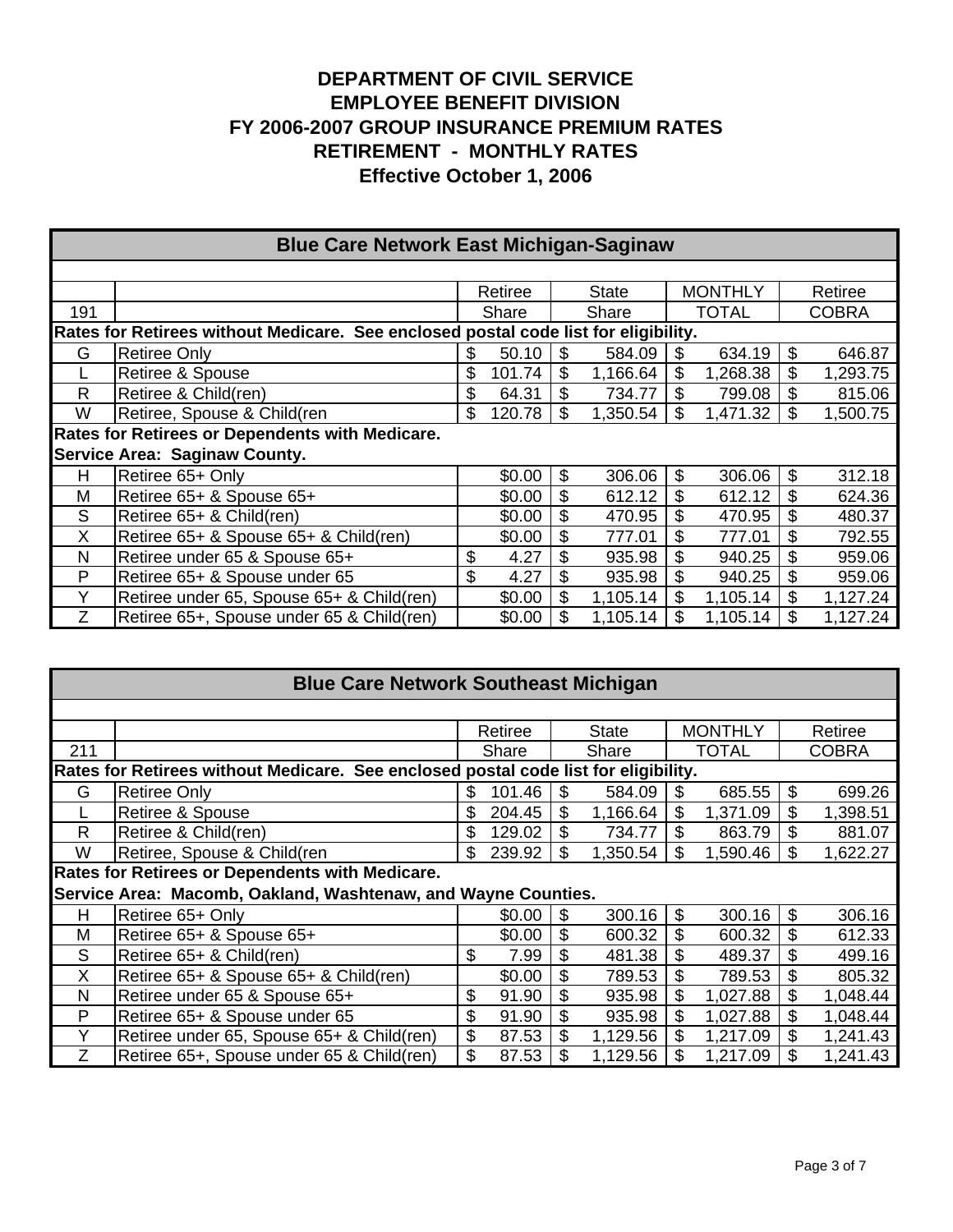|     | <b>Blue Care Network West Michigan-Great Lakes</b>                                  |    |         |    |              |    |                |    |              |  |  |  |
|-----|-------------------------------------------------------------------------------------|----|---------|----|--------------|----|----------------|----|--------------|--|--|--|
|     |                                                                                     |    |         |    |              |    |                |    |              |  |  |  |
|     |                                                                                     |    | Retiree |    | <b>State</b> |    | <b>MONTHLY</b> |    | Retiree      |  |  |  |
| 311 |                                                                                     |    | Share   |    | Share        |    | <b>TOTAL</b>   |    | <b>COBRA</b> |  |  |  |
|     | Rates for Retirees without Medicare. See enclosed postal code list for eligibility. |    |         |    |              |    |                |    |              |  |  |  |
| G   | <b>Retiree Only</b>                                                                 | S  | 112.17  | \$ | 584.09       | S  | 696.26         | \$ | 710.19       |  |  |  |
|     | Retiree & Spouse                                                                    | \$ | 225.88  | \$ | 1,166.64     | \$ | 1,392.52       | \$ | 1,420.37     |  |  |  |
| R   | Retiree & Child(ren)                                                                | \$ | 142.52  | \$ | 734.77       | \$ | 877.29         | \$ | 894.84       |  |  |  |
| W   | Retiree, Spouse & Child(ren                                                         | \$ | 264.78  |    | 1,350.54     | \$ | 1,615.32       |    | 1,647.63     |  |  |  |
|     | Rates for Retirees or Dependents with Medicare.                                     |    |         |    |              |    |                |    |              |  |  |  |
|     | Service Area: Calhoun, Kalamazoo, Kent, Muskegon, and Ottawa Counties.              |    |         |    |              |    |                |    |              |  |  |  |
| н   | Retiree 65+ Only                                                                    |    | \$0.00  | \$ | 253.50       | \$ | 253.50         | \$ | 258.57       |  |  |  |
| M   | Retiree 65+ & Spouse 65+                                                            |    | \$0.00  | \$ | 507.00       | \$ | 507.00         | \$ | 517.14       |  |  |  |
| S   | Retiree 65+ & Child(ren)                                                            |    | \$0.00  | \$ | 440.52       | \$ | 440.52         | \$ | 449.33       |  |  |  |
| X   | Retiree 65+ & Spouse 65+ & Child(ren)                                               |    | \$0.00  | \$ | 694.02       | \$ | 694.02         | \$ | 707.90       |  |  |  |
| N   | Retiree under 65 & Spouse 65+                                                       | \$ | 36.81   | \$ | 935.98       | \$ | 972.79         | \$ | 992.25       |  |  |  |
| P   | Retiree 65+ & Spouse under 65                                                       | \$ | 36.81   | \$ | 935.98       | \$ | 972.79         | \$ | 992.25       |  |  |  |
| Y   | Retiree under 65, Spouse 65+ & Child(ren)                                           | \$ | 30.25   | \$ | 1,129.56     | \$ | 1,159.81       | \$ | 1,183.01     |  |  |  |
| Ζ   | Retiree 65+, Spouse under 65 & Child(ren)                                           | \$ | 30.25   |    | 1,129.56     | \$ | 1,159.81       | \$ | 1,183.01     |  |  |  |

| <b>Care Choices</b> |                                                                                                     |    |         |  |              |     |                |  |              |  |  |
|---------------------|-----------------------------------------------------------------------------------------------------|----|---------|--|--------------|-----|----------------|--|--------------|--|--|
|                     |                                                                                                     |    |         |  |              |     |                |  |              |  |  |
|                     |                                                                                                     |    | Retiree |  | <b>State</b> |     | <b>MONTHLY</b> |  | Retiree      |  |  |
| 444                 |                                                                                                     |    | Share   |  | Share        |     | <b>TOTAL</b>   |  | <b>COBRA</b> |  |  |
|                     | Rates for Retirees without Medicare. See enclosed postal code list for eligibility. This HMO is not |    |         |  |              |     |                |  |              |  |  |
|                     | available to retirees who are Medicare eligible or to retirees with Medicare-eligible dependents.   |    |         |  |              |     |                |  |              |  |  |
| G                   | <b>Retiree Only</b>                                                                                 | \$ | 51.48   |  | 584.09       | \$. | 635.57         |  | 648.28       |  |  |
|                     | Retiree & Spouse                                                                                    | \$ | 104.45  |  | 1,166.64     |     | 1,271.09       |  | 1,296.51     |  |  |
| R                   | Retiree & Child(ren)                                                                                | S  | 66.03   |  | 734.77       |     | 800.80         |  | 816.82       |  |  |
| W                   | Retiree, Spouse & Child(ren                                                                         | \$ | 123.98  |  | 1,350.54     |     | 1,474.52       |  | 1,504.01     |  |  |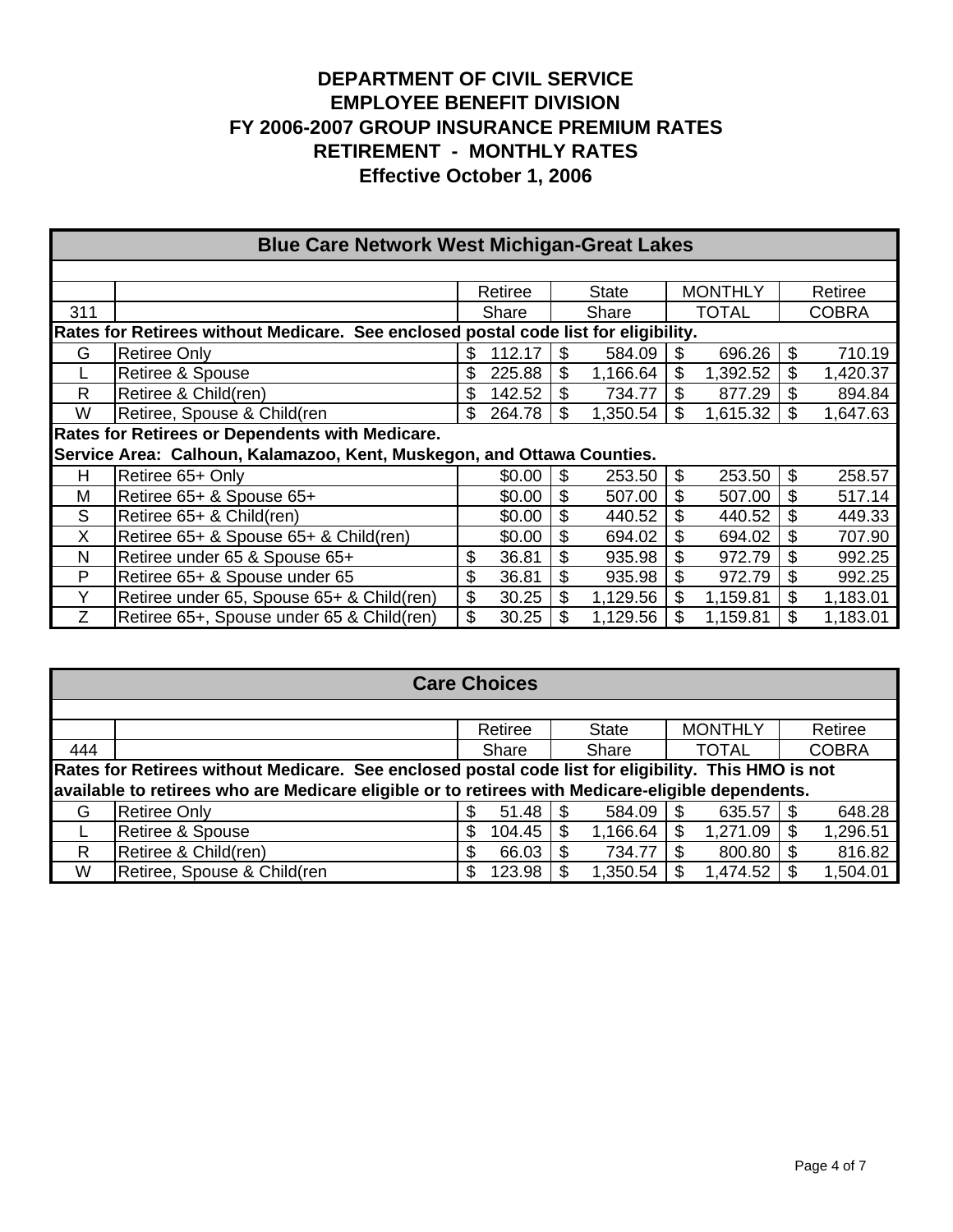|                                                                                     | <b>Health Alliance Plan</b>                                                               |    |         |    |          |    |                |    |              |  |  |  |
|-------------------------------------------------------------------------------------|-------------------------------------------------------------------------------------------|----|---------|----|----------|----|----------------|----|--------------|--|--|--|
|                                                                                     |                                                                                           |    |         |    |          |    |                |    |              |  |  |  |
|                                                                                     |                                                                                           |    | Retiree |    | State    |    | <b>MONTHLY</b> |    | Retiree      |  |  |  |
| 201                                                                                 |                                                                                           |    | Share   |    | Share    |    | <b>TOTAL</b>   |    | <b>COBRA</b> |  |  |  |
| Rates for Retirees without Medicare. See enclosed postal code list for eligibility. |                                                                                           |    |         |    |          |    |                |    |              |  |  |  |
| G                                                                                   | <b>Retiree Only</b>                                                                       | \$ | 120.60  | \$ | 584.09   | \$ | 704.69         | \$ | 718.78       |  |  |  |
|                                                                                     | Retiree & Spouse                                                                          | \$ | 242.74  | \$ | 1,166.64 | \$ | 1,409.38       | \$ | 1,437.57     |  |  |  |
| R                                                                                   | Retiree & Child(ren)                                                                      | \$ | 153.14  |    | 734.77   | \$ | 887.91         | \$ | 905.67       |  |  |  |
| W                                                                                   | Retiree, Spouse & Child(ren                                                               | \$ | 284.34  | \$ | 1,350.54 | \$ | 1,634.88       | \$ | 1,667.58     |  |  |  |
|                                                                                     | Rates for Retirees or Dependents with Medicare.                                           |    |         |    |          |    |                |    |              |  |  |  |
|                                                                                     | Service Area: Genesee, Lapeer, Livingston, Macomb, Monroe, Oakland, St. Clair, Washtenaw, |    |         |    |          |    |                |    |              |  |  |  |
|                                                                                     | and Wayne Counties.                                                                       |    |         |    |          |    |                |    |              |  |  |  |
| н                                                                                   | Retiree 65+ Only                                                                          |    | \$0.00  | \$ | 309.30   | \$ | 309.30         | \$ | 315.49       |  |  |  |
| м                                                                                   | Retiree 65+ & Spouse 65+                                                                  |    | \$0.00  | \$ | 618.30   | \$ | 618.30         | \$ | 630.67       |  |  |  |
| S                                                                                   | Retiree 65+ & Child(ren)                                                                  | \$ | 11.14   | \$ | 481.38   | \$ | 492.52         |    | 502.37       |  |  |  |
| X                                                                                   | Retiree 65+ & Spouse 65+ & Child(ren)                                                     | \$ | 6.60    | \$ | 837.50   | \$ | 844.10         | \$ | 860.98       |  |  |  |
| N                                                                                   | Retiree under 65 & Spouse 65+                                                             | \$ | 78.01   | \$ | 935.98   | \$ | 1,013.99       | \$ | 1,034.27     |  |  |  |
| P                                                                                   | Retiree 65+ & Spouse under 65                                                             | \$ | 78.01   | \$ | 935.98   | \$ | 1,013.99       | \$ | 1,034.27     |  |  |  |
| Υ                                                                                   | Retiree under 65, Spouse 65+ & Child(ren)                                                 | \$ | 109.93  | \$ | 1,129.56 | \$ | 1,239.49       | \$ | 1,264.28     |  |  |  |
| Z                                                                                   | Retiree 65+, Spouse under 65 & Child(ren)                                                 | \$ | 109.93  | \$ | 1,129.56 |    | 1,239.49       | \$ | 1,264.28     |  |  |  |

| <b>HealthPlus</b> |                                                                                     |    |         |    |          |    |                |    |              |  |  |  |  |  |  |
|-------------------|-------------------------------------------------------------------------------------|----|---------|----|----------|----|----------------|----|--------------|--|--|--|--|--|--|
|                   |                                                                                     |    |         |    |          |    |                |    |              |  |  |  |  |  |  |
|                   |                                                                                     |    | Retiree |    | State    |    | <b>MONTHLY</b> |    | Retiree      |  |  |  |  |  |  |
| 622               |                                                                                     |    | Share   |    | Share    |    | <b>TOTAL</b>   |    | <b>COBRA</b> |  |  |  |  |  |  |
|                   | Rates for Retirees without Medicare. See enclosed postal code list for eligibility. |    |         |    |          |    |                |    |              |  |  |  |  |  |  |
| G                 | 703.36<br>105.48<br>\$<br>689.57<br>\$<br>584.09<br><b>Retiree Only</b><br>S<br>S   |    |         |    |          |    |                |    |              |  |  |  |  |  |  |
|                   | Retiree & Spouse                                                                    | \$ | 212.49  | \$ | 1,166.64 | \$ | 1,379.13       | \$ | 1,406.71     |  |  |  |  |  |  |
| R                 | Retiree & Child(ren)                                                                | S  | 134.08  | \$ | 734.77   | S  | 868.85         |    | 886.23       |  |  |  |  |  |  |
| W                 | Retiree, Spouse & Child(ren                                                         | \$ | 249.25  | \$ | 1,350.54 | \$ | 1,599.79       | \$ | 1,631.79     |  |  |  |  |  |  |
|                   | <b>Rates for Retirees or Dependents with Medicare.</b>                              |    |         |    |          |    |                |    |              |  |  |  |  |  |  |
|                   | Service Area: Genesee, Lapeer, and Shiawassee Counties.                             |    |         |    |          |    |                |    |              |  |  |  |  |  |  |
| Н                 | Retiree 65+ Only                                                                    |    | \$0.00  | \$ | 286.74   | \$ | 286.74         | \$ | 292.47       |  |  |  |  |  |  |
| М                 | Retiree 65+ & Spouse 65+                                                            |    | \$0.00  | \$ | 573.48   | \$ | 573.48         | \$ | 584.95       |  |  |  |  |  |  |
| S                 | Retiree 65+ & Child(ren)                                                            | \$ | 138.54  | \$ | 481.38   | \$ | 619.92         | \$ | 632.32       |  |  |  |  |  |  |
| X                 | Retiree 65+ & Spouse 65+ & Child(ren)                                               | \$ | 73.44   | \$ | 837.50   | \$ | 910.94         |    | 929.16       |  |  |  |  |  |  |
| N                 | Retiree under 65 & Spouse 65+                                                       | \$ | 40.33   | \$ | 935.98   | \$ | 976.31         | \$ | 995.84       |  |  |  |  |  |  |
| P                 | Retiree 65+ & Spouse under 65                                                       | \$ | 40.33   | \$ | 935.98   | \$ | 976.31         | \$ | 995.84       |  |  |  |  |  |  |
| Υ                 | Retiree under 65, Spouse 65+ & Child(ren)                                           | \$ | 190.21  | \$ | 1,129.56 | \$ | 1,319.77       | \$ | 1,346.17     |  |  |  |  |  |  |
| Ζ                 | Retiree 65+, Spouse under 65 & Child(ren)                                           | \$ | 190.21  | \$ | 1,129.56 |    | 1,319.77       | S. | 1,346.17     |  |  |  |  |  |  |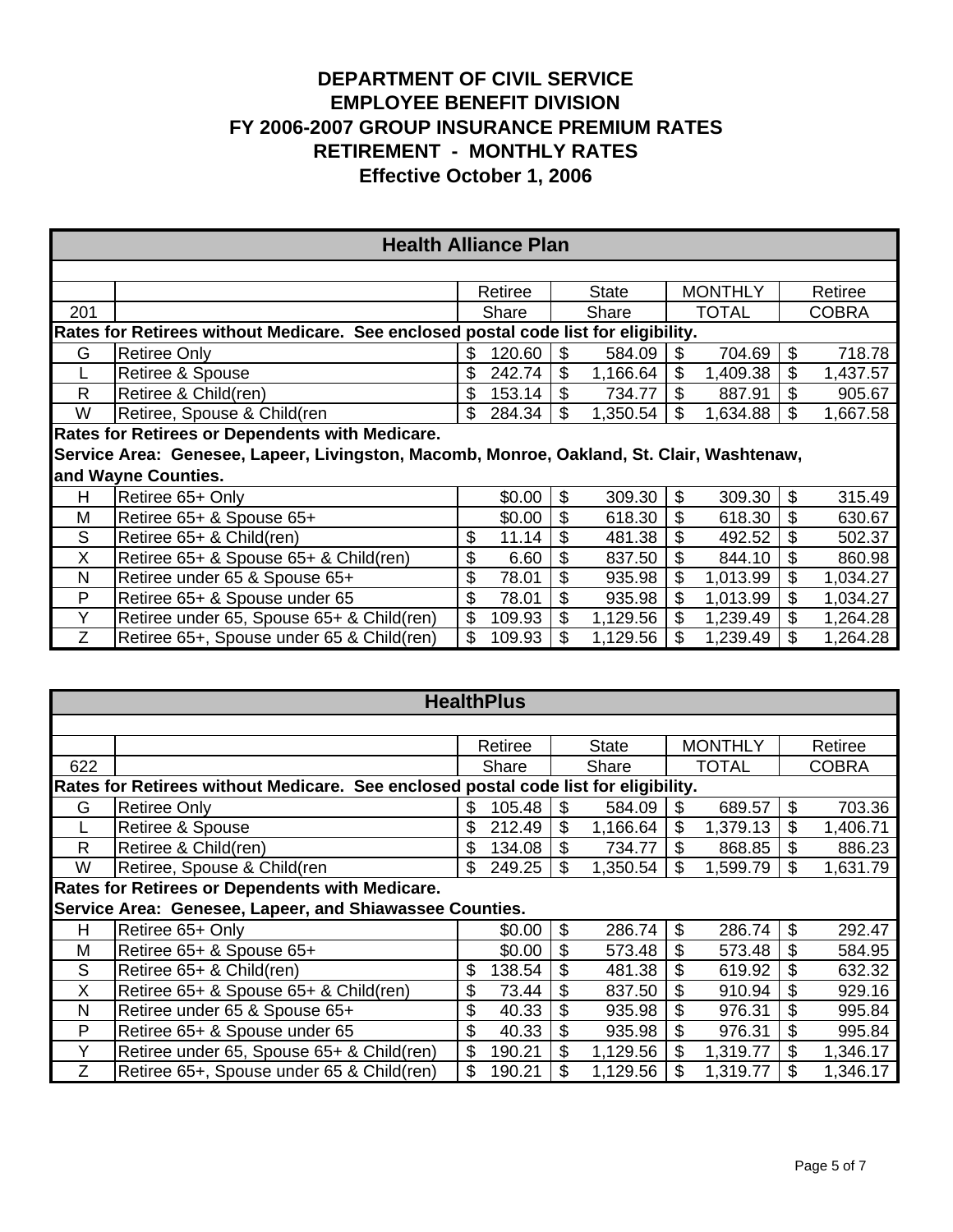| <b>M-Care</b>                                                                                       |                                                                                                   |         |              |                 |                 |  |  |  |  |  |  |  |  |
|-----------------------------------------------------------------------------------------------------|---------------------------------------------------------------------------------------------------|---------|--------------|-----------------|-----------------|--|--|--|--|--|--|--|--|
|                                                                                                     |                                                                                                   |         |              |                 |                 |  |  |  |  |  |  |  |  |
|                                                                                                     |                                                                                                   | Retiree | <b>State</b> | <b>MONTHLY</b>  | Retiree         |  |  |  |  |  |  |  |  |
| 777                                                                                                 | <b>COBRA</b><br><b>TOTAL</b><br>Share<br>Share                                                    |         |              |                 |                 |  |  |  |  |  |  |  |  |
| Rates for Retirees without Medicare. See enclosed postal code list for eligibility. This HMO is not |                                                                                                   |         |              |                 |                 |  |  |  |  |  |  |  |  |
|                                                                                                     | available to retirees who are Medicare eligible or to retirees with Medicare-eligible dependents. |         |              |                 |                 |  |  |  |  |  |  |  |  |
| G                                                                                                   | <b>Retiree Only</b>                                                                               | \$0.00  | 531.93<br>-S | 531.93<br>\$    | 542.57<br>-S    |  |  |  |  |  |  |  |  |
|                                                                                                     | <b>Retiree &amp; Spouse</b>                                                                       | \$0.00  | 1,063.86     | 1,063.86<br>\$. | 1,085.14<br>\$. |  |  |  |  |  |  |  |  |
| R                                                                                                   | Retiree & Child(ren)                                                                              | \$0.00  | 670.23<br>S  | 670.23<br>\$    | 683.63<br>S     |  |  |  |  |  |  |  |  |
| W                                                                                                   | Retiree, Spouse & Child(ren                                                                       | \$0.00  | 1,231.42     | 1,231.42        | 1,256.05        |  |  |  |  |  |  |  |  |

| <b>PHP-Lansing</b>                                                                                  |                                                                                                   |              |              |                |          |  |  |  |  |  |  |  |  |  |
|-----------------------------------------------------------------------------------------------------|---------------------------------------------------------------------------------------------------|--------------|--------------|----------------|----------|--|--|--|--|--|--|--|--|--|
|                                                                                                     |                                                                                                   |              |              |                |          |  |  |  |  |  |  |  |  |  |
|                                                                                                     |                                                                                                   | Retiree      | <b>State</b> | <b>MONTHLY</b> | Retiree  |  |  |  |  |  |  |  |  |  |
| 878                                                                                                 | <b>TOTAL</b><br><b>COBRA</b><br>Share<br>Share                                                    |              |              |                |          |  |  |  |  |  |  |  |  |  |
| Rates for Retirees without Medicare. See enclosed postal code list for eligibility. This HMO is not |                                                                                                   |              |              |                |          |  |  |  |  |  |  |  |  |  |
|                                                                                                     | available to retirees who are Medicare eligible or to retirees with Medicare-eligible dependents. |              |              |                |          |  |  |  |  |  |  |  |  |  |
| G                                                                                                   | <b>Retiree Only</b>                                                                               | 233.82<br>\$ | 584.09<br>-S | 817.91<br>\$.  | 834.27   |  |  |  |  |  |  |  |  |  |
|                                                                                                     | Retiree & Spouse                                                                                  | 469.18<br>S  | 1,166.64     | S<br>1,635.82  | 1,668.54 |  |  |  |  |  |  |  |  |  |
| R.                                                                                                  | Retiree & Child(ren)                                                                              | 295.48       | 734.77       | 1,030.25       | 1,050.86 |  |  |  |  |  |  |  |  |  |
| W                                                                                                   | Retiree, Spouse & Child(ren                                                                       | 543.17       | 1,350.54     | 1,893.71       | 1,931.58 |  |  |  |  |  |  |  |  |  |

| <b>PHP - Jackson</b>                                                                                |                                                                                                   |             |              |                        |          |  |  |  |  |  |  |  |  |  |
|-----------------------------------------------------------------------------------------------------|---------------------------------------------------------------------------------------------------|-------------|--------------|------------------------|----------|--|--|--|--|--|--|--|--|--|
|                                                                                                     |                                                                                                   |             |              |                        |          |  |  |  |  |  |  |  |  |  |
|                                                                                                     |                                                                                                   | Retiree     | <b>State</b> | <b>MONTHLY</b>         | Retiree  |  |  |  |  |  |  |  |  |  |
| 888                                                                                                 | <b>TOTAL</b><br><b>COBRA</b><br>Share<br>Share                                                    |             |              |                        |          |  |  |  |  |  |  |  |  |  |
| Rates for Retirees without Medicare. See enclosed postal code list for eligibility. This HMO is not |                                                                                                   |             |              |                        |          |  |  |  |  |  |  |  |  |  |
|                                                                                                     | available to retirees who are Medicare eligible or to retirees with Medicare-eligible dependents. |             |              |                        |          |  |  |  |  |  |  |  |  |  |
| G                                                                                                   | Retiree Only                                                                                      | 251.67<br>S | 584.09       | $835.76$ $\frac{1}{3}$ | 852.48   |  |  |  |  |  |  |  |  |  |
|                                                                                                     | Retiree & Spouse                                                                                  | 504.86<br>S | 1,166.64     | 1,671.50               | 1,704.93 |  |  |  |  |  |  |  |  |  |
| R                                                                                                   | Retiree & Child(ren)                                                                              | 317.93<br>S | 734.77       | 1,052.70               | 1,073.75 |  |  |  |  |  |  |  |  |  |
| W                                                                                                   | Retiree, Spouse & Child(ren                                                                       | 584.46<br>S | 1,350.54     | 1,935.00               | 1,973.70 |  |  |  |  |  |  |  |  |  |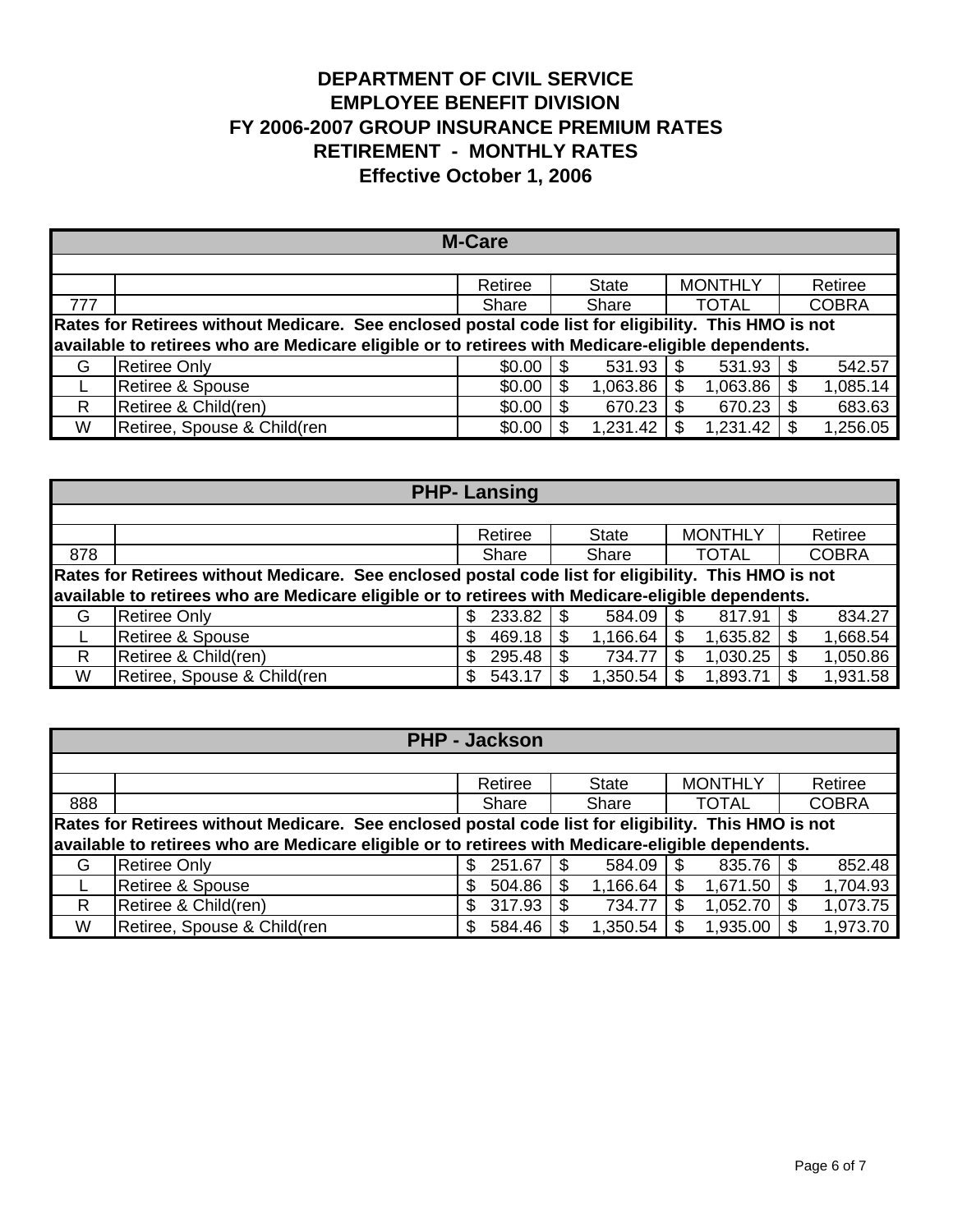|                                                                                     | <b>Priority Health Plan</b>                                                      |     |         |    |          |    |                |    |              |  |  |  |  |  |
|-------------------------------------------------------------------------------------|----------------------------------------------------------------------------------|-----|---------|----|----------|----|----------------|----|--------------|--|--|--|--|--|
|                                                                                     |                                                                                  |     |         |    |          |    |                |    |              |  |  |  |  |  |
|                                                                                     |                                                                                  |     | Retiree |    | State    |    | <b>MONTHLY</b> |    | Retiree      |  |  |  |  |  |
| 555                                                                                 |                                                                                  |     | Share   |    | Share    |    | <b>TOTAL</b>   |    | <b>COBRA</b> |  |  |  |  |  |
| Rates for Retirees without Medicare. See enclosed postal code list for eligibility. |                                                                                  |     |         |    |          |    |                |    |              |  |  |  |  |  |
| G                                                                                   | <b>Retiree Only</b>                                                              | \$  | 61.55   | \$ | 584.09   | \$ | 645.64         | \$ | 658.55       |  |  |  |  |  |
|                                                                                     | Retiree & Spouse                                                                 | \$  | 123.30  | \$ | 1,166.64 | \$ | 1,289.94       | \$ | 1,315.74     |  |  |  |  |  |
| R                                                                                   | Retiree & Child(ren)                                                             | \$  | 77.89   |    | 734.77   | \$ | 812.66         |    | 828.91       |  |  |  |  |  |
| W                                                                                   | Retiree, Spouse & Child(ren                                                      | \$  | 145.79  | S  | 1,350.54 | \$ | 1,496.33       | S  | 1,526.26     |  |  |  |  |  |
|                                                                                     | <b>Rates for Retirees or Dependents with Medicare.</b>                           |     |         |    |          |    |                |    |              |  |  |  |  |  |
|                                                                                     | Service Area: Allegan, Antrim, Benzie, Crawford, Grand Traverse, Kalkaska, Kent, |     |         |    |          |    |                |    |              |  |  |  |  |  |
|                                                                                     | Leenanau, Manistee, Muskegon, Montcalm, Osceola, Oceana, and Ottawa Counties.    |     |         |    |          |    |                |    |              |  |  |  |  |  |
| Н                                                                                   | Retiree 65+ Only                                                                 | S   | 47.05   | \$ | 321.95   | \$ | 369.00         | \$ | 376.38       |  |  |  |  |  |
| M                                                                                   | Retiree 65+ & Spouse 65+                                                         | \$  | 94.09   |    | 643.91   | \$ | 738.00         |    | 752.76       |  |  |  |  |  |
| S                                                                                   | Retiree 65+ & Child(ren)                                                         | S   | 115.82  | \$ | 481.38   | \$ | 597.20         | \$ | 609.14       |  |  |  |  |  |
| X                                                                                   | Retiree 65+ & Spouse 65+ & Child(ren)                                            | \$. | 128.70  | \$ | 837.50   | \$ | 966.20         | \$ | 985.52       |  |  |  |  |  |
| N                                                                                   | Retiree under 65 & Spouse 65+                                                    |     | \$0.00  | \$ | 739.31   | \$ | 739.31         | \$ | 754.10       |  |  |  |  |  |
| P                                                                                   | Retiree 65+ & Spouse under 65                                                    |     | \$0.00  | \$ | 739.31   | \$ | 739.31         | \$ | 754.10       |  |  |  |  |  |
| Y                                                                                   | Retiree under 65, Spouse 65+ & Child(ren)                                        |     | \$0.00  | \$ | 967.51   | \$ | 967.51         |    | 986.86       |  |  |  |  |  |
| Z                                                                                   | Retiree 65+, Spouse under 65 & Child(ren)                                        |     | \$0.00  | \$ | 967.51   | \$ | 967.51         | \$ | 986.86       |  |  |  |  |  |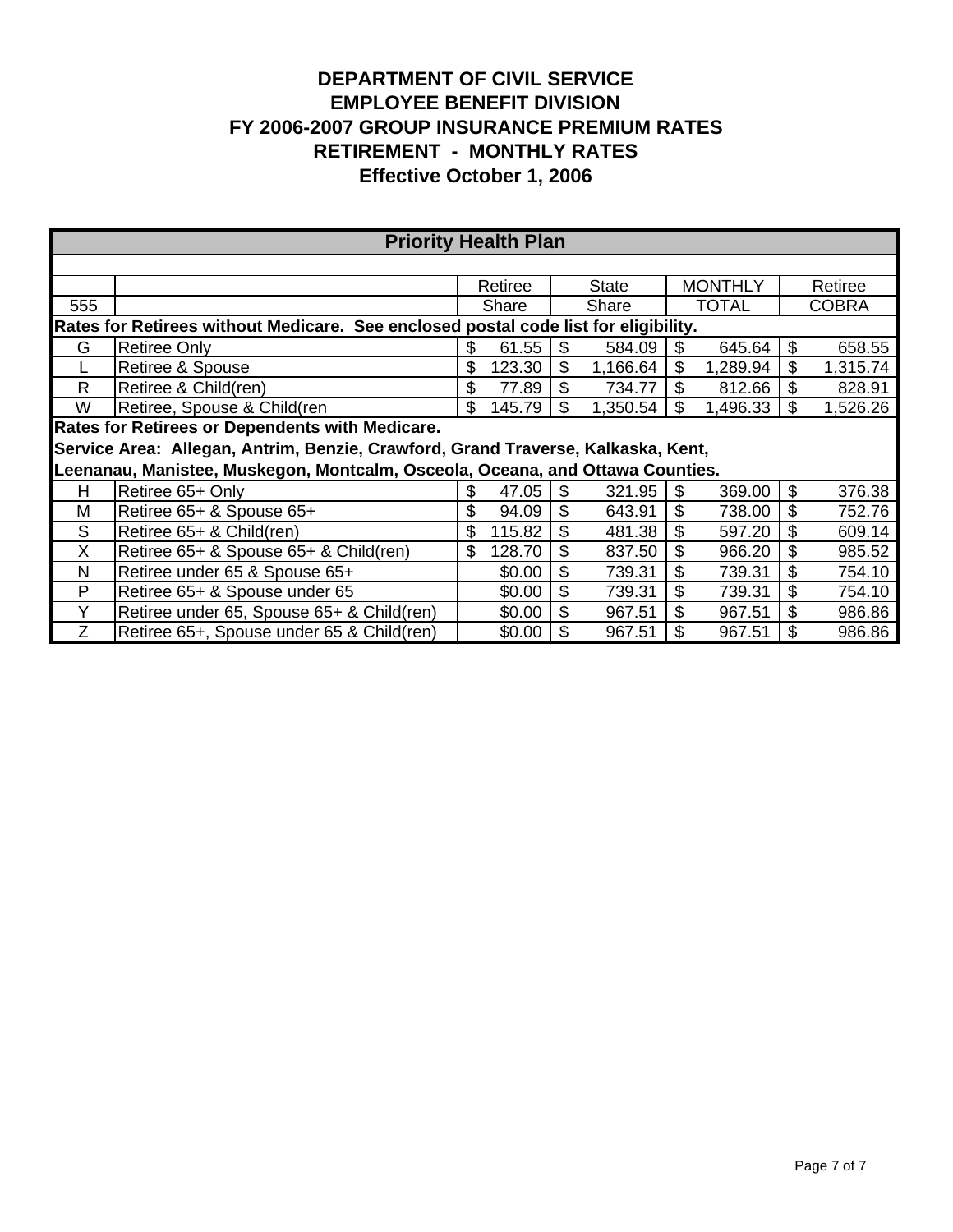| HMO POSTAL CODE LIST FOR RETIREES NOT ELIGIBLE FOR MEDICARE<br>Retirees with Medicare - refer to the rate chart for HMO eligibility |                        |                |                         |                   |                         |                        |                         |                         |                         |                         |             |             |                        |  |
|-------------------------------------------------------------------------------------------------------------------------------------|------------------------|----------------|-------------------------|-------------------|-------------------------|------------------------|-------------------------|-------------------------|-------------------------|-------------------------|-------------|-------------|------------------------|--|
|                                                                                                                                     |                        |                |                         |                   |                         |                        |                         |                         |                         |                         |             |             |                        |  |
| Postal<br>Code                                                                                                                      | <b>Post Office</b>     | County         | <b>BCN East</b>         | <b>IM DiM NJS</b> | SE MI<br><b>BCN</b>     | <b>BCN Great Lakes</b> | <b>Care Choices</b>     | <b>Health Alliance</b>  | <b>Health Plus</b>      | M-Care                  | PHP-Lansing | PHP-Jackson | <b>Priority Health</b> |  |
| 48001                                                                                                                               | <b>Algonac</b>         | St. Clair      |                         |                   | $\overline{\mathsf{x}}$ |                        | $\overline{\mathsf{x}}$ | $\overline{\mathsf{X}}$ |                         |                         |             |             |                        |  |
| 48002                                                                                                                               | <b>Allenton</b>        | St. Clair      |                         |                   | $\overline{\mathsf{x}}$ |                        | $\overline{\mathsf{x}}$ | $\overline{\mathsf{X}}$ | $\overline{\mathsf{x}}$ | $\overline{X}$          |             |             |                        |  |
| 48003                                                                                                                               | <b>Almont</b>          | Lapeer         | $\overline{\mathsf{x}}$ |                   |                         |                        | $\overline{\mathsf{x}}$ | $\overline{\mathsf{x}}$ | $\overline{\mathsf{x}}$ | $\overline{X}$          |             |             |                        |  |
| 48004                                                                                                                               | <b>Anchorville</b>     | St. Clair      |                         |                   | X                       |                        | $\overline{\mathsf{x}}$ | $\overline{\mathsf{x}}$ |                         |                         |             |             |                        |  |
| 48005                                                                                                                               | <b>Armada</b>          | <b>Macomb</b>  |                         |                   | X                       |                        |                         | $\overline{\mathsf{X}}$ |                         | X                       |             |             |                        |  |
| 48006                                                                                                                               | Avoca                  | St. Clair      |                         |                   | X                       |                        | X                       | $\overline{X}$          |                         |                         |             |             |                        |  |
| 48007                                                                                                                               | <b>Troy</b>            | <b>Oakland</b> |                         |                   | $\overline{\mathsf{x}}$ |                        | $\overline{\mathsf{x}}$ | $\overline{\mathsf{X}}$ |                         | X                       |             |             |                        |  |
| 48009                                                                                                                               | <b>Birmingham</b>      | <b>Oakland</b> |                         |                   | X                       |                        | X                       | $\overline{\mathsf{x}}$ |                         | $\overline{\mathsf{x}}$ |             |             |                        |  |
| 48012                                                                                                                               | <b>Birmingham</b>      | <b>Oakland</b> |                         |                   | X                       |                        | X                       | X                       |                         | X                       |             |             |                        |  |
| 48014                                                                                                                               | Capac                  | St. Clair      |                         |                   | X                       |                        |                         | $\overline{\mathsf{x}}$ |                         |                         |             |             |                        |  |
| 48015                                                                                                                               | <b>Center Line</b>     | <b>Macomb</b>  |                         |                   | $\overline{\mathsf{x}}$ |                        | X                       | X                       |                         | X                       |             |             |                        |  |
| 48017                                                                                                                               | <b>Clawson</b>         | <b>Oakland</b> |                         |                   | X                       |                        | X                       | $\overline{\mathsf{X}}$ |                         | $\overline{X}$          |             |             |                        |  |
| 48021                                                                                                                               | <b>Eastpoint</b>       | <b>Macomb</b>  |                         |                   | X                       |                        | X                       | X                       |                         | X                       |             |             |                        |  |
| 48022                                                                                                                               | <b>Emmett</b>          | St. Clair      |                         |                   | X                       |                        | X                       | $\overline{\mathsf{X}}$ |                         |                         |             |             |                        |  |
| 48023                                                                                                                               | <b>Fair Haven</b>      | St. Clair      |                         |                   | $\overline{\mathsf{x}}$ |                        | $\overline{\mathsf{x}}$ | $\overline{X}$          |                         |                         |             |             |                        |  |
| 48025                                                                                                                               | <b>Franklin</b>        | <b>Oakland</b> |                         |                   | $\overline{\mathsf{x}}$ |                        | $\overline{\mathsf{x}}$ | $\overline{X}$          |                         | X                       |             |             |                        |  |
| 48026                                                                                                                               | <b>Fraser</b>          | <b>Macomb</b>  |                         |                   | X                       |                        | X                       | $\overline{\mathsf{x}}$ |                         | X                       |             |             |                        |  |
| 48027                                                                                                                               | <b>Goodells</b>        | St. Clair      |                         |                   | X                       |                        | X                       | $\overline{\mathsf{x}}$ |                         |                         |             |             |                        |  |
| 48028                                                                                                                               | <b>Harsens Island</b>  | St. Clair      |                         |                   | $\overline{\mathsf{x}}$ |                        |                         | $\overline{X}$          |                         |                         |             |             |                        |  |
| 48030                                                                                                                               | <b>Hazel Park</b>      | <b>Oakland</b> |                         |                   | $\overline{\mathsf{x}}$ |                        | X                       | $\overline{\mathsf{x}}$ |                         | $\overline{\mathsf{x}}$ |             |             |                        |  |
| 48032                                                                                                                               | Jeddo                  | St. Clair      |                         |                   | X                       |                        | X                       | $\overline{X}$          |                         |                         |             |             |                        |  |
| 48033                                                                                                                               | <b>Southfield</b>      | <b>Oakland</b> |                         |                   | X                       |                        | X                       | $\overline{\mathsf{X}}$ |                         | X                       |             |             |                        |  |
| 48034                                                                                                                               | <b>Southfield</b>      | <b>Oakland</b> |                         |                   | $\overline{\mathsf{x}}$ |                        | $\overline{\mathsf{x}}$ | $\overline{\mathsf{X}}$ |                         | $\overline{\mathsf{X}}$ |             |             |                        |  |
| 48035                                                                                                                               | <b>Clinton Twp</b>     | <b>Macomb</b>  |                         |                   | $\overline{\mathsf{x}}$ |                        | $\overline{\mathsf{x}}$ | $\overline{\mathsf{x}}$ |                         | $\overline{\mathsf{x}}$ |             |             |                        |  |
| 48036                                                                                                                               | <b>Clinton Twp</b>     | <b>Macomb</b>  |                         |                   | $\overline{\mathsf{x}}$ |                        | $\overline{\mathsf{x}}$ | $\overline{X}$          |                         | $\overline{\mathsf{x}}$ |             |             |                        |  |
| 48037                                                                                                                               | <b>Southfield</b>      | <b>Oakland</b> |                         |                   | X                       |                        | X                       | $\overline{\mathsf{X}}$ |                         | $\overline{\mathsf{X}}$ |             |             |                        |  |
| 48038                                                                                                                               | Clinton Twp            | <b>Macomb</b>  |                         |                   | X                       |                        | X                       | $\overline{X}$          |                         | $\overline{X}$          |             |             |                        |  |
| 48039                                                                                                                               | <b>Marine City</b>     | St. Clair      |                         |                   | $\overline{\mathsf{x}}$ |                        | $\overline{\mathsf{x}}$ | X                       |                         |                         |             |             |                        |  |
| 48040                                                                                                                               | <b>Marysville</b>      | St. Clair      |                         |                   | X                       |                        | X                       | X                       |                         |                         |             |             |                        |  |
| 48041                                                                                                                               | <b>Memphis</b>         | St. Clair      |                         |                   | X                       |                        | X                       | X                       |                         |                         |             |             |                        |  |
| 48042                                                                                                                               | <b>Macomb</b>          | <b>Macomb</b>  |                         |                   | X                       |                        | X                       | X                       |                         | X                       |             |             |                        |  |
| 48043                                                                                                                               | <b>Mount Clemens</b>   | <b>Macomb</b>  |                         |                   | $\overline{\mathsf{x}}$ |                        | X                       | Χ                       |                         | $\overline{X}$          |             |             |                        |  |
| 48044                                                                                                                               | <b>Macomb</b>          | <b>Macomb</b>  |                         |                   | X                       |                        | X                       | $\overline{X}$          |                         | $\overline{X}$          |             |             |                        |  |
| 48045                                                                                                                               | <b>Harrison Twnshp</b> | <b>Macomb</b>  |                         |                   | X                       |                        | X                       | X                       |                         | X                       |             |             |                        |  |
| 48046                                                                                                                               | Mt. Clemens            | <b>Macomb</b>  |                         |                   | X                       |                        | X                       | $\overline{X}$          |                         | X                       |             |             |                        |  |
| 48047                                                                                                                               | <b>New Baltimore</b>   | <b>Macomb</b>  |                         |                   | $\overline{\mathsf{x}}$ |                        | $\overline{\mathsf{x}}$ | $\overline{X}$          |                         | X                       |             |             |                        |  |
| 48048                                                                                                                               | <b>New Haven</b>       | <b>Macomb</b>  |                         |                   | X                       |                        | $\overline{\mathsf{x}}$ | $\overline{X}$          |                         | X                       |             |             |                        |  |
| 48049                                                                                                                               | <b>North Street</b>    | St. Clair      |                         |                   | X                       |                        | X                       | $\overline{X}$          |                         |                         |             |             |                        |  |
| 48050                                                                                                                               | <b>New Haven</b>       | <b>Macomb</b>  |                         |                   | X                       |                        | X                       | $\overline{X}$          |                         | X                       |             |             |                        |  |
| 48051                                                                                                                               | <b>Chesterfield</b>    | <b>Macomb</b>  |                         |                   | $\overline{\mathsf{x}}$ |                        | X                       | $\overline{\mathsf{X}}$ |                         | X.                      |             |             |                        |  |
| 48054                                                                                                                               | <b>East China</b>      | St. Clair      |                         |                   | X                       |                        | X                       | $\overline{\mathsf{X}}$ |                         |                         |             |             |                        |  |
| 48059                                                                                                                               | <b>Fort Gratiot</b>    | St. Clair      |                         |                   | X                       |                        | X                       | X                       |                         |                         |             |             |                        |  |
| 48060                                                                                                                               | <b>Port Huron</b>      | St. Clair      |                         |                   | X                       |                        | X                       | $\overline{X}$          |                         |                         |             |             |                        |  |
| 48061                                                                                                                               | <b>Port Huron</b>      | St. Clair      |                         |                   | $\overline{\mathsf{x}}$ |                        | X                       | X                       |                         |                         |             |             |                        |  |
| 48062                                                                                                                               | Richmond               | <b>Macomb</b>  |                         |                   | X                       |                        | X                       | X                       |                         | X                       |             |             |                        |  |
| 48063                                                                                                                               | <b>Columbus</b>        | St. Clair      |                         |                   | X                       |                        | X                       | X                       |                         |                         |             |             |                        |  |
| 48064                                                                                                                               | Casco                  | St. Clair      |                         |                   | X                       |                        | X                       | X                       |                         |                         |             |             |                        |  |
| 48065                                                                                                                               | Romeo                  | <b>Macomb</b>  |                         |                   | X                       |                        | X                       | X                       |                         | X                       |             |             |                        |  |
| 48066                                                                                                                               | <b>Roseville</b>       | <b>Macomb</b>  |                         |                   | $\overline{\mathsf{x}}$ |                        | $\overline{\mathsf{x}}$ | $\overline{\mathsf{x}}$ |                         | $\overline{X}$          |             |             |                        |  |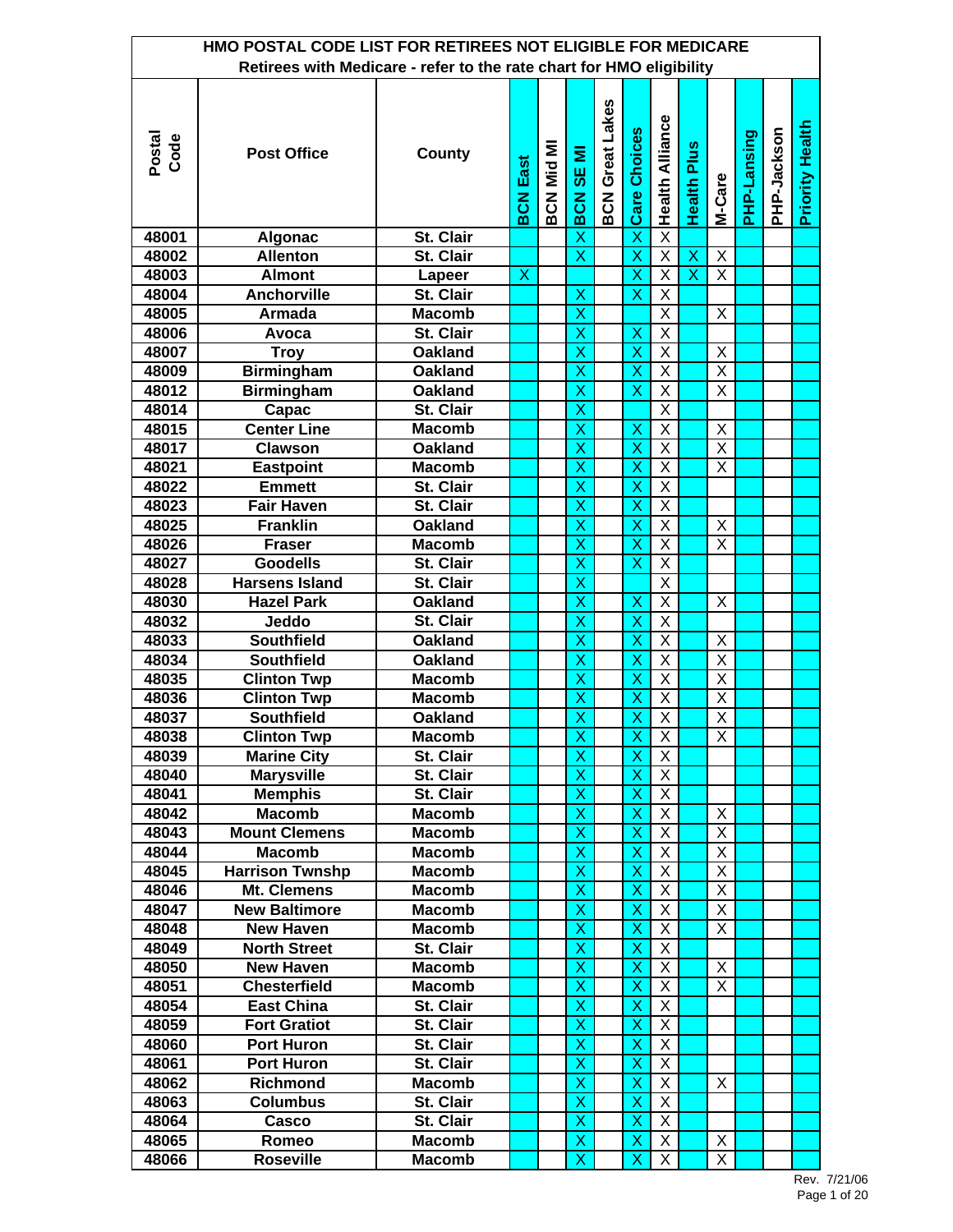| HMO POSTAL CODE LIST FOR RETIREES NOT ELIGIBLE FOR MEDICARE<br>Retirees with Medicare - refer to the rate chart for HMO eligibility |                                      |                        |                 |            |                              |                        |                              |                                  |                           |                                                    |             |                                  |                        |  |
|-------------------------------------------------------------------------------------------------------------------------------------|--------------------------------------|------------------------|-----------------|------------|------------------------------|------------------------|------------------------------|----------------------------------|---------------------------|----------------------------------------------------|-------------|----------------------------------|------------------------|--|
|                                                                                                                                     |                                      |                        |                 |            |                              |                        |                              |                                  |                           |                                                    |             |                                  |                        |  |
| Postal<br>Code                                                                                                                      | <b>Post Office</b>                   | County                 | <b>BCN East</b> | BCN Mid MI | SE MI<br>BCN                 | <b>BCN Great Lakes</b> | <b>Care Choices</b>          | <b>Health Alliance</b>           | <b>Health Plus</b>        | M-Care                                             | PHP-Lansing | PHP-Jackson                      | <b>Priority Health</b> |  |
| 48067                                                                                                                               | <b>Royal Oak</b>                     | <b>Oakland</b>         |                 |            | X                            |                        | $\overline{\mathsf{x}}$      | $\overline{\mathsf{X}}$          |                           | $\overline{\mathsf{x}}$                            |             |                                  |                        |  |
| 48068                                                                                                                               | <b>Royal Oak</b>                     | <b>Oakland</b>         |                 |            | $\overline{\mathsf{x}}$      |                        | $\overline{\mathsf{x}}$      | $\overline{X}$                   |                           | $\overline{\mathsf{X}}$                            |             |                                  |                        |  |
| 48069                                                                                                                               | <b>Pleasant Ridge</b>                | <b>Oakland</b>         |                 |            | $\overline{\mathsf{x}}$      |                        | $\overline{\mathsf{x}}$      | $\overline{X}$                   |                           | $\overline{\mathsf{x}}$                            |             |                                  |                        |  |
| 48070                                                                                                                               | <b>Huntington Woods</b>              | <b>Oakland</b>         |                 |            | $\overline{\mathsf{x}}$      |                        | $\overline{\mathsf{x}}$      | $\overline{\mathsf{X}}$          |                           | $\overline{\mathsf{x}}$                            |             |                                  |                        |  |
| 48071                                                                                                                               | <b>Madison Heights</b>               | <b>Oakland</b>         |                 |            | X                            |                        | X                            | $\overline{\mathsf{X}}$          |                           | $\overline{\mathsf{X}}$                            |             |                                  |                        |  |
| 48072                                                                                                                               | <b>Berkley</b>                       | <b>Oakland</b>         |                 |            | X                            |                        | X                            | $\overline{\mathsf{X}}$          |                           | $\overline{\mathsf{X}}$                            |             |                                  |                        |  |
| 48073                                                                                                                               | <b>Royal Oak</b>                     | <b>Oakland</b>         |                 |            | $\overline{\mathsf{x}}$      |                        | $\overline{\mathsf{x}}$      | $\overline{\mathsf{x}}$          |                           | $\overline{\mathsf{x}}$                            |             |                                  |                        |  |
| 48074                                                                                                                               | <b>Smiths Creek</b>                  | St. Clair              |                 |            | X                            |                        | X                            | $\overline{\mathsf{x}}$          |                           |                                                    |             |                                  |                        |  |
| 48075                                                                                                                               | <b>Southfield</b>                    | <b>Oakland</b>         |                 |            | X                            |                        | X                            | $\overline{\mathsf{X}}$          |                           | X                                                  |             |                                  |                        |  |
| 48076                                                                                                                               | <b>Lathrup Village</b>               | <b>Oakland</b>         |                 |            | X                            |                        | X                            | $\overline{X}$                   |                           | $\overline{X}$                                     |             |                                  |                        |  |
| 48079                                                                                                                               | St. Clair                            | St. Clair              |                 |            | $\overline{\mathsf{x}}$      |                        | $\overline{\mathsf{x}}$      | $\overline{X}$                   |                           |                                                    |             |                                  |                        |  |
| 48080                                                                                                                               | <b>St. Clair Shores</b>              | <b>Macomb</b>          |                 |            | X                            |                        | X                            | $\overline{\mathsf{X}}$          |                           | X                                                  |             |                                  |                        |  |
| 48081                                                                                                                               | <b>St. Clair Shores</b>              | <b>Macomb</b>          |                 |            | X                            |                        | X                            | Χ                                |                           | X                                                  |             |                                  |                        |  |
| 48082                                                                                                                               | <b>St. Clair Shores</b>              | <b>Macomb</b>          |                 |            | X                            |                        | X                            | X                                |                           | X                                                  |             |                                  |                        |  |
| 48083                                                                                                                               | <b>Troy</b>                          | <b>Oakland</b>         |                 |            | $\overline{\mathsf{x}}$      |                        | $\overline{\mathsf{x}}$      | $\overline{X}$                   |                           | $\overline{\mathsf{x}}$                            |             |                                  |                        |  |
| 48084                                                                                                                               | <b>Troy</b>                          | <b>Oakland</b>         |                 |            | $\overline{\mathsf{x}}$      |                        | X                            | $\overline{\mathsf{x}}$          |                           | $\overline{\mathsf{X}}$                            |             |                                  |                        |  |
| 48085                                                                                                                               | <b>Troy</b>                          | <b>Oakland</b>         |                 |            | X                            |                        | X                            | $\overline{X}$                   |                           | $\overline{\mathsf{x}}$                            |             |                                  |                        |  |
| 48086                                                                                                                               | <b>Southfield</b>                    | <b>Oakland</b>         |                 |            | X                            |                        | X                            | $\overline{\mathsf{x}}$          |                           | $\overline{\mathsf{x}}$                            |             |                                  |                        |  |
| 48088                                                                                                                               | <b>Warren</b>                        | <b>Macomb</b>          |                 |            | $\overline{\mathsf{x}}$      |                        | $\overline{\mathsf{x}}$      | $\overline{X}$                   |                           | $\overline{\mathsf{x}}$                            |             |                                  |                        |  |
| 48089                                                                                                                               | <b>Warren</b>                        | <b>Macomb</b>          |                 |            | $\overline{\mathsf{x}}$      |                        | $\overline{\mathsf{x}}$      | $\overline{\mathsf{X}}$          |                           | $\overline{\mathsf{x}}$                            |             |                                  |                        |  |
| 48090                                                                                                                               | <b>Warren</b>                        | <b>Macomb</b>          |                 |            | X                            |                        | X                            | $\overline{\mathsf{X}}$          |                           | $\overline{\mathsf{X}}$                            |             |                                  |                        |  |
| 48091                                                                                                                               | <b>Warren</b>                        | <b>Macomb</b>          |                 |            | X                            |                        | X                            | $\overline{\mathsf{X}}$          |                           | $\overline{\mathsf{X}}$                            |             |                                  |                        |  |
| 48092                                                                                                                               | Warren                               | <b>Macomb</b>          |                 |            | $\overline{\mathsf{x}}$      |                        | $\overline{\mathsf{x}}$      | $\overline{\mathsf{x}}$          |                           | $\overline{\mathsf{x}}$                            |             |                                  |                        |  |
| 48093                                                                                                                               | <b>Warren</b>                        | <b>Macomb</b>          |                 |            | $\overline{\mathsf{x}}$      |                        | $\overline{\mathsf{x}}$      | $\overline{\mathsf{x}}$          |                           | $\overline{\mathsf{x}}$                            |             |                                  |                        |  |
| 48094                                                                                                                               | Washington                           | <b>Macomb</b>          |                 |            | $\overline{\mathsf{x}}$      |                        | X                            | $\overline{X}$                   |                           | $\overline{X}$                                     |             |                                  |                        |  |
| 48095                                                                                                                               | Washington                           | <b>Macomb</b>          |                 |            | X                            |                        | X                            | $\overline{\mathsf{X}}$          |                           | $\overline{X}$                                     |             |                                  |                        |  |
| 48096                                                                                                                               | Ray                                  | Macomb                 |                 |            | $\overline{\mathsf{x}}$      |                        | X,                           | $\overline{X}$                   |                           | $\overline{X}$                                     |             |                                  |                        |  |
| 48097                                                                                                                               | Yale                                 | St. Clair              |                 |            | $\overline{\mathsf{x}}$      |                        |                              | X                                |                           |                                                    |             |                                  |                        |  |
| 48098                                                                                                                               | <b>Troy</b>                          | Oakland                |                 |            | X                            |                        | $\boldsymbol{\mathsf{X}}$    | X                                |                           | X                                                  |             |                                  |                        |  |
| 48099                                                                                                                               | <b>Troy</b>                          | <b>Oakland</b>         |                 |            | X                            |                        | X                            | X                                |                           | X                                                  |             |                                  |                        |  |
| 48101                                                                                                                               | <b>Allen Park</b>                    | Wayne                  |                 |            | X                            |                        | X                            | X                                |                           | X.                                                 |             |                                  |                        |  |
| 48102                                                                                                                               | <b>Allen Park</b>                    | Wayne                  |                 |            | $\overline{\mathsf{x}}$      |                        |                              |                                  |                           |                                                    |             |                                  |                        |  |
| 48103                                                                                                                               | <b>Ann Arbor</b>                     | Washtenaw              |                 |            | $\overline{\mathsf{x}}$      |                        | X                            | X                                |                           | Χ                                                  |             | X                                |                        |  |
| 48104                                                                                                                               | <b>Ann Arbor</b>                     | Washtenaw              |                 |            | X                            |                        | X                            | $\overline{X}$                   |                           | $\overline{\mathsf{X}}$<br>$\overline{\mathsf{X}}$ |             | X                                |                        |  |
| 48105                                                                                                                               | <b>Ann Arbor</b>                     | Washtenaw              |                 |            | X<br>$\overline{\mathsf{x}}$ |                        | X<br>$\overline{\mathsf{x}}$ | $\overline{X}$<br>$\overline{X}$ |                           | $\overline{\mathsf{X}}$                            |             | $\overline{X}$<br>$\overline{X}$ |                        |  |
| 48106<br>48107                                                                                                                      | <b>Ann Arbor</b><br><b>Ann Arbor</b> | Washtenaw<br>Washtenaw |                 |            | $\overline{\mathsf{x}}$      |                        | $\overline{\mathsf{x}}$      | $\overline{X}$                   |                           | $\overline{X}$                                     |             | $\overline{X}$                   |                        |  |
| 48108                                                                                                                               | <b>Ann Arbor</b>                     | Washtenaw              |                 |            | X                            |                        | X                            | $\overline{X}$                   |                           | X                                                  |             | X                                |                        |  |
| 48109                                                                                                                               | <b>Ann Arbor</b>                     | Washtenaw              |                 |            | X                            |                        | X                            | $\overline{X}$                   |                           | X                                                  |             | X                                |                        |  |
| 48110                                                                                                                               | <b>Azalia</b>                        | <b>Monroe</b>          |                 |            | $\overline{\mathsf{x}}$      |                        | $\overline{\mathsf{x}}$      | $\overline{\mathsf{X}}$          |                           |                                                    |             |                                  |                        |  |
| 48111                                                                                                                               | <b>Belleville</b>                    | Wayne                  |                 |            | $\overline{\mathsf{x}}$      |                        | X                            | $\overline{\mathsf{X}}$          |                           | Χ                                                  |             |                                  |                        |  |
| 48112                                                                                                                               | <b>Belleville</b>                    | Wayne                  |                 |            | X                            |                        | X                            | $\overline{X}$                   |                           | X.                                                 |             |                                  |                        |  |
| 48113                                                                                                                               | <b>Ann Arbor</b>                     | Washtenaw              |                 |            | X                            |                        | $\mathsf{X}$                 | X                                |                           | $\overline{X}$                                     |             | X                                |                        |  |
| 48114                                                                                                                               | <b>Brighton</b>                      | Livingston             |                 |            | $\overline{\mathsf{x}}$      |                        | X                            | X                                | $\boldsymbol{\mathsf{X}}$ | Χ                                                  |             | X                                |                        |  |
| 48115                                                                                                                               | <b>Bridgewater</b>                   | Washtenaw              |                 |            | X                            |                        | X                            | X                                |                           | Χ                                                  |             | X                                |                        |  |
| 48116                                                                                                                               | <b>Brighton</b>                      | Livingston             |                 |            | X                            |                        | X                            | X                                | X                         | Χ                                                  |             | X                                |                        |  |
| 48117                                                                                                                               | <b>Carleton</b>                      | <b>Monroe</b>          |                 |            | X                            |                        | X                            | X                                |                           |                                                    |             |                                  |                        |  |
| 48118                                                                                                                               | <b>Chelsea</b>                       | Washtenaw              |                 |            | $\overline{\mathsf{x}}$      |                        | X                            | X                                |                           | X                                                  |             | X                                |                        |  |
| 48120                                                                                                                               | Dearborn                             | Wayne                  |                 |            | $\overline{\mathsf{x}}$      |                        | $\overline{\mathsf{x}}$      | $\overline{X}$                   |                           | $\overline{\mathsf{x}}$                            |             |                                  |                        |  |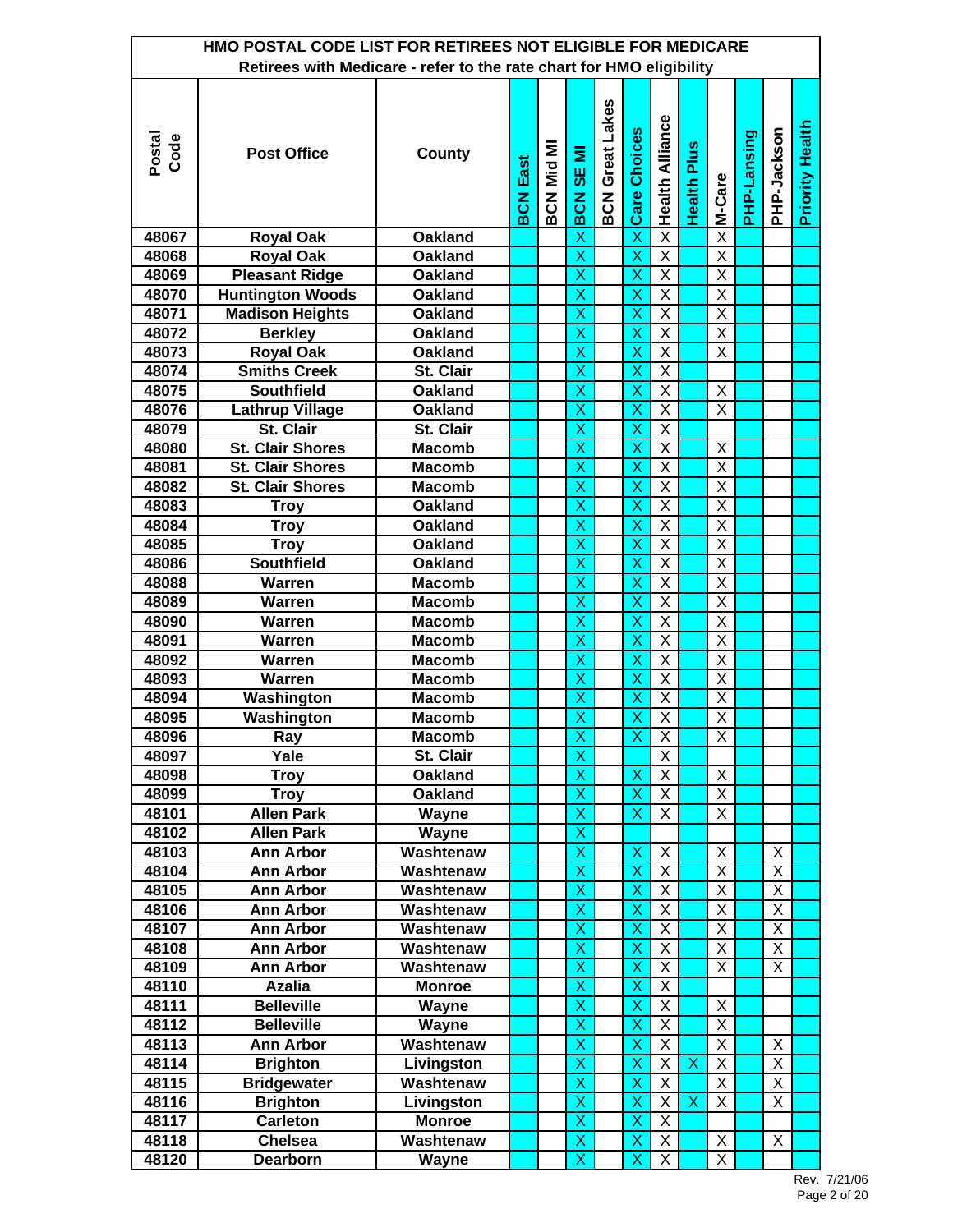| HMO POSTAL CODE LIST FOR RETIREES NOT ELIGIBLE FOR MEDICARE<br>Retirees with Medicare - refer to the rate chart for HMO eligibility |                                 |                                 |                 |            |                              |                        |                         |                         |                    |                         |             |             |                        |  |
|-------------------------------------------------------------------------------------------------------------------------------------|---------------------------------|---------------------------------|-----------------|------------|------------------------------|------------------------|-------------------------|-------------------------|--------------------|-------------------------|-------------|-------------|------------------------|--|
|                                                                                                                                     |                                 |                                 |                 |            |                              |                        |                         |                         |                    |                         |             |             |                        |  |
| Postal<br>Code                                                                                                                      | <b>Post Office</b>              | County                          | <b>BCN East</b> | BCN Mid MI | SE MI<br><b>BCN</b>          | <b>BCN Great Lakes</b> | <b>Care Choices</b>     | <b>Health Alliance</b>  | <b>Health Plus</b> | M-Care                  | PHP-Lansing | PHP-Jackson | <b>Priority Health</b> |  |
| 48121                                                                                                                               | <b>Dearborn</b>                 | <b>Wayne</b>                    |                 |            | X                            |                        | $\overline{\mathsf{x}}$ | $\overline{\mathsf{x}}$ |                    | $\overline{\mathsf{x}}$ |             |             |                        |  |
| 48122                                                                                                                               | <b>Melvindale</b>               | <b>Wayne</b>                    |                 |            | $\overline{\mathsf{x}}$      |                        | $\overline{\mathsf{x}}$ | $\overline{\mathsf{X}}$ |                    | $\overline{X}$          |             |             |                        |  |
| 48123                                                                                                                               | <b>Dearborn</b>                 | <b>Wayne</b>                    |                 |            | $\overline{\mathsf{x}}$      |                        | $\overline{\mathsf{x}}$ | $\overline{\mathsf{x}}$ |                    | $\overline{\mathsf{x}}$ |             |             |                        |  |
| 48124                                                                                                                               | <b>Dearborn</b>                 | Wayne                           |                 |            | $\overline{\mathsf{x}}$      |                        | $\overline{\mathsf{x}}$ | $\overline{\mathsf{x}}$ |                    | $\overline{\mathsf{x}}$ |             |             |                        |  |
| 48125                                                                                                                               | <b>Dearborn Heights</b>         | Wayne                           |                 |            | X                            |                        | X                       | $\overline{X}$          |                    | $\overline{X}$          |             |             |                        |  |
| 48126                                                                                                                               | <b>Dearborn</b>                 | Wayne                           |                 |            | X                            |                        | X                       | $\overline{\mathsf{x}}$ |                    | $\overline{X}$          |             |             |                        |  |
| 48127                                                                                                                               | <b>Dearborn Heights</b>         | Wayne                           |                 |            | $\overline{\mathsf{x}}$      |                        | $\overline{\mathsf{x}}$ | $\overline{\mathsf{X}}$ |                    | $\overline{\mathsf{x}}$ |             |             |                        |  |
| 48128                                                                                                                               | <b>Dearborn</b>                 | Wayne                           |                 |            | X                            |                        | $\overline{\mathsf{x}}$ | $\overline{\mathsf{x}}$ |                    | $\overline{\mathsf{x}}$ |             |             |                        |  |
| 48130                                                                                                                               | <b>Dexter</b>                   | Washtenaw                       |                 |            | X                            |                        | X                       | X                       |                    | X                       |             | X           |                        |  |
| 48131                                                                                                                               | <b>Dundee</b>                   | <b>Monroe</b>                   |                 |            | X                            |                        | X                       | $\overline{X}$          |                    |                         |             |             |                        |  |
| 48133                                                                                                                               | <b>Erie</b>                     | <b>Monroe</b>                   |                 |            | $\overline{\mathsf{x}}$      |                        |                         | $\overline{X}$          |                    |                         |             |             |                        |  |
| 48134                                                                                                                               | <b>Flat Rock</b>                | Wayne                           |                 |            | X                            |                        |                         | $\overline{\mathsf{x}}$ |                    | X                       |             |             |                        |  |
| 48135                                                                                                                               | <b>Garden City</b>              | Wayne                           |                 |            | X                            |                        | X                       | X                       |                    | X                       |             |             |                        |  |
| 48136                                                                                                                               | <b>Garden City</b>              | Wayne                           |                 |            | X                            |                        | X                       | X                       |                    | X                       |             |             |                        |  |
| 48137                                                                                                                               | <b>Gregory</b>                  | Livingston                      |                 |            | $\overline{\mathsf{x}}$      |                        | $\overline{\mathsf{x}}$ | $\overline{\mathsf{X}}$ |                    | $\overline{\mathsf{x}}$ |             |             |                        |  |
| 48138                                                                                                                               | <b>Grosse lle</b>               | Wayne                           |                 |            | $\overline{\mathsf{x}}$      |                        |                         | $\overline{\mathsf{X}}$ |                    | $\overline{\mathsf{x}}$ |             |             |                        |  |
| 48139                                                                                                                               | Hamburg                         | Livingston                      |                 |            | X                            |                        | X                       | $\overline{\mathsf{X}}$ |                    | X                       |             | X           |                        |  |
| 48140                                                                                                                               | Ida                             | <b>Monroe</b>                   |                 |            | X                            |                        |                         | $\overline{\mathsf{x}}$ |                    |                         |             |             |                        |  |
| 48141                                                                                                                               | <b>Inkster</b>                  | Wayne                           |                 |            | $\overline{\mathsf{x}}$      |                        | $\overline{\mathsf{x}}$ | $\overline{X}$          |                    | X                       |             |             |                        |  |
| 48143                                                                                                                               | Lakeland                        | Livingston                      |                 |            | $\overline{\mathsf{x}}$      |                        | $\overline{\mathsf{x}}$ | $\overline{\mathsf{x}}$ |                    | $\overline{\mathsf{x}}$ |             | X           |                        |  |
| 48144                                                                                                                               | Lambertville                    | <b>Monroe</b>                   |                 |            | $\overline{\mathsf{x}}$      |                        |                         | $\overline{\mathsf{X}}$ |                    |                         |             |             |                        |  |
| 48145                                                                                                                               | <b>LaSalle</b>                  | <b>Monroe</b>                   |                 |            | X                            |                        |                         | $\overline{X}$          |                    |                         |             |             |                        |  |
| 48146                                                                                                                               | <b>Lincoln Park</b>             | Wayne                           |                 |            | $\overline{\mathsf{x}}$      |                        | $\overline{\mathsf{x}}$ | $\overline{\mathsf{X}}$ |                    | X                       |             |             |                        |  |
| 48150                                                                                                                               | Livonia                         | Wayne                           |                 |            | $\overline{\mathsf{x}}$      |                        | $\overline{\mathsf{x}}$ | $\overline{\mathsf{X}}$ |                    | $\overline{\mathsf{X}}$ |             |             |                        |  |
| 48151                                                                                                                               | Livonia                         | Wayne                           |                 |            | $\overline{\mathsf{x}}$      |                        | $\overline{\mathsf{x}}$ | $\overline{X}$          |                    | $\overline{\mathsf{x}}$ |             |             |                        |  |
| 48152                                                                                                                               | Livonia                         | <b>Wayne</b>                    |                 |            | X                            |                        | X                       | $\overline{\mathsf{X}}$ |                    | $\overline{X}$          |             |             |                        |  |
| 48153                                                                                                                               | Livonia                         | Wayne                           |                 |            | $\overline{\mathsf{x}}$      |                        | X                       | $\overline{X}$          |                    | $\overline{\mathsf{x}}$ |             |             |                        |  |
| 48154                                                                                                                               | Livonia                         | Wayne                           |                 |            | $\overline{\mathsf{x}}$      |                        | $\overline{\mathsf{x}}$ | X                       |                    | X                       |             |             |                        |  |
| 48157                                                                                                                               | <b>Luna Pier</b>                | <b>Monroe</b>                   |                 |            | X                            |                        |                         | X                       |                    |                         |             |             |                        |  |
| 48158                                                                                                                               | <b>Manchester</b>               | Washtenaw                       |                 |            | X                            |                        | X                       | X                       |                    | X                       |             | X           |                        |  |
| 48159                                                                                                                               | <b>Maybee</b>                   | <b>Monroe</b>                   |                 |            | X                            |                        | X                       | X                       |                    | X                       |             |             |                        |  |
| 48160                                                                                                                               | <b>Milan</b>                    | <b>Monroe</b>                   |                 |            | $\overline{\mathsf{x}}$      |                        | $\overline{\mathsf{x}}$ | $\overline{X}$          |                    | $\overline{X}$          |             | X           |                        |  |
| 48161                                                                                                                               | <b>Monroe</b>                   | <b>Monroe</b>                   |                 |            | $\overline{\mathsf{x}}$      |                        | $\overline{\mathsf{x}}$ | $\overline{X}$          |                    |                         |             |             |                        |  |
| 48162                                                                                                                               | <b>Monroe</b>                   | <b>Monroe</b>                   |                 |            | X                            |                        | X                       | $\overline{X}$          |                    |                         |             |             |                        |  |
| 48164                                                                                                                               | <b>New Boston</b>               | Wayne                           |                 |            | X                            |                        | X                       | $\overline{X}$          |                    | X                       |             |             |                        |  |
| 48165                                                                                                                               | <b>New Hudson</b>               | <b>Oakland</b>                  |                 |            | $\overline{\mathsf{x}}$      |                        | $\overline{\mathsf{x}}$ | $\overline{X}$          |                    | X                       |             |             |                        |  |
| 48166                                                                                                                               | <b>Newport</b>                  | <b>Monroe</b>                   |                 |            | $\overline{\mathsf{x}}$      |                        | $\overline{\mathsf{x}}$ | $\overline{X}$          |                    |                         |             |             |                        |  |
| 48167                                                                                                                               | <b>Northville</b>               | Wayne                           |                 |            | $\overline{\mathsf{x}}$      |                        | X                       | $\overline{X}$          |                    | X                       |             |             |                        |  |
| 48168                                                                                                                               | <b>Northville</b>               | Wayne                           |                 |            | X                            |                        | X                       | $\overline{X}$          |                    | $\overline{X}$          |             |             |                        |  |
| 48169                                                                                                                               | <b>Pinckney</b>                 | Livingston                      |                 |            | $\overline{\mathsf{x}}$      |                        | $\overline{\mathsf{x}}$ | $\overline{\mathsf{X}}$ |                    | $\overline{X}$          |             |             |                        |  |
| 48170                                                                                                                               | Plymouth                        | Wayne                           |                 |            | $\overline{\mathsf{x}}$      |                        | $\overline{\mathsf{x}}$ | $\overline{X}$          |                    | $\overline{X}$          |             |             |                        |  |
| 48173                                                                                                                               | Rockwood                        | Wayne                           |                 |            | X                            |                        |                         | $\overline{X}$          |                    | X                       |             |             |                        |  |
| 48174                                                                                                                               | <b>Romulus</b>                  | Wayne                           |                 |            | X                            |                        | X                       | Χ                       |                    | X                       |             |             |                        |  |
| 48175                                                                                                                               | <b>Salem</b>                    | Washtenaw                       |                 |            | $\overline{\mathsf{x}}$<br>X |                        | X<br>X                  | $\overline{X}$<br>X     |                    | X                       |             | X           |                        |  |
| 48176<br>48177                                                                                                                      | <b>Saline</b><br><b>Samaria</b> | Washtenaw                       |                 |            | X                            |                        |                         | X                       |                    | Χ                       |             | X           |                        |  |
| 48178                                                                                                                               | South Lyon                      | <b>Monroe</b><br><b>Oakland</b> |                 |            | X                            |                        | X                       | X                       |                    | X                       |             |             |                        |  |
| 48179                                                                                                                               | <b>South Rockwood</b>           | <b>Monroe</b>                   |                 |            | $\overline{\mathsf{x}}$      |                        | X                       | $\overline{X}$          |                    |                         |             |             |                        |  |
| 48180                                                                                                                               | <b>Taylor</b>                   | <b>Wayne</b>                    |                 |            | $\overline{\mathsf{x}}$      |                        | $\overline{\mathsf{x}}$ | $\overline{\mathsf{x}}$ |                    | $\overline{\mathsf{x}}$ |             |             |                        |  |
|                                                                                                                                     |                                 |                                 |                 |            |                              |                        |                         |                         |                    |                         |             |             |                        |  |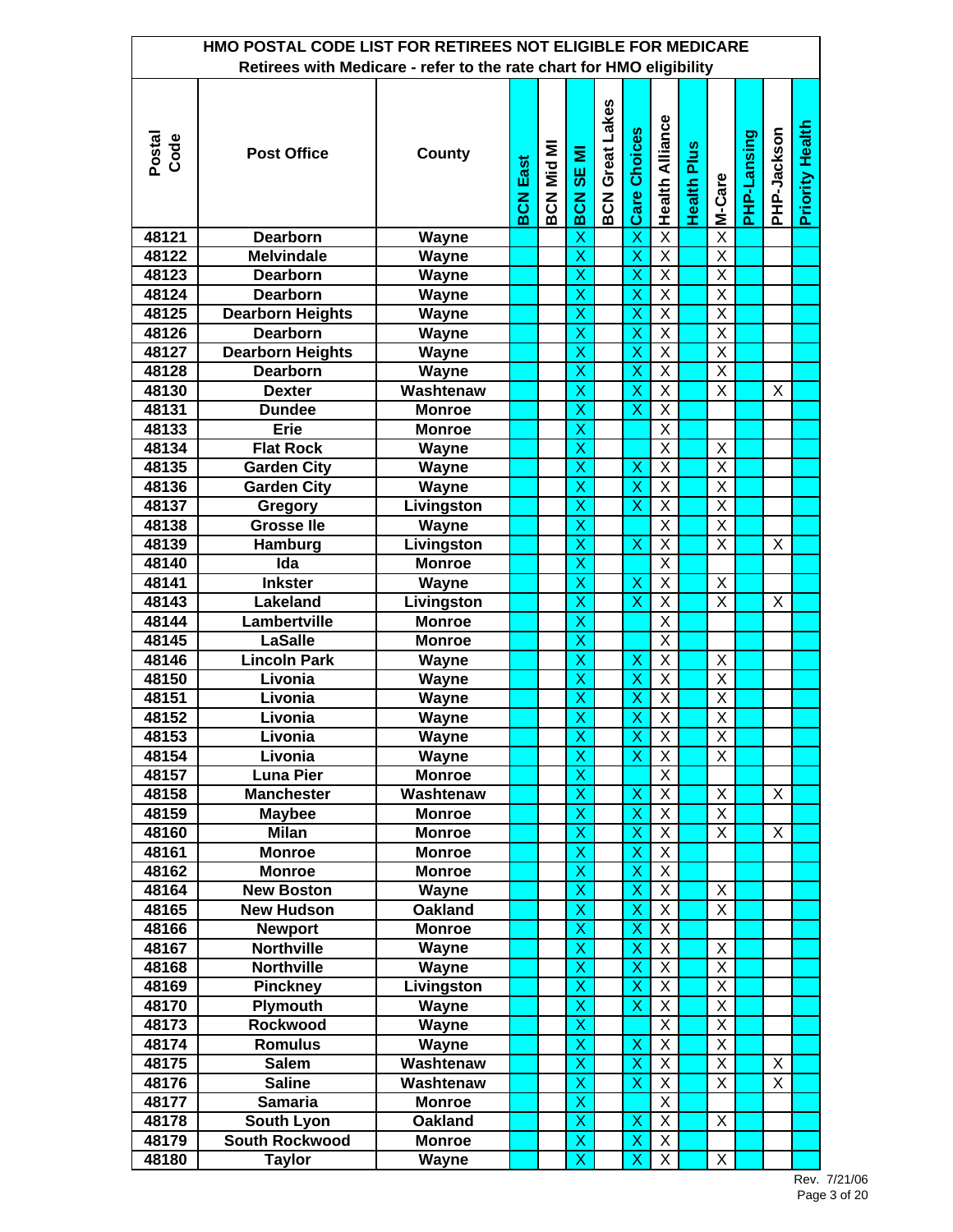| HMO POSTAL CODE LIST FOR RETIREES NOT ELIGIBLE FOR MEDICARE<br>Retirees with Medicare - refer to the rate chart for HMO eligibility |                      |                |                 |                   |                         |                        |                         |                         |                    |                         |             |                         |                        |
|-------------------------------------------------------------------------------------------------------------------------------------|----------------------|----------------|-----------------|-------------------|-------------------------|------------------------|-------------------------|-------------------------|--------------------|-------------------------|-------------|-------------------------|------------------------|
|                                                                                                                                     |                      |                |                 |                   |                         |                        |                         |                         |                    |                         |             |                         |                        |
| Postal<br>Code                                                                                                                      | <b>Post Office</b>   | <b>County</b>  | <b>BCN East</b> | <b>BCN Mid MI</b> | SE MI<br>BCN            | <b>BCN Great Lakes</b> | <b>Care Choices</b>     | <b>Health Alliance</b>  | <b>Health Plus</b> | M-Care                  | PHP-Lansing | PHP-Jackson             | <b>Priority Health</b> |
| 48182                                                                                                                               | <b>Temperance</b>    | <b>Monroe</b>  |                 |                   | X                       |                        |                         | $\overline{\mathsf{x}}$ |                    |                         |             |                         |                        |
| 48183                                                                                                                               | <b>Trenton</b>       | <b>Wayne</b>   |                 |                   | X                       |                        | $\overline{\mathsf{x}}$ | $\overline{\mathsf{x}}$ |                    | $\overline{X}$          |             |                         |                        |
| 48184                                                                                                                               | Wayne                | Wayne          |                 |                   | X                       |                        | X                       | $\overline{\mathsf{X}}$ |                    | $\overline{\mathsf{X}}$ |             |                         |                        |
| 48185                                                                                                                               | Westland             | Wayne          |                 |                   | $\overline{\mathsf{x}}$ |                        | $\overline{\mathsf{x}}$ | $\overline{X}$          |                    | $\overline{X}$          |             |                         |                        |
| 48186                                                                                                                               | Westland             | Wayne          |                 |                   | X                       |                        | $\overline{\mathsf{x}}$ | $\overline{\mathsf{x}}$ |                    | $\overline{\mathsf{x}}$ |             |                         |                        |
| 48187                                                                                                                               | <b>Canton</b>        | Wayne          |                 |                   | X                       |                        | X                       | $\overline{\mathsf{X}}$ |                    | $\overline{\mathsf{X}}$ |             |                         |                        |
| 48188                                                                                                                               | Canton               | Wayne          |                 |                   | X                       |                        | X                       | $\overline{\mathsf{x}}$ |                    | $\overline{\mathsf{x}}$ |             |                         |                        |
| 48189                                                                                                                               | <b>Whitmore Lake</b> | Washtenaw      |                 |                   | $\overline{\mathsf{x}}$ |                        | $\overline{\mathsf{x}}$ | $\overline{\mathsf{x}}$ |                    | $\overline{\mathsf{x}}$ |             | X                       |                        |
| 48190                                                                                                                               | Whittaker            | Washtenaw      |                 |                   | X                       |                        | X                       | $\overline{\mathsf{x}}$ |                    | $\overline{\mathsf{x}}$ |             | $\overline{\mathsf{X}}$ |                        |
| 48191                                                                                                                               | <b>Willis</b>        | Washtenaw      |                 |                   | X                       |                        | X                       | X                       |                    | X                       |             | X                       |                        |
| 48192                                                                                                                               | Wyandotte            | <b>Wayne</b>   |                 |                   | X                       |                        | X                       | $\overline{X}$          |                    | $\overline{\mathsf{X}}$ |             |                         |                        |
| 48193                                                                                                                               | <b>Riverview</b>     | Wayne          |                 |                   | $\overline{\mathsf{x}}$ |                        |                         | $\overline{X}$          |                    |                         |             |                         |                        |
| 48195                                                                                                                               | Southgate            | Wayne          |                 |                   | X                       |                        | X                       | Χ                       |                    | X                       |             |                         |                        |
| 48197                                                                                                                               | Ypsilanti            | Washtenaw      |                 |                   | X                       |                        | X                       | X                       |                    | Χ                       |             | X                       |                        |
| 48198                                                                                                                               | Ypsilanti            | Washtenaw      |                 |                   | X                       |                        | X                       | Χ                       |                    | Χ                       |             | X                       |                        |
| 48201                                                                                                                               | <b>Detroit</b>       | Wayne          |                 |                   | $\overline{\mathsf{x}}$ |                        | $\overline{\mathsf{x}}$ | $\overline{X}$          |                    | $\overline{\mathsf{x}}$ |             |                         |                        |
| 48202                                                                                                                               | <b>Detroit</b>       | Wayne          |                 |                   | $\overline{\mathsf{x}}$ |                        | $\overline{\mathsf{x}}$ | $\overline{\mathsf{x}}$ |                    | $\overline{\mathsf{x}}$ |             |                         |                        |
| 48203                                                                                                                               | <b>Highland Park</b> | Wayne          |                 |                   | X                       |                        | X                       | $\overline{X}$          |                    | $\overline{\mathsf{X}}$ |             |                         |                        |
| 48204                                                                                                                               | <b>Detroit</b>       | Wayne          |                 |                   | X                       |                        | X                       | $\overline{\mathsf{X}}$ |                    | $\overline{\mathsf{X}}$ |             |                         |                        |
| 48205                                                                                                                               | <b>Detroit</b>       | Wayne          |                 |                   | $\overline{\mathsf{x}}$ |                        | $\overline{\mathsf{x}}$ | $\overline{\mathsf{x}}$ |                    | $\overline{\mathsf{x}}$ |             |                         |                        |
| 48206                                                                                                                               | <b>Detroit</b>       | Wayne          |                 |                   | $\overline{\mathsf{x}}$ |                        | $\overline{\mathsf{x}}$ | $\overline{\mathsf{x}}$ |                    | $\overline{\mathsf{x}}$ |             |                         |                        |
| 48207                                                                                                                               | <b>Detroit</b>       | Wayne          |                 |                   | X                       |                        | X                       | $\overline{\mathsf{X}}$ |                    | $\overline{\mathsf{X}}$ |             |                         |                        |
| 48208                                                                                                                               | <b>Detroit</b>       | <b>Wayne</b>   |                 |                   | $\overline{\mathsf{x}}$ |                        | $\overline{\mathsf{x}}$ | $\overline{\mathsf{x}}$ |                    | $\overline{\mathsf{X}}$ |             |                         |                        |
| 48209                                                                                                                               | <b>Detroit</b>       | Wayne          |                 |                   | $\overline{\mathsf{x}}$ |                        | $\overline{\mathsf{x}}$ | $\overline{\mathsf{X}}$ |                    | $\overline{\mathsf{X}}$ |             |                         |                        |
| 48210                                                                                                                               | <b>Detroit</b>       | Wayne          |                 |                   | $\overline{\mathsf{x}}$ |                        | $\overline{\mathsf{x}}$ | $\overline{\mathsf{x}}$ |                    | $\overline{\mathsf{X}}$ |             |                         |                        |
| 48211                                                                                                                               | <b>Detroit</b>       | Wayne          |                 |                   | $\overline{\mathsf{x}}$ |                        | Χ                       | $\overline{X}$          |                    | $\overline{X}$          |             |                         |                        |
| 48212                                                                                                                               | <b>Hamtramck</b>     | Wayne          |                 |                   |                         |                        |                         | $\overline{\mathsf{X}}$ |                    | $\overline{\mathsf{X}}$ |             |                         |                        |
| 48213                                                                                                                               | <b>Detroit</b>       | Wayne          |                 |                   | X<br>X                  |                        | Х,<br>X                 | X                       |                    | X                       |             |                         |                        |
| 48214                                                                                                                               | <b>Detroit</b>       | Wayne          |                 |                   | $\overline{\mathsf{x}}$ |                        | X                       | X                       |                    | X                       |             |                         |                        |
| 48215                                                                                                                               | <b>Detroit</b>       | Wayne          |                 |                   | X                       |                        | X                       | X                       |                    | X                       |             |                         |                        |
| 48216                                                                                                                               | <b>Detroit</b>       | Wayne          |                 |                   | X                       |                        | X                       | X                       |                    | X                       |             |                         |                        |
| 48217                                                                                                                               | <b>Detroit</b>       | Wayne          |                 |                   | X                       |                        | X                       | X                       |                    | X                       |             |                         |                        |
| 48218                                                                                                                               | <b>River Rouge</b>   | Wayne          |                 |                   | $\overline{\mathsf{x}}$ |                        | $\overline{\mathsf{x}}$ | $\overline{X}$          |                    | $\overline{\mathsf{X}}$ |             |                         |                        |
| 48219                                                                                                                               | <b>Detroit</b>       | Wayne          |                 |                   | $\overline{\mathsf{x}}$ |                        | X                       | $\overline{X}$          |                    | $\overline{\mathsf{X}}$ |             |                         |                        |
| 48220                                                                                                                               | Ferndale             | <b>Oakland</b> |                 |                   | X                       |                        | X                       | $\overline{X}$          |                    | X                       |             |                         |                        |
| 48221                                                                                                                               | <b>Detroit</b>       | Wayne          |                 |                   | X                       |                        | X                       | $\overline{X}$          |                    | $\overline{X}$          |             |                         |                        |
| 48222                                                                                                                               | <b>Detroit</b>       | Wayne          |                 |                   | $\overline{\mathsf{x}}$ |                        | $\overline{\mathsf{x}}$ | $\overline{\mathsf{x}}$ |                    | $\overline{X}$          |             |                         |                        |
| 48223                                                                                                                               | <b>Detroit</b>       | Wayne          |                 |                   | $\overline{\mathsf{x}}$ |                        | $\overline{\mathsf{x}}$ | $\overline{X}$          |                    | $\overline{\mathsf{X}}$ |             |                         |                        |
| 48224                                                                                                                               | <b>Grosse Pointe</b> | Wayne          |                 |                   | X                       |                        | X                       | $\overline{X}$          |                    | X                       |             |                         |                        |
| 48225                                                                                                                               | <b>Harper Woods</b>  | Wayne          |                 |                   | X                       |                        | X                       | $\overline{X}$          |                    | $\overline{X}$          |             |                         |                        |
| 48226                                                                                                                               | <b>Detroit</b>       | Wayne          |                 |                   | $\overline{\mathsf{x}}$ |                        | $\overline{\mathsf{x}}$ | $\overline{\mathsf{X}}$ |                    | $\overline{\mathsf{X}}$ |             |                         |                        |
| 48227                                                                                                                               | <b>Detroit</b>       | Wayne          |                 |                   | $\overline{\mathsf{x}}$ |                        | X                       | $\overline{\mathsf{X}}$ |                    | $\overline{X}$          |             |                         |                        |
| 48228                                                                                                                               | <b>Detroit</b>       | Wayne          |                 |                   | X                       |                        | X                       | Χ                       |                    | X                       |             |                         |                        |
| 48229                                                                                                                               | <b>Ecorse</b>        | Wayne          |                 |                   | X                       |                        | X                       | $\overline{X}$          |                    | X                       |             |                         |                        |
| 48230                                                                                                                               | <b>Grosse Pointe</b> | Wayne          |                 |                   | $\overline{\mathsf{x}}$ |                        | X                       | X                       |                    | X                       |             |                         |                        |
| 48231                                                                                                                               | <b>Detroit</b>       | Wayne          |                 |                   | X                       |                        | X                       | X                       |                    | Χ                       |             |                         |                        |
| 48232                                                                                                                               | <b>Detroit</b>       | Wayne          |                 |                   | X                       |                        | X                       | X                       |                    | X                       |             |                         |                        |
| 48233                                                                                                                               | <b>Detroit</b>       | Wayne          |                 |                   | X                       |                        | X                       | X                       |                    | X                       |             |                         |                        |
| 48234                                                                                                                               | <b>Detroit</b>       | Wayne          |                 |                   | $\overline{\mathsf{x}}$ |                        | X                       | $\overline{X}$          |                    | $\overline{\mathsf{x}}$ |             |                         |                        |
|                                                                                                                                     |                      |                |                 |                   |                         |                        |                         |                         |                    |                         |             |                         |                        |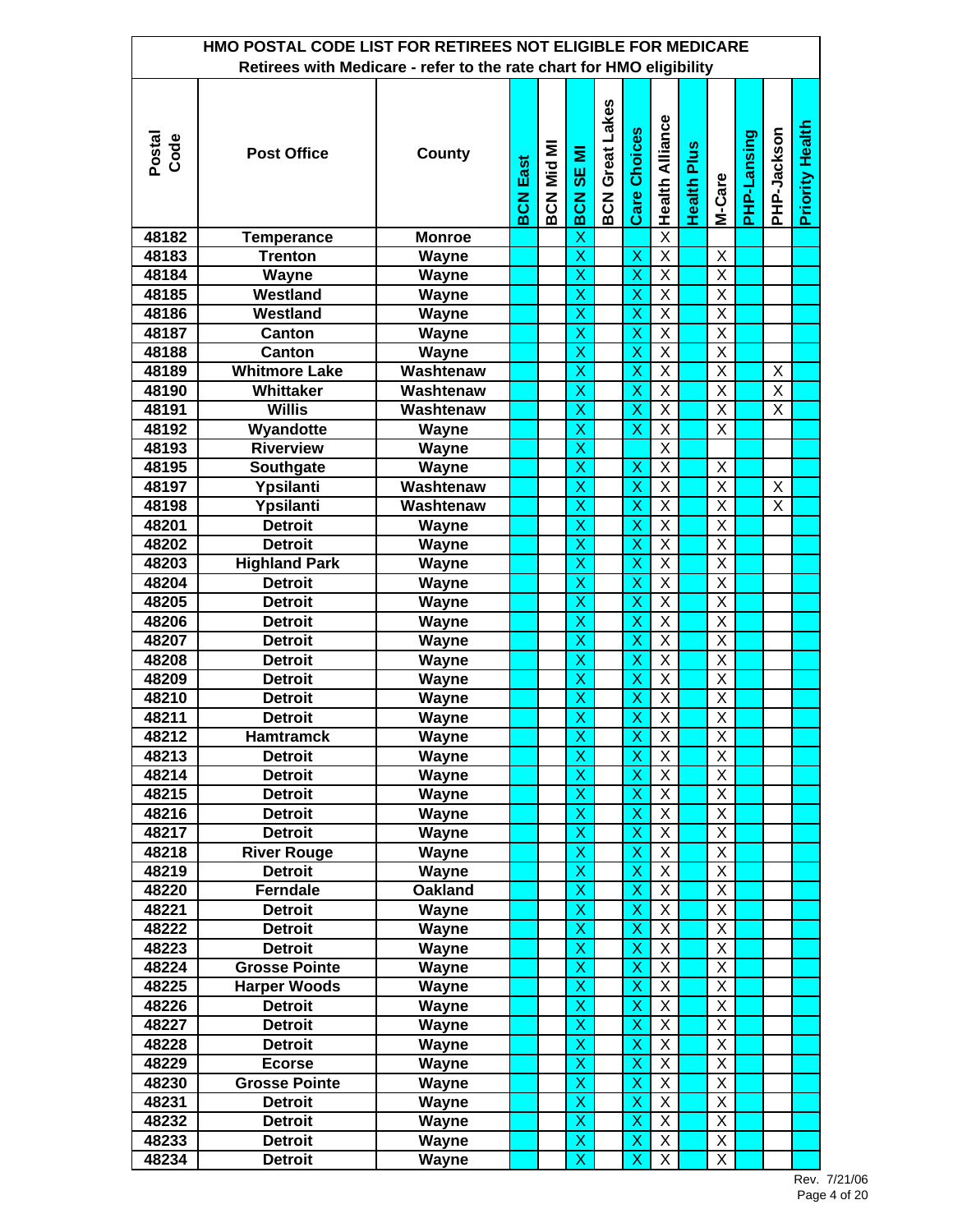| HMO POSTAL CODE LIST FOR RETIREES NOT ELIGIBLE FOR MEDICARE<br>Retirees with Medicare - refer to the rate chart for HMO eligibility |                         |                                                    |                                           |             |             |                        |  |  |  |  |  |  |  |
|-------------------------------------------------------------------------------------------------------------------------------------|-------------------------|----------------------------------------------------|-------------------------------------------|-------------|-------------|------------------------|--|--|--|--|--|--|--|
|                                                                                                                                     |                         |                                                    |                                           |             |             |                        |  |  |  |  |  |  |  |
| <b>BCN Great Lakes</b><br>Postal<br>Code<br>BCN Mid MI<br><b>Post Office</b><br>County<br>Ξ<br><b>BCN East</b><br><b>SE</b><br>BCN  | <b>Care Choices</b>     | <b>Health Alliance</b><br><b>Health Plus</b>       | M-Care                                    | PHP-Lansing | PHP-Jackson | <b>Priority Health</b> |  |  |  |  |  |  |  |
| 48235<br><b>Detroit</b><br><b>Wayne</b><br>X                                                                                        | X                       | $\overline{\mathsf{x}}$                            | $\overline{\mathsf{x}}$                   |             |             |                        |  |  |  |  |  |  |  |
| $\overline{\mathsf{x}}$<br>48236<br><b>Grosse Pointe</b><br><b>Wayne</b>                                                            | $\overline{\mathsf{x}}$ | $\overline{\mathsf{x}}$                            | $\overline{X}$                            |             |             |                        |  |  |  |  |  |  |  |
| $\overline{\mathsf{x}}$<br><b>Oak Park</b><br><b>Oakland</b><br>48237                                                               | $\overline{\mathsf{x}}$ | $\overline{\mathsf{x}}$                            | $\overline{\mathsf{x}}$                   |             |             |                        |  |  |  |  |  |  |  |
| X<br>48238<br><b>Detroit</b><br>Wayne                                                                                               | $\overline{\mathsf{x}}$ | $\overline{\mathsf{x}}$                            | $\overline{X}$                            |             |             |                        |  |  |  |  |  |  |  |
| X<br>Redford<br>48239<br>Wayne                                                                                                      | X                       | X                                                  | X                                         |             |             |                        |  |  |  |  |  |  |  |
| 48240<br><b>Redford</b><br><b>Wayne</b><br>X                                                                                        | X                       | $\overline{\mathsf{x}}$                            | $\overline{X}$                            |             |             |                        |  |  |  |  |  |  |  |
| $\overline{\mathsf{x}}$<br>48242<br><b>Detroit</b><br>Wayne                                                                         | $\overline{\mathsf{x}}$ | $\overline{X}$                                     | $\overline{\mathsf{X}}$                   |             |             |                        |  |  |  |  |  |  |  |
| X<br>48243<br><b>Detroit</b><br>Wayne                                                                                               | X                       | $\overline{\mathsf{x}}$                            | $\overline{\mathsf{X}}$                   |             |             |                        |  |  |  |  |  |  |  |
| X<br>48244<br><b>Detroit</b><br>Wayne                                                                                               | X                       | X                                                  | X                                         |             |             |                        |  |  |  |  |  |  |  |
| 48255<br>X<br><b>Detroit</b><br>Wayne                                                                                               |                         | $\overline{\mathsf{x}}$                            | X                                         |             |             |                        |  |  |  |  |  |  |  |
| $\overline{\mathsf{x}}$<br>48260<br><b>Detroit</b><br>Wayne                                                                         |                         | X                                                  | X                                         |             |             |                        |  |  |  |  |  |  |  |
| X<br>48264<br><b>Detroit</b><br>Wayne                                                                                               |                         | X                                                  | X                                         |             |             |                        |  |  |  |  |  |  |  |
| X<br><b>Detroit</b><br>48265<br>Wayne                                                                                               |                         | Χ                                                  | X                                         |             |             |                        |  |  |  |  |  |  |  |
| 48266<br><b>Detroit</b><br>X<br>Wayne                                                                                               |                         | Χ                                                  | X                                         |             |             |                        |  |  |  |  |  |  |  |
| $\overline{\mathsf{x}}$<br>48267<br><b>Detroit</b><br><b>Wayne</b>                                                                  |                         | X                                                  | $\overline{\mathsf{x}}$                   |             |             |                        |  |  |  |  |  |  |  |
| $\overline{\mathsf{x}}$<br>48268<br><b>Detroit</b><br>Wayne                                                                         |                         | X                                                  | $\overline{\mathsf{x}}$                   |             |             |                        |  |  |  |  |  |  |  |
| X<br>48269<br><b>Detroit</b><br>Wayne                                                                                               |                         | X                                                  | X                                         |             |             |                        |  |  |  |  |  |  |  |
| X<br>48272<br><b>Detroit</b><br>Wayne                                                                                               |                         | $\overline{\mathsf{x}}$                            | $\overline{X}$                            |             |             |                        |  |  |  |  |  |  |  |
| $\overline{\mathsf{x}}$<br>48275<br><b>Detroit</b><br>Wayne<br>X                                                                    |                         | $\overline{\mathsf{x}}$<br>$\overline{\mathsf{x}}$ | $\overline{\mathsf{x}}$<br>$\overline{X}$ |             |             |                        |  |  |  |  |  |  |  |
| 48277<br><b>Detroit</b><br>Wayne<br>X<br>48278<br><b>Detroit</b><br>Wayne                                                           |                         | X                                                  | $\overline{X}$                            |             |             |                        |  |  |  |  |  |  |  |
| 48279<br><b>Detroit</b><br>X<br>Wayne                                                                                               |                         | X                                                  | $\overline{X}$                            |             |             |                        |  |  |  |  |  |  |  |
| $\overline{\mathsf{x}}$<br>48288<br><b>Detroit</b><br>Wayne                                                                         |                         | $\overline{\mathsf{x}}$                            | $\overline{\mathsf{x}}$                   |             |             |                        |  |  |  |  |  |  |  |
| $\overline{\mathsf{x}}$<br>48301<br><b>Bloomfield</b><br><b>Oakland</b>                                                             | X                       | $\overline{\mathsf{x}}$                            | $\overline{\mathsf{x}}$                   |             |             |                        |  |  |  |  |  |  |  |
| 48302<br><b>Bloomfield</b><br>$\overline{\mathsf{x}}$<br><b>Oakland</b>                                                             | Χ                       | $\overline{\mathsf{X}}$                            | $\overline{X}$                            |             |             |                        |  |  |  |  |  |  |  |
| $\overline{\mathsf{x}}$<br>48303<br><b>Bloomfield Hills</b><br><b>Oakland</b>                                                       | Χ                       | $\overline{\mathsf{X}}$                            | $\overline{X}$                            |             |             |                        |  |  |  |  |  |  |  |
| <b>Bloomfield Hills</b><br>48304<br>Oakland<br><u>X</u>                                                                             | X                       | X                                                  | X                                         |             |             |                        |  |  |  |  |  |  |  |
| $\overline{\mathsf{x}}$<br>48306<br>Rochester<br><b>Oakland</b>                                                                     | $\overline{\mathsf{x}}$ | Χ<br>$\boldsymbol{\mathsf{X}}$                     | X                                         |             |             |                        |  |  |  |  |  |  |  |
| X<br>48307<br><b>Rochester</b><br><b>Oakland</b>                                                                                    | X                       | Χ<br>X                                             | X                                         |             |             |                        |  |  |  |  |  |  |  |
| X<br>48308<br><b>Rochester</b><br><b>Oakland</b>                                                                                    | X                       | Χ<br>Х                                             | X                                         |             |             |                        |  |  |  |  |  |  |  |
| 48309<br><b>Rochester Hills</b><br><b>Oakland</b><br>X                                                                              | X                       | Χ<br>$\boldsymbol{\mathsf{X}}$                     | X                                         |             |             |                        |  |  |  |  |  |  |  |
| $\overline{\mathsf{x}}$<br>48310<br><b>Sterling Heights</b><br><b>Macomb</b>                                                        | X                       | Χ<br>$\overline{\mathsf{X}}$                       | $\overline{X}$                            |             |             |                        |  |  |  |  |  |  |  |
| $\overline{\mathsf{x}}$<br><b>Sterling Heights</b><br>48311<br><b>Macomb</b>                                                        | X                       | $\overline{\mathsf{x}}$                            | $\overline{X}$                            |             |             |                        |  |  |  |  |  |  |  |
| X<br><b>Sterling Heights</b><br>48312<br><b>Macomb</b>                                                                              | X                       | Χ                                                  | X                                         |             |             |                        |  |  |  |  |  |  |  |
| X<br><b>Sterling Heights</b><br>48313<br><b>Macomb</b>                                                                              | X                       | $\overline{X}$                                     | X                                         |             |             |                        |  |  |  |  |  |  |  |
| $\overline{\mathsf{x}}$<br><b>Sterling Heights</b><br>48314<br><b>Macomb</b>                                                        | $\overline{\mathsf{x}}$ | $\overline{X}$                                     | X                                         |             |             |                        |  |  |  |  |  |  |  |
| X<br><b>Shelby Township</b><br>48315<br><b>Macomb</b>                                                                               | $\overline{\mathsf{x}}$ | $\overline{\mathsf{X}}$                            | X                                         |             |             |                        |  |  |  |  |  |  |  |
| X<br><b>Shelby Township</b><br>48316<br><b>Macomb</b>                                                                               | X                       | Χ                                                  | X                                         |             |             |                        |  |  |  |  |  |  |  |
| <b>Utica</b><br>48317<br>X<br><b>Macomb</b>                                                                                         | X                       | $\overline{\mathsf{X}}$                            | X                                         |             |             |                        |  |  |  |  |  |  |  |
| $\overline{\mathsf{x}}$<br>48318<br><b>Utica</b><br><b>Macomb</b>                                                                   | $\overline{\mathsf{x}}$ | $\overline{X}$                                     | $\overline{X}$                            |             |             |                        |  |  |  |  |  |  |  |
| $\overline{\mathsf{x}}$<br><b>Keego Harbor</b><br>48320<br>Oakland                                                                  | X                       | X<br>$\boldsymbol{\mathsf{X}}$                     | $\overline{X}$                            |             |             |                        |  |  |  |  |  |  |  |
| <b>Auburn Hills</b><br>X<br>48321<br>Oakland                                                                                        | X                       | Χ<br>$\boldsymbol{\mathsf{X}}$                     | X                                         |             |             |                        |  |  |  |  |  |  |  |
| X<br>48322<br><b>West Bloomfield</b><br><b>Oakland</b>                                                                              | X                       | $\overline{X}$                                     | X                                         |             |             |                        |  |  |  |  |  |  |  |
| $\overline{\mathsf{x}}$<br><b>West Bloomfield</b><br>48323<br>Oakland                                                               | X                       | $\overline{\mathsf{X}}$                            | X                                         |             |             |                        |  |  |  |  |  |  |  |
| X<br>48324<br><b>West Bloomfield</b><br><b>Oakland</b>                                                                              | X                       | Χ                                                  | X                                         |             |             |                        |  |  |  |  |  |  |  |
| X<br>48325<br><b>West Bloomfield</b><br><b>Oakland</b>                                                                              | X                       | Χ                                                  | X                                         |             |             |                        |  |  |  |  |  |  |  |
| 48326<br><b>Oakland</b><br>X<br><b>Auburn Hills</b><br>48327<br>Waterford<br><b>Oakland</b><br>X                                    | X<br>X                  | X<br>X<br>Χ<br>$\boldsymbol{\mathsf{X}}$           | X<br>X                                    |             |             |                        |  |  |  |  |  |  |  |
| $\overline{\mathsf{x}}$<br>48328<br>Waterford<br>Oakland                                                                            | $\overline{\mathsf{x}}$ | Χ<br>$\boldsymbol{\mathsf{X}}$                     | $\overline{\mathsf{x}}$                   |             |             |                        |  |  |  |  |  |  |  |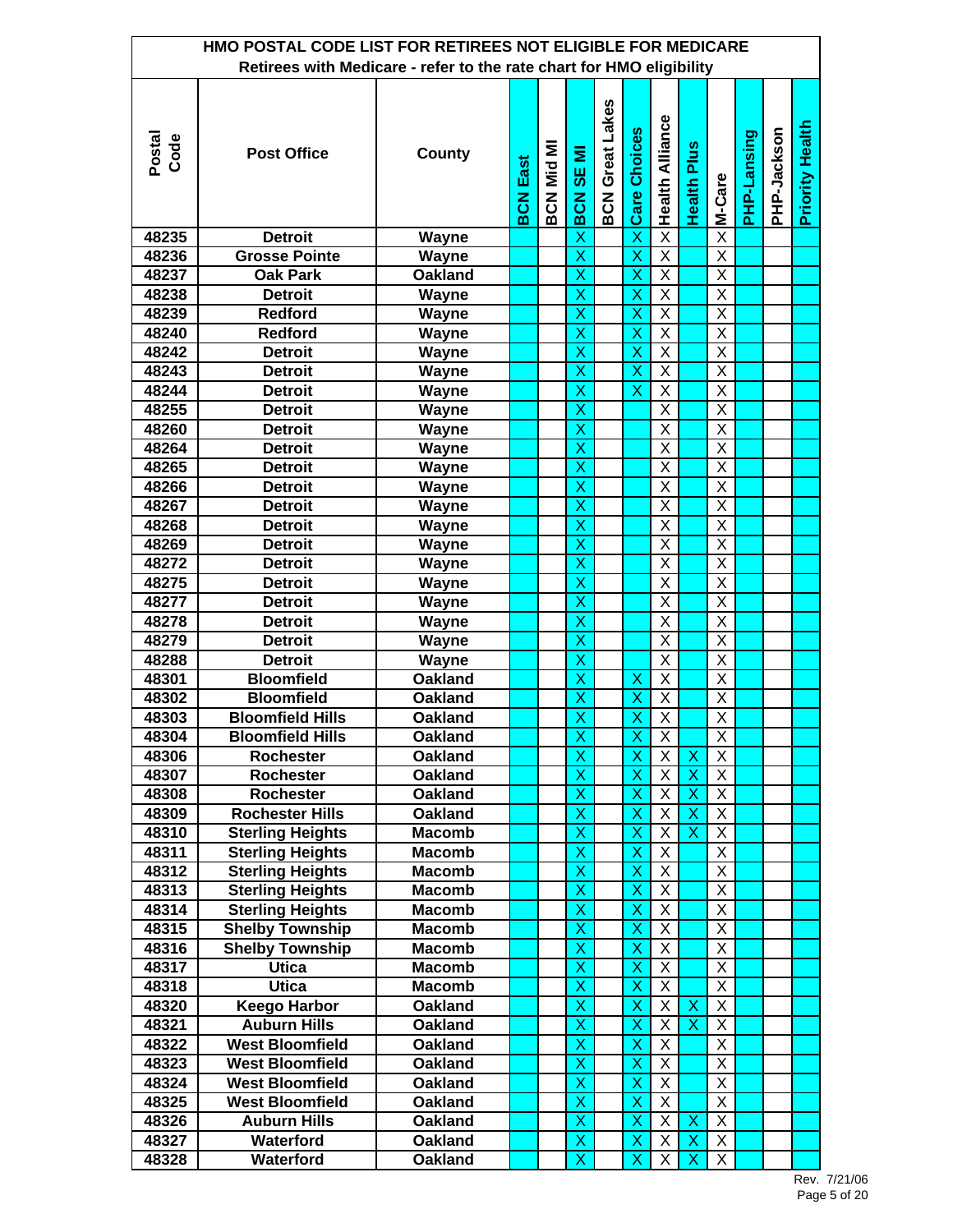| HMO POSTAL CODE LIST FOR RETIREES NOT ELIGIBLE FOR MEDICARE<br>Retirees with Medicare - refer to the rate chart for HMO eligibility |                         |                   |                         |            |                         |                        |                         |                         |                           |                         |                         |             |                         |  |
|-------------------------------------------------------------------------------------------------------------------------------------|-------------------------|-------------------|-------------------------|------------|-------------------------|------------------------|-------------------------|-------------------------|---------------------------|-------------------------|-------------------------|-------------|-------------------------|--|
|                                                                                                                                     |                         |                   |                         |            |                         |                        |                         |                         |                           |                         |                         |             |                         |  |
| Postal<br>Code                                                                                                                      | <b>Post Office</b>      | County            | <b>BCN East</b>         | BCN Mid MI | SE MI<br>BCN            | <b>BCN Great Lakes</b> | <b>Care Choices</b>     | <b>Health Alliance</b>  | <b>Health Plus</b>        | M-Care                  | PHP-Lansing             | PHP-Jackson | <b>Priority Health</b>  |  |
| 48329                                                                                                                               | Waterford               | <b>Oakland</b>    |                         |            | X                       |                        | $\overline{\mathsf{x}}$ | $\overline{\mathsf{x}}$ |                           | $\overline{\mathsf{x}}$ |                         |             |                         |  |
| 48330                                                                                                                               | <b>Drayton Plains</b>   | <b>Oakland</b>    |                         |            | $\overline{\mathsf{x}}$ |                        | $\overline{\mathsf{x}}$ | $\overline{\mathsf{X}}$ | $\overline{\mathsf{x}}$   | $\overline{X}$          |                         |             |                         |  |
| 48331                                                                                                                               | <b>Farmington Hills</b> | <b>Oakland</b>    |                         |            | $\overline{\mathsf{x}}$ |                        | $\overline{\mathsf{x}}$ | $\overline{\mathsf{x}}$ |                           | $\overline{\mathsf{x}}$ |                         |             |                         |  |
| 48332                                                                                                                               | Farmington              | <b>Oakland</b>    |                         |            | $\overline{\mathsf{x}}$ |                        | $\overline{\mathsf{x}}$ | $\overline{\mathsf{x}}$ |                           | $\overline{\mathsf{x}}$ |                         |             |                         |  |
| 48333                                                                                                                               | Farmington              | <b>Oakland</b>    |                         |            | X                       |                        | X                       | $\overline{\mathsf{X}}$ |                           | $\overline{\mathsf{X}}$ |                         |             |                         |  |
| 48334                                                                                                                               | <b>Farmington Hills</b> | <b>Oakland</b>    |                         |            | X                       |                        | X                       | $\overline{\mathsf{X}}$ |                           | $\overline{\mathsf{x}}$ |                         |             |                         |  |
| 48335                                                                                                                               | Farmington              | <b>Oakland</b>    |                         |            | $\overline{\mathsf{x}}$ |                        | $\overline{\mathsf{x}}$ | $\overline{\mathsf{x}}$ |                           | $\overline{\mathsf{x}}$ |                         |             |                         |  |
| 48336                                                                                                                               | Farmington              | <b>Oakland</b>    |                         |            | X                       |                        | X                       | $\overline{\mathsf{x}}$ |                           | $\overline{\mathsf{x}}$ |                         |             |                         |  |
| 48340                                                                                                                               | <b>Pontiac</b>          | <b>Oakland</b>    |                         |            | X                       |                        | X                       | X                       | X                         | Χ                       |                         |             |                         |  |
| 48341                                                                                                                               | <b>Pontiac</b>          | <b>Oakland</b>    |                         |            | X                       |                        | X                       | $\overline{\mathsf{x}}$ | $\mathsf{X}$              | $\overline{\mathsf{x}}$ |                         |             |                         |  |
| 48342                                                                                                                               | <b>Pontiac</b>          | <b>Oakland</b>    |                         |            | $\overline{\mathsf{x}}$ |                        | $\overline{\mathsf{x}}$ | X                       | $\sf X$                   | $\overline{\mathsf{x}}$ |                         |             |                         |  |
| 48343                                                                                                                               | <b>Pontiac</b>          | <b>Oakland</b>    |                         |            | X                       |                        | X                       | X                       | X                         | $\overline{\mathsf{X}}$ |                         |             |                         |  |
| 48346                                                                                                                               | <b>Clarkston</b>        | <b>Oakland</b>    |                         |            | X                       |                        | Χ                       | X                       | X                         | Χ                       |                         |             |                         |  |
| 48347                                                                                                                               | <b>Clarkston</b>        | <b>Oakland</b>    |                         |            | X                       |                        | X                       | X                       | $\boldsymbol{\mathsf{X}}$ | $\overline{\mathsf{X}}$ |                         |             |                         |  |
| 48348                                                                                                                               | <b>Clarkston</b>        | <b>Oakland</b>    |                         |            | $\overline{\mathsf{x}}$ |                        | $\overline{\mathsf{x}}$ | X                       | $\sf X$                   | $\overline{\mathsf{x}}$ |                         |             |                         |  |
| 48350                                                                                                                               | Davisburg               | <b>Oakland</b>    |                         |            | $\overline{\mathsf{x}}$ |                        |                         | $\overline{\mathsf{x}}$ | $\overline{\mathsf{x}}$   | $\overline{\mathsf{x}}$ |                         |             |                         |  |
| 48353                                                                                                                               | <b>Hartland</b>         | Livingston        |                         |            | X                       |                        | X                       | $\overline{\mathsf{x}}$ | X                         | $\overline{\mathsf{X}}$ |                         |             |                         |  |
| 48356                                                                                                                               | <b>Highland</b>         | <b>Oakland</b>    |                         |            | X                       |                        | X                       | $\overline{\mathsf{x}}$ | $\boldsymbol{\mathsf{X}}$ | $\overline{\mathsf{X}}$ |                         |             |                         |  |
| 48357                                                                                                                               | Highland                | <b>Oakland</b>    |                         |            | $\overline{\mathsf{x}}$ |                        | $\overline{\mathsf{x}}$ | $\overline{\mathsf{x}}$ | $\overline{\mathsf{x}}$   | $\overline{\mathsf{x}}$ |                         |             |                         |  |
| 48359                                                                                                                               | <b>Lake Orion</b>       | <b>Oakland</b>    |                         |            | $\overline{\mathsf{x}}$ |                        | $\overline{\mathsf{x}}$ | $\overline{\mathsf{x}}$ | $\overline{\mathsf{x}}$   | $\overline{\mathsf{x}}$ |                         |             |                         |  |
| 48360                                                                                                                               | <b>Lake Orion</b>       | <b>Oakland</b>    |                         |            | X                       |                        | X                       | $\overline{\mathsf{x}}$ | X                         | $\overline{\mathsf{X}}$ |                         |             |                         |  |
| 48361                                                                                                                               | <b>Lake Orion</b>       | <b>Oakland</b>    |                         |            | X                       |                        | X                       | $\overline{\mathsf{x}}$ | $\boldsymbol{\mathsf{X}}$ | $\overline{\mathsf{x}}$ |                         |             |                         |  |
| 48362                                                                                                                               | <b>Lake Orion</b>       | <b>Oakland</b>    |                         |            | $\overline{\mathsf{x}}$ |                        | $\overline{\mathsf{x}}$ | $\overline{\mathsf{x}}$ | $\overline{\mathsf{x}}$   | $\overline{\mathsf{x}}$ |                         |             |                         |  |
| 48363                                                                                                                               | <b>Oakland</b>          | <b>Oakland</b>    |                         |            | $\overline{\mathsf{x}}$ |                        |                         | $\overline{\mathsf{x}}$ | $\overline{\textsf{x}}$   | $\overline{\mathsf{X}}$ |                         |             |                         |  |
| 48366                                                                                                                               | Lakeville               | <b>Oakland</b>    |                         |            | $\overline{\mathsf{x}}$ |                        |                         | $\overline{\mathsf{X}}$ |                           | $\overline{\mathsf{X}}$ |                         |             |                         |  |
| 48367                                                                                                                               | Leonard                 | <b>Oakland</b>    |                         |            | X                       |                        | Χ                       | Χ                       | $\boldsymbol{\mathsf{X}}$ | $\overline{X}$          |                         |             |                         |  |
| 48370                                                                                                                               | Oxford                  | <b>Oakland</b>    |                         |            | $\overline{\mathsf{x}}$ |                        | X                       | $\times$                | $\mathsf{X}$              | $\overline{X}$          |                         |             |                         |  |
| 48371                                                                                                                               | Oxford                  | <b>Oakland</b>    |                         |            | $\overline{\mathsf{x}}$ |                        | $\overline{\mathsf{x}}$ | X                       | $\boldsymbol{\mathsf{X}}$ | X                       |                         |             |                         |  |
| 48374                                                                                                                               | Novi                    | Oakland           |                         |            | X                       |                        | X                       | X                       |                           | X                       |                         |             |                         |  |
| 48375                                                                                                                               | Novi                    | Oakland           |                         |            | X                       |                        | X                       | X                       |                           | X                       |                         |             |                         |  |
| 48376                                                                                                                               | <b>Novi</b>             | Oakland           |                         |            | X                       |                        | X                       | X                       |                           | X.                      |                         |             |                         |  |
| 48377                                                                                                                               | <b>Novi</b>             | <b>Oakland</b>    |                         |            | $\overline{\mathsf{x}}$ |                        | X                       | Χ                       |                           | $\overline{X}$          |                         |             |                         |  |
| 48380                                                                                                                               | <b>Milford</b>          | <b>Oakland</b>    |                         |            | X                       |                        | X                       | $\overline{X}$          |                           | $\overline{\mathsf{X}}$ |                         |             |                         |  |
| 48381                                                                                                                               | <b>Milford</b>          | Oakland           |                         |            | X                       |                        | X                       | $\overline{X}$          |                           | X                       |                         |             |                         |  |
| 48382                                                                                                                               | <b>Commerce Twnshp</b>  | <b>Oakland</b>    |                         |            | X                       |                        | X                       | $\overline{\mathsf{x}}$ |                           | $\overline{X}$          |                         |             |                         |  |
| 48383                                                                                                                               | <b>White Lake</b>       | <b>Oakland</b>    |                         |            | $\overline{\mathsf{x}}$ |                        | $\overline{\mathsf{x}}$ | $\overline{X}$          | $\overline{\mathsf{x}}$   | $\overline{X}$          |                         |             |                         |  |
| 48386                                                                                                                               | <b>White Lake</b>       | Oakland           |                         |            | X                       |                        | $\overline{\mathsf{x}}$ | $\overline{\mathsf{X}}$ | $\overline{\mathsf{x}}$   | $\overline{X}$          |                         |             |                         |  |
| 48387                                                                                                                               | <b>Union Lake</b>       | Oakland           |                         |            | X                       |                        | X                       | $\overline{X}$          |                           | X.                      |                         |             |                         |  |
| 48390                                                                                                                               | <b>Walled Lake</b>      | Oakland           |                         |            | X                       |                        | X                       | Χ                       | $\boldsymbol{\mathsf{X}}$ | X.                      |                         |             |                         |  |
| 48391                                                                                                                               | <b>Walled Lake</b>      | Oakland           |                         |            | $\overline{\mathsf{x}}$ |                        | X                       | $\overline{X}$          |                           | $\overline{X}$          |                         |             |                         |  |
| 48393                                                                                                                               | Wixom                   | Oakland           |                         |            | X                       |                        | X                       | $\overline{\mathsf{X}}$ |                           | $\overline{X}$          |                         |             |                         |  |
| 48397                                                                                                                               | Warren                  | <b>Macomb</b>     |                         |            | X                       |                        | Χ                       | X                       |                           | X                       |                         |             |                         |  |
| 48398                                                                                                                               | Clawson                 | Oakland           |                         |            | $\pmb{\mathsf{X}}$      |                        |                         | X                       |                           | X                       |                         |             |                         |  |
| 48411                                                                                                                               | <b>Atlas</b>            | Genesee           | X                       |            |                         |                        |                         | X                       | $\boldsymbol{\mathsf{X}}$ | X                       |                         |             |                         |  |
| 48412                                                                                                                               | <b>Attica</b>           | Lapeer            | X                       |            |                         |                        |                         | X                       | $\boldsymbol{\mathsf{X}}$ | X.                      |                         |             |                         |  |
| 48414                                                                                                                               | <b>Bancroft</b>         | <b>Shiawassee</b> | Χ                       |            |                         |                        |                         |                         | $\boldsymbol{\mathsf{X}}$ |                         | X                       |             |                         |  |
| 48415                                                                                                                               | <b>Birch Run</b>        | <b>Saginaw</b>    | X                       |            |                         |                        |                         |                         | $\boldsymbol{\mathsf{X}}$ |                         |                         |             | X                       |  |
| 48417                                                                                                                               | <b>Burt</b>             | <b>Saginaw</b>    | $\overline{\mathsf{x}}$ |            |                         |                        |                         |                         | $\mathsf{X}$              |                         |                         |             | $\overline{\mathsf{x}}$ |  |
| 48418                                                                                                                               | <b>Byron</b>            | <b>Shiawassee</b> | $\overline{\mathsf{x}}$ |            |                         |                        | $\overline{\mathsf{x}}$ |                         | $\overline{\mathsf{x}}$   |                         | $\overline{\mathsf{x}}$ |             |                         |  |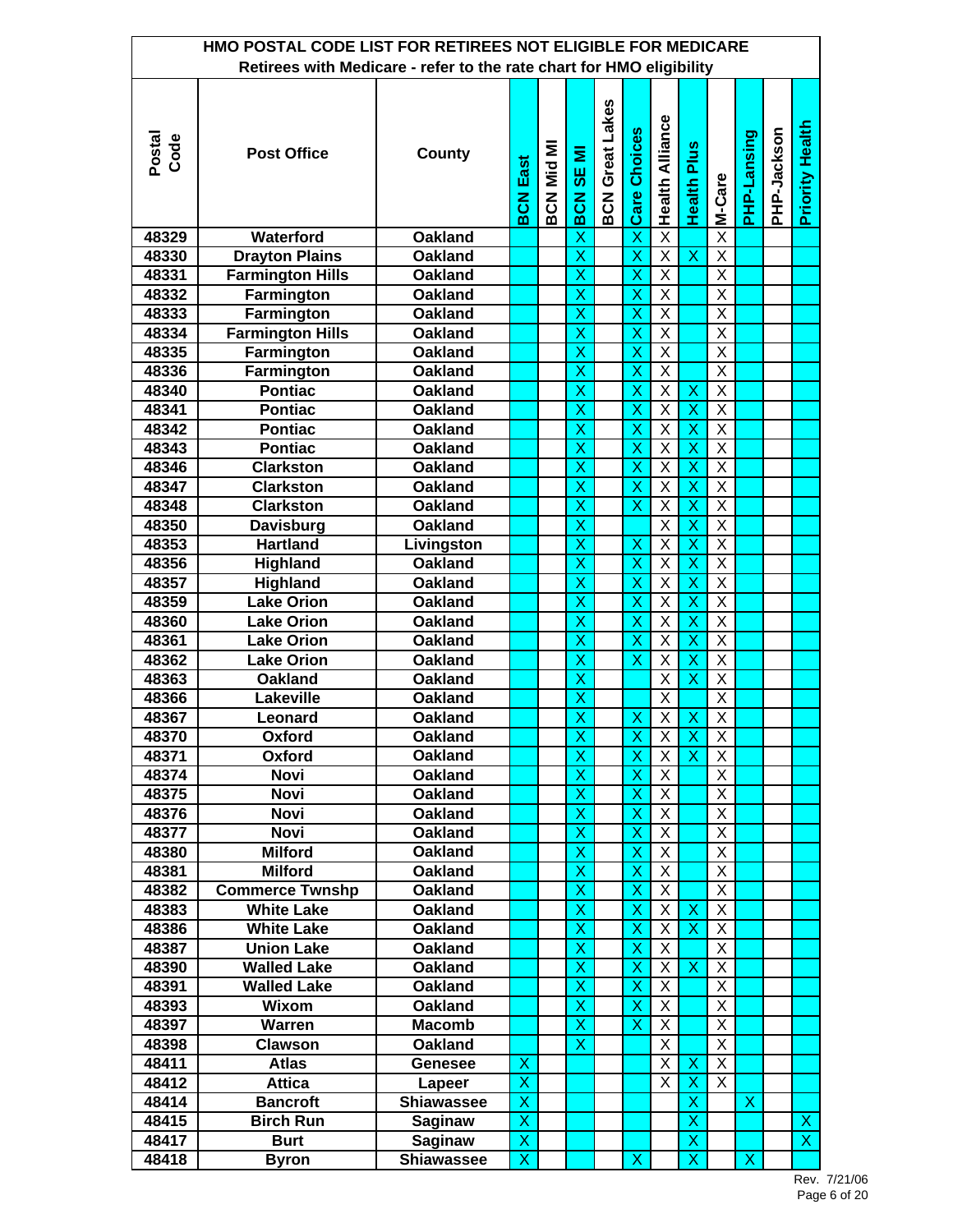| HMO POSTAL CODE LIST FOR RETIREES NOT ELIGIBLE FOR MEDICARE<br>Retirees with Medicare - refer to the rate chart for HMO eligibility |                      |                   |                         |            |                     |                        |                         |                         |                           |                         |                           |             |                         |  |
|-------------------------------------------------------------------------------------------------------------------------------------|----------------------|-------------------|-------------------------|------------|---------------------|------------------------|-------------------------|-------------------------|---------------------------|-------------------------|---------------------------|-------------|-------------------------|--|
|                                                                                                                                     |                      |                   |                         |            |                     |                        |                         |                         |                           |                         |                           |             |                         |  |
| Postal<br>Code                                                                                                                      | <b>Post Office</b>   | County            | <b>BCN East</b>         | BCN Mid MI | SE MI<br><b>BCN</b> | <b>BCN Great Lakes</b> | <b>Care Choices</b>     | <b>Health Alliance</b>  | <b>Health Plus</b>        | M-Care                  | PHP-Lansing               | PHP-Jackson | <b>Priority Health</b>  |  |
| 48420                                                                                                                               | <b>Clio</b>          | <b>Genesee</b>    | X                       |            |                     |                        |                         | $\overline{\mathsf{x}}$ | $\overline{\mathsf{x}}$   | $\overline{\mathsf{x}}$ |                           |             | $\overline{\mathsf{x}}$ |  |
| 48421                                                                                                                               | <b>Columbiaville</b> | Lapeer            | $\overline{\mathsf{x}}$ |            |                     |                        |                         | $\overline{\mathsf{x}}$ | $\overline{\mathsf{x}}$   | $\overline{X}$          |                           |             |                         |  |
| 48423                                                                                                                               | <b>Davison</b>       | Genesee           | $\overline{\mathsf{x}}$ |            |                     |                        |                         | $\overline{\mathsf{x}}$ | $\overline{\mathsf{x}}$   | $\overline{X}$          |                           |             |                         |  |
| 48426                                                                                                                               | <b>Decker</b>        | <b>Sanilac</b>    |                         |            |                     |                        |                         |                         | $\overline{\mathsf{x}}$   |                         |                           |             |                         |  |
| 48428                                                                                                                               | <b>Dryden</b>        | Lapeer            | X                       |            |                     |                        | X                       | X                       | X                         | X                       |                           |             |                         |  |
| 48429                                                                                                                               | <b>Durand</b>        | <b>Shiawassee</b> | X                       |            |                     |                        |                         |                         | $\boldsymbol{\mathsf{X}}$ |                         | $\boldsymbol{\mathsf{X}}$ |             |                         |  |
| 48430                                                                                                                               | <b>Fenton</b>        | <b>Genesee</b>    | $\overline{\mathsf{x}}$ |            |                     |                        | X                       | Χ                       | $\mathsf{X}$              | X                       |                           |             |                         |  |
| 48433                                                                                                                               | <b>Flushing</b>      | <b>Genesee</b>    | $\overline{\mathsf{x}}$ |            |                     |                        |                         | $\overline{\mathsf{x}}$ | X                         | $\overline{\mathsf{x}}$ |                           |             |                         |  |
| 48435                                                                                                                               | <b>Fostoria</b>      | <b>Tuscola</b>    | X                       |            |                     |                        |                         |                         | X                         |                         |                           |             |                         |  |
| 48436                                                                                                                               | <b>Gaines</b>        | <b>Genesee</b>    | X                       |            |                     |                        |                         | X                       | X                         | X                       |                           |             |                         |  |
| 48437                                                                                                                               | Genesee              | <b>Genesee</b>    | $\overline{\mathsf{x}}$ |            |                     |                        |                         | X                       | X                         | $\overline{X}$          |                           |             |                         |  |
| 48438                                                                                                                               | <b>Goodrich</b>      | <b>Genesee</b>    | X                       |            |                     |                        | X                       | Χ                       | X                         | $\overline{\mathsf{X}}$ |                           |             |                         |  |
| 48439                                                                                                                               | <b>Grand Blanc</b>   | <b>Genesee</b>    | X                       |            |                     |                        | X                       | Χ                       | Х                         | Χ                       |                           |             |                         |  |
| 48440                                                                                                                               | <b>Hadley</b>        | Lapeer            | X                       |            |                     |                        |                         | X                       | $\boldsymbol{\mathsf{X}}$ | X                       |                           |             |                         |  |
| 48442                                                                                                                               | <b>Holly</b>         | <b>Oakland</b>    |                         |            | X                   |                        | X                       | X                       | $\sf X$                   | $\overline{\mathsf{X}}$ |                           |             |                         |  |
| 48444                                                                                                                               | <b>Imaly City</b>    | Lapeer            | X                       |            |                     |                        |                         | $\overline{\mathsf{x}}$ | $\overline{\mathsf{x}}$   | $\overline{\mathsf{X}}$ |                           |             |                         |  |
| 48446                                                                                                                               | Lapeer               | Lapeer            | $\overline{\mathsf{x}}$ |            |                     |                        |                         | X                       | X                         | $\overline{\mathsf{X}}$ |                           |             |                         |  |
| 48449                                                                                                                               | Lennon               | <b>Genesee</b>    | X                       |            |                     |                        |                         |                         | $\boldsymbol{\mathsf{X}}$ |                         | $\boldsymbol{\mathsf{X}}$ |             |                         |  |
| 48451                                                                                                                               | Linden               | <b>Genesee</b>    | $\overline{\mathsf{x}}$ |            |                     |                        | X                       | X                       | $\overline{\mathsf{x}}$   | $\overline{X}$          |                           |             |                         |  |
| 48455                                                                                                                               | <b>Metamora</b>      | Lapeer            | $\overline{\mathsf{x}}$ |            |                     |                        | $\overline{\mathsf{x}}$ | $\overline{\mathsf{x}}$ | $\overline{\mathsf{x}}$   | $\overline{\mathsf{x}}$ |                           |             |                         |  |
| 48457                                                                                                                               | <b>Montrose</b>      | <b>Genesee</b>    | $\overline{\mathsf{x}}$ |            |                     |                        |                         | X                       | X                         | $\overline{\mathsf{X}}$ |                           |             | X                       |  |
| 48458                                                                                                                               | <b>Mt. Morris</b>    | <b>Genesee</b>    | X                       |            |                     |                        |                         | X                       | $\mathsf{X}$              | $\overline{X}$          |                           |             |                         |  |
| 48460                                                                                                                               | <b>New Lothrop</b>   | <b>Shiawassee</b> | $\overline{\mathsf{x}}$ |            |                     |                        |                         |                         | $\overline{\mathsf{x}}$   |                         | $\overline{\mathsf{x}}$   |             |                         |  |
| 48461                                                                                                                               | <b>North Branch</b>  | Lapeer            | $\overline{\mathsf{x}}$ |            |                     |                        |                         | Χ                       | $\overline{\mathsf{x}}$   |                         |                           |             |                         |  |
| 48462                                                                                                                               | <b>Ortonville</b>    | <b>Oakland</b>    |                         |            | X                   |                        | X                       | Χ                       | X                         | X                       |                           |             |                         |  |
| 48463                                                                                                                               | <b>Otisville</b>     | <b>Genesee</b>    | Χ                       |            |                     |                        |                         | $\overline{\mathsf{X}}$ | $\mathsf{X}$              | $\overline{\mathsf{X}}$ |                           |             |                         |  |
| 48464                                                                                                                               | Otter Lake           | Lapeer            | X                       |            |                     |                        |                         | X I                     | X.                        | $\overline{X}$          |                           |             |                         |  |
| 48473                                                                                                                               | <b>Swartz Creek</b>  | Genesee           | $\overline{\mathsf{x}}$ |            |                     |                        |                         | X                       | $\boldsymbol{\mathsf{X}}$ | $\mathsf{X}$            |                           |             |                         |  |
| 48476                                                                                                                               | Vernon               | <b>Shiawassee</b> | Χ                       |            |                     |                        |                         |                         | X                         |                         | X.                        |             |                         |  |
| 48480                                                                                                                               | <b>Grand Blanc</b>   | Genesee           | Χ                       |            |                     |                        |                         | X                       | $\mathsf{X}$              |                         |                           |             |                         |  |
| 48501                                                                                                                               | <b>Flint</b>         | Genesee           | Χ                       |            |                     |                        |                         | X                       | X                         | X                       |                           |             |                         |  |
| 48502                                                                                                                               | <b>Flint</b>         | Genesee           | X                       |            |                     |                        |                         | Χ                       | $\boldsymbol{\mathsf{X}}$ | X                       |                           |             |                         |  |
| 48503                                                                                                                               | <b>Flint</b>         | Genesee           | X                       |            |                     |                        |                         | Χ                       | $\boldsymbol{\mathsf{X}}$ | X                       |                           |             |                         |  |
| 48504                                                                                                                               | <b>Flint</b>         | Genesee           | X                       |            |                     |                        |                         | X                       | X                         | X                       |                           |             |                         |  |
| 48505                                                                                                                               | <b>Flint</b>         | Genesee           | X                       |            |                     |                        |                         | X                       | $\boldsymbol{\mathsf{X}}$ | X                       |                           |             |                         |  |
| 48506                                                                                                                               | <b>Flint</b>         | Genesee           | $\overline{\mathsf{x}}$ |            |                     |                        |                         | Χ                       | $\boldsymbol{\mathsf{X}}$ | X                       |                           |             |                         |  |
| 48507                                                                                                                               | <b>Flint</b>         | Genesee           | X                       |            |                     |                        |                         | Χ                       | $\boldsymbol{\mathsf{X}}$ | X                       |                           |             |                         |  |
| 48509                                                                                                                               | <b>Burton</b>        | Genesee           | Χ                       |            |                     |                        |                         | X                       | Х                         | X                       |                           |             |                         |  |
| 48519                                                                                                                               | <b>Burton</b>        | Genesee           | Χ                       |            |                     |                        |                         | X                       | X                         | X                       |                           |             |                         |  |
| 48529                                                                                                                               | <b>Burton</b>        | Genesee           | X                       |            |                     |                        |                         | Χ                       | $\boldsymbol{\mathsf{X}}$ | X.                      |                           |             |                         |  |
| 48531                                                                                                                               | <b>Flint</b>         | Genesee           | Χ                       |            |                     |                        |                         | Χ                       | $\boldsymbol{\mathsf{X}}$ | X                       |                           |             |                         |  |
| 48532                                                                                                                               | <b>Flint</b>         | Genesee           | Χ                       |            |                     |                        |                         | X                       | X                         | X                       |                           |             |                         |  |
| 48550                                                                                                                               | <b>Flint</b>         | Genesee           | Χ                       |            |                     |                        |                         | X                       | $\boldsymbol{\mathsf{X}}$ | X                       |                           |             |                         |  |
| 48551                                                                                                                               | <b>Flint</b>         | Genesee           | X                       |            |                     |                        |                         | X                       | $\boldsymbol{\mathsf{X}}$ | X                       |                           |             |                         |  |
| 48552                                                                                                                               | <b>Flint</b>         | Genesee           | Χ                       |            |                     |                        |                         | Χ                       | X                         | X                       |                           |             |                         |  |
| 48553                                                                                                                               | <b>Flint</b>         | Genesee           | Х                       |            |                     |                        |                         | Х                       | X                         | X                       |                           |             |                         |  |
| 48554                                                                                                                               | <b>Flint</b>         | Genesee           | Χ                       |            |                     |                        |                         | X                       | X                         | X                       |                           |             |                         |  |
| 48555                                                                                                                               | <b>Flint</b>         | Genesee           | X                       |            |                     |                        |                         | Χ                       | $\boldsymbol{\mathsf{X}}$ | X                       |                           |             |                         |  |
| 48556                                                                                                                               | <b>Flint</b>         | Genesee           | Χ                       |            |                     |                        |                         | X                       | $\boldsymbol{\mathsf{X}}$ | X                       |                           |             |                         |  |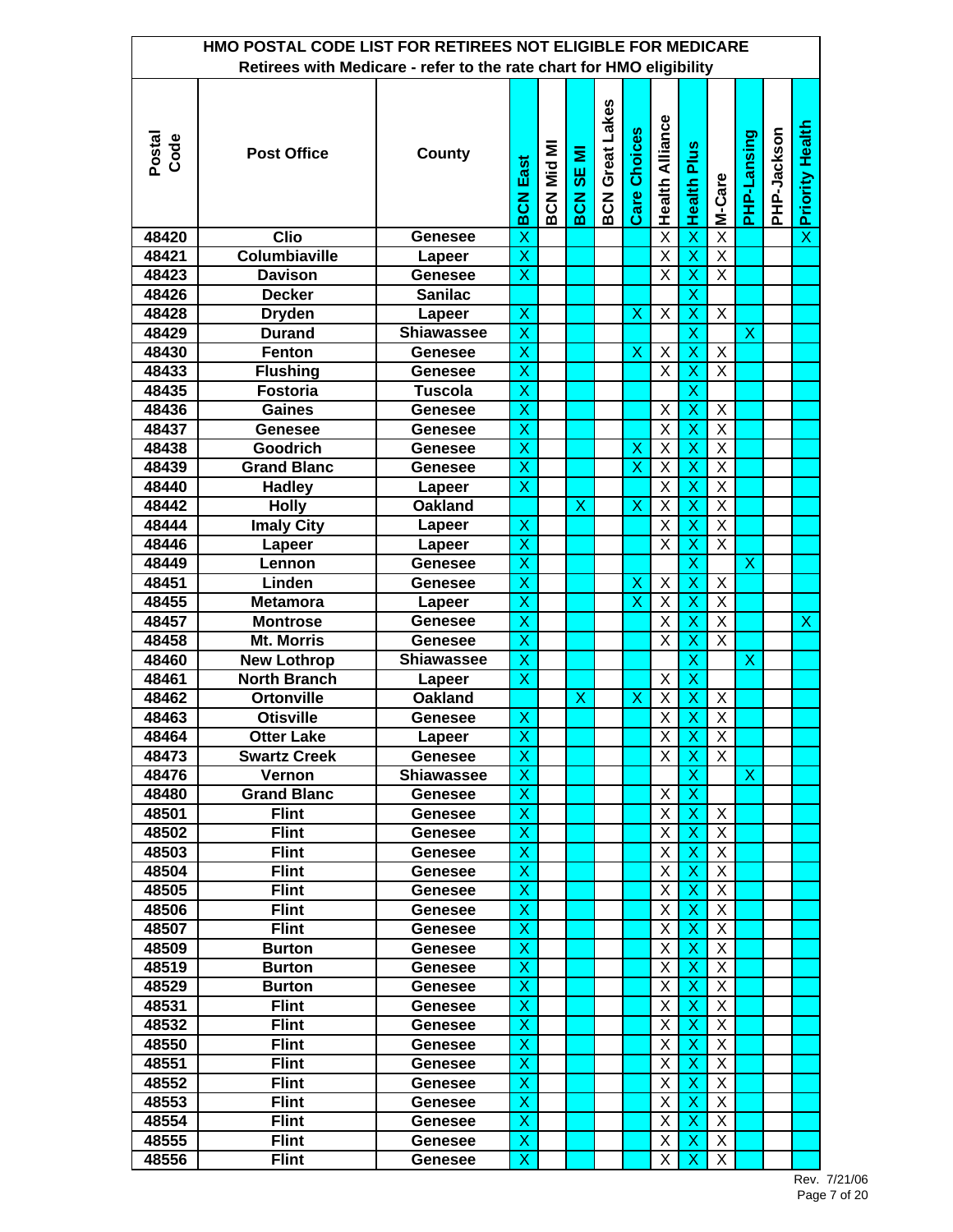|                | HMO POSTAL CODE LIST FOR RETIREES NOT ELIGIBLE FOR MEDICARE<br>Retirees with Medicare - refer to the rate chart for HMO eligibility |                                  |                              |                  |                        |                        |              |                         |                              |                         |                           |             |                         |
|----------------|-------------------------------------------------------------------------------------------------------------------------------------|----------------------------------|------------------------------|------------------|------------------------|------------------------|--------------|-------------------------|------------------------------|-------------------------|---------------------------|-------------|-------------------------|
|                |                                                                                                                                     |                                  |                              |                  |                        |                        |              |                         |                              |                         |                           |             |                         |
| Postal<br>Code | <b>Post Office</b>                                                                                                                  | County                           | <b>BCN East</b>              | <b>BCN Mid M</b> | Ξ<br><b>SE</b><br>BCN: | <b>BCN Great Lakes</b> | Care Choices | <b>Health Alliance</b>  | <b>Health Plus</b>           | M-Care                  | PHP-Lansing               | PHP-Jackson | <b>Priority Health</b>  |
| 48557          | <b>Flint</b>                                                                                                                        | <b>Genesee</b>                   | X                            |                  |                        |                        |              | $\overline{\mathsf{x}}$ | $\overline{\mathsf{x}}$      | $\overline{\mathsf{X}}$ |                           |             |                         |
| 48559          | <b>Flint</b>                                                                                                                        | <b>Genesee</b>                   | $\overline{\mathsf{x}}$      |                  |                        |                        |              | $\overline{\mathsf{x}}$ | $\overline{\mathsf{x}}$      | $\overline{\mathsf{x}}$ |                           |             |                         |
| 48601          | <b>Saginaw</b>                                                                                                                      | <b>Saginaw</b>                   | X                            |                  |                        |                        |              |                         | $\overline{\mathsf{x}}$      |                         |                           |             | X                       |
| 48602          | <b>Saginaw</b>                                                                                                                      | Saginaw                          | X                            |                  |                        |                        |              |                         | X                            |                         |                           |             | $\overline{\mathsf{x}}$ |
| 48603          | Saginaw                                                                                                                             | Saginaw                          | X                            |                  |                        |                        |              |                         | X                            |                         |                           |             | X                       |
| 48604          | Saginaw                                                                                                                             | Saginaw                          | $\overline{\mathsf{x}}$      |                  |                        |                        |              |                         | $\overline{\mathsf{x}}$      |                         |                           |             | $\overline{\mathsf{x}}$ |
| 48605          | Saginaw                                                                                                                             | Saginaw                          | X                            |                  |                        |                        |              |                         | X                            |                         |                           |             | $\overline{\mathsf{x}}$ |
| 48606          | Saginaw                                                                                                                             | Saginaw                          | X                            |                  |                        |                        |              |                         | X                            |                         |                           |             | $\overline{\mathsf{x}}$ |
| 48607          | Saginaw                                                                                                                             | Saginaw                          | X                            |                  |                        |                        |              |                         | X                            |                         |                           |             | $\overline{X}$          |
| 48608          | Saginaw                                                                                                                             | <b>Saginaw</b>                   | $\overline{\mathsf{x}}$      |                  |                        |                        |              |                         | $\overline{\mathsf{x}}$      |                         |                           |             | $\overline{\mathsf{x}}$ |
| 48609          | <b>Saginaw</b>                                                                                                                      | <b>Saginaw</b>                   | X                            |                  |                        |                        |              |                         | X                            |                         |                           |             | $\overline{\textsf{x}}$ |
| 48610          | <b>Alger</b>                                                                                                                        | Arenac                           | X                            |                  |                        |                        |              |                         | X                            |                         |                           |             |                         |
| 48611          | <b>Auburn</b>                                                                                                                       | <b>Bay</b>                       | X                            |                  |                        |                        |              |                         | X                            |                         |                           |             | $\mathsf{X}$            |
| 48612          | <b>Beaverton</b>                                                                                                                    | Gladwin                          | $\overline{\mathsf{x}}$      |                  |                        |                        |              |                         |                              |                         |                           |             |                         |
| 48613          | <b>Bently</b><br><b>Brant</b>                                                                                                       | <b>Bay</b><br><b>Saginaw</b>     | X<br>X                       |                  |                        |                        |              |                         | X<br>X                       |                         |                           |             |                         |
| 48614<br>48615 | <b>Breckenridge</b>                                                                                                                 | <b>Gratiot</b>                   | X                            |                  |                        |                        |              |                         |                              |                         | $\boldsymbol{\mathsf{X}}$ |             |                         |
| 48616          | Chesaning                                                                                                                           | Saginaw                          | $\overline{\mathsf{x}}$      |                  |                        |                        |              |                         | X                            |                         | $\overline{\mathsf{x}}$   |             |                         |
| 48617          | <b>Clare</b>                                                                                                                        | <b>Clare</b>                     | $\overline{\mathsf{x}}$      |                  |                        |                        |              |                         |                              |                         |                           |             |                         |
| 48618          | Coleman                                                                                                                             | <b>Midland</b>                   | X                            |                  |                        |                        |              |                         |                              |                         |                           |             |                         |
| 48620          | <b>Edenville</b>                                                                                                                    | <b>Midland</b>                   | X                            |                  |                        |                        |              |                         |                              |                         |                           |             |                         |
| 48622          | <b>Farwell</b>                                                                                                                      | <b>Clare</b>                     | $\overline{\mathsf{x}}$      |                  |                        |                        |              |                         |                              |                         |                           |             |                         |
| 48623          | <b>Freeland</b>                                                                                                                     | <b>Saginaw</b>                   | $\overline{\mathsf{x}}$      |                  |                        |                        |              |                         | X                            |                         |                           |             | $\overline{\mathsf{x}}$ |
| 48624          | Gladwin                                                                                                                             | Gladwin                          | $\overline{\mathsf{x}}$      |                  |                        |                        |              |                         |                              |                         |                           |             |                         |
| 48625          | <b>Harrison</b>                                                                                                                     | Clare                            | X                            |                  |                        |                        |              |                         |                              |                         |                           |             |                         |
| 48626          | <b>Hemlock</b>                                                                                                                      | Saginaw                          | $\overline{\mathsf{x}}$      |                  |                        |                        |              |                         | $\boldsymbol{\mathsf{X}}$    |                         |                           |             | $\overline{\mathsf{x}}$ |
| 48627          | <b>Higgins Lake</b>                                                                                                                 | Roscommon                        |                              |                  |                        |                        |              |                         |                              |                         |                           |             | X,                      |
| 48628          | Hope                                                                                                                                | <b>Midland</b>                   | Х                            |                  |                        |                        |              |                         |                              |                         |                           |             |                         |
| 48629          | <b>Houghton Lake</b>                                                                                                                | <b>Roscommon</b>                 |                              |                  |                        |                        |              |                         |                              |                         |                           |             | X                       |
| 48630          | <b>Houghton Lake Hgts</b>                                                                                                           | <b>Roscommon</b>                 |                              |                  |                        |                        |              |                         |                              |                         |                           |             | $\pmb{\mathsf{X}}$      |
| 48631          | <b>Kawkawlin</b>                                                                                                                    | <b>Bay</b>                       | X                            |                  |                        |                        |              |                         | $\boldsymbol{\mathsf{X}}$    |                         |                           |             | $\overline{\mathsf{x}}$ |
| 48632          | Lake                                                                                                                                | <b>Clare</b>                     | $\overline{\mathsf{x}}$      |                  |                        |                        |              |                         |                              |                         |                           |             | $\overline{\mathsf{x}}$ |
| 48633          | <b>Lake George</b>                                                                                                                  | <b>Clare</b>                     | X                            |                  |                        |                        |              |                         |                              |                         |                           |             |                         |
| 48634          | Linwood                                                                                                                             | <b>Bay</b>                       | X                            |                  |                        |                        |              |                         | $\boldsymbol{\mathsf{X}}$    |                         |                           |             |                         |
| 48635          | Lupton                                                                                                                              | Ogemaw                           |                              |                  |                        |                        |              |                         |                              |                         |                           |             |                         |
| 48637          | <b>Merrill</b>                                                                                                                      | Saginaw                          | X                            |                  |                        |                        |              |                         | X                            |                         |                           |             |                         |
| 48638          | Saginaw                                                                                                                             | Saginaw                          | X                            |                  |                        |                        |              |                         | X                            |                         |                           |             | X                       |
| 48640<br>48641 | <b>Midland</b><br><b>Midland</b>                                                                                                    | <b>Midland</b><br><b>Midland</b> | X<br>$\overline{\mathsf{x}}$ |                  |                        |                        |              |                         | X<br>$\overline{\mathsf{x}}$ |                         |                           |             | X                       |
|                |                                                                                                                                     | <b>Midland</b>                   | X                            |                  |                        |                        |              |                         | X                            |                         |                           |             | $\mathsf{X}$            |
| 48642<br>48649 | <b>Midland</b><br><b>Oakley</b>                                                                                                     | Saginaw                          | X                            |                  |                        |                        |              |                         | X                            |                         | X                         |             |                         |
| 48650          | Pinconning                                                                                                                          | <b>Bay</b>                       | X                            |                  |                        |                        |              |                         | X                            |                         |                           |             |                         |
| 48652          | <b>Rhodes</b>                                                                                                                       | Gladwin                          | X                            |                  |                        |                        |              |                         |                              |                         |                           |             |                         |
| 48653          | <b>Roscommon</b>                                                                                                                    | <b>Roscommon</b>                 |                              |                  |                        |                        |              |                         |                              |                         |                           |             | $\mathsf{X}$            |
| 48654          | <b>Rose City</b>                                                                                                                    | Ogemaw                           |                              |                  |                        |                        |              |                         |                              |                         |                           |             |                         |
| 48655          | <b>St. Charles</b>                                                                                                                  | <b>Saginaw</b>                   | Χ                            |                  |                        |                        |              |                         | $\boldsymbol{\mathsf{X}}$    |                         |                           |             | X                       |
| 48657          | <b>Sanford</b>                                                                                                                      | <b>Midland</b>                   | X                            |                  |                        |                        |              |                         |                              |                         |                           |             |                         |
| 48658          | <b>Standish</b>                                                                                                                     | <b>Arenac</b>                    | $\overline{\mathsf{x}}$      |                  |                        |                        |              |                         | $\mathsf{X}$                 |                         |                           |             |                         |
| 48659          | <b>Sterling</b>                                                                                                                     | <b>Arenac</b>                    | X                            |                  |                        |                        |              |                         | $\overline{\mathsf{x}}$      |                         |                           |             |                         |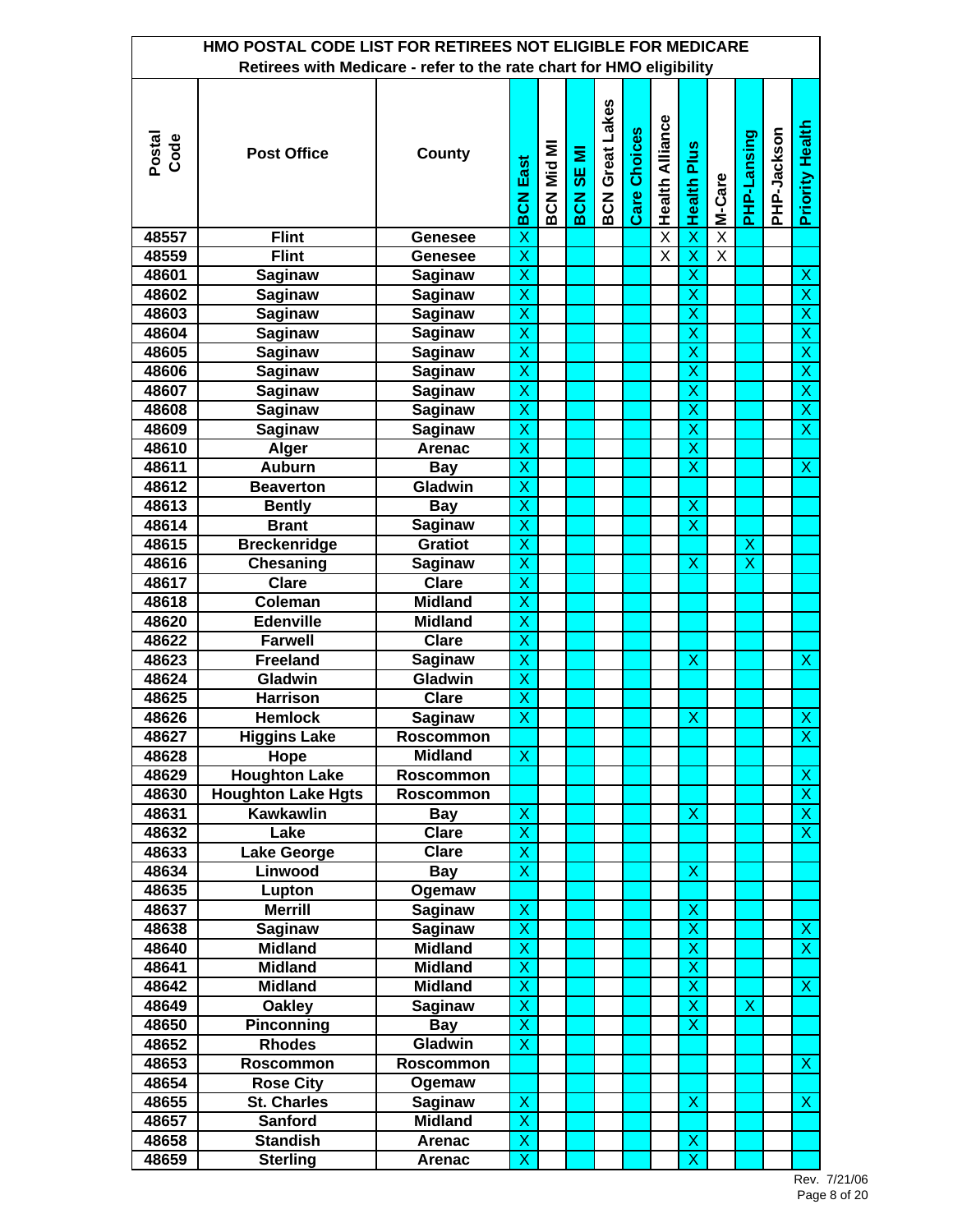|                | HMO POSTAL CODE LIST FOR RETIREES NOT ELIGIBLE FOR MEDICARE          |                |                         |            |                  |                        |                     |                        |                           |        |                         |             |                           |
|----------------|----------------------------------------------------------------------|----------------|-------------------------|------------|------------------|------------------------|---------------------|------------------------|---------------------------|--------|-------------------------|-------------|---------------------------|
|                | Retirees with Medicare - refer to the rate chart for HMO eligibility |                |                         |            |                  |                        |                     |                        |                           |        |                         |             |                           |
| Postal<br>Code | <b>Post Office</b>                                                   | County         | East<br><b>BCN</b>      | BCN Mid MI | <b>BCN SE MI</b> | <b>BCN Great Lakes</b> | <b>Care Choices</b> | <b>Health Alliance</b> | <b>Health Plus</b>        | M-Care | PHP-Lansing             | PHP-Jackson | <b>Priority Health</b>    |
| 48661          | <b>West Branch</b>                                                   | Ogemaw         |                         |            |                  |                        |                     |                        |                           |        |                         |             |                           |
| 48662          | Wheeler                                                              | <b>Gratiot</b> | $\overline{\mathsf{x}}$ |            |                  |                        |                     |                        |                           |        | $\overline{\mathsf{x}}$ |             |                           |
| 48663          | <b>Saginaw</b>                                                       | <b>Saginaw</b> | $\overline{\mathsf{x}}$ |            |                  |                        |                     |                        | $\boldsymbol{\mathsf{X}}$ |        |                         |             | $\boldsymbol{\mathsf{X}}$ |
| 48667          | <b>Midland</b>                                                       | <b>Midland</b> | $\overline{\mathsf{x}}$ |            |                  |                        |                     |                        |                           |        |                         |             |                           |
| 48670          | <b>Midland</b>                                                       | <b>Midland</b> | X                       |            |                  |                        |                     |                        |                           |        |                         |             |                           |
| 48674          | <b>Midland</b>                                                       | <b>Midland</b> | X                       |            |                  |                        |                     |                        |                           |        |                         |             |                           |
| 48686          | <b>Midland</b>                                                       | <b>Midland</b> | $\overline{\mathsf{x}}$ |            |                  |                        |                     |                        |                           |        |                         |             |                           |
| 48701          | <b>Akron</b>                                                         | <b>Tuscola</b> | X                       |            |                  |                        |                     |                        | X                         |        |                         |             |                           |
| 48703          | <b>Augres</b>                                                        | Arenac         | X                       |            |                  |                        |                     |                        | X                         |        |                         |             |                           |
| 48706          | <b>Bay City</b>                                                      | <b>Bay</b>     | X                       |            |                  |                        |                     |                        | X                         |        |                         |             | $\boldsymbol{\mathsf{X}}$ |
| 48707          | <b>Bay City</b>                                                      | <b>Bay</b>     | $\overline{\mathsf{x}}$ |            |                  |                        |                     |                        | $\overline{\mathsf{x}}$   |        |                         |             | $\overline{\mathsf{x}}$   |
| 48708          | <b>Bay City</b>                                                      | <b>Bay</b>     | X                       |            |                  |                        |                     |                        | X                         |        |                         |             | $\overline{\mathsf{x}}$   |
| 48710          | <b>University Center</b>                                             | <b>Bay</b>     | X                       |            |                  |                        |                     |                        | X                         |        |                         |             | $\overline{\mathsf{x}}$   |
| 48722          | <b>Bridgeport</b>                                                    | <b>Saginaw</b> | X                       |            |                  |                        |                     |                        | X                         |        |                         |             | $\overline{\mathsf{x}}$   |
| 48723          | Caro                                                                 | <b>Tuscola</b> | $\overline{\mathsf{x}}$ |            |                  |                        |                     |                        | $\overline{\mathsf{x}}$   |        |                         |             |                           |
| 48724          | <b>Carrollton</b>                                                    | Saginaw        | $\overline{\mathsf{x}}$ |            |                  |                        |                     |                        | $\overline{\mathsf{x}}$   |        |                         |             | $\boldsymbol{\mathsf{X}}$ |
| 48726          | <b>Cass City</b>                                                     | <b>Tuscola</b> | $\overline{\mathsf{x}}$ |            |                  |                        |                     |                        | X                         |        |                         |             |                           |
| 48727          | <b>Clifford</b>                                                      | Lapeer         | X                       |            |                  |                        |                     | X                      | $\pmb{\mathsf{X}}$        |        |                         |             |                           |
| 48729          | <b>Deford</b>                                                        | <b>Tuscola</b> | $\overline{\mathsf{x}}$ |            |                  |                        |                     |                        | $\overline{\mathsf{x}}$   |        |                         |             |                           |
| 48732          | <b>Essexville</b>                                                    | <b>Bay</b>     | $\overline{\mathsf{x}}$ |            |                  |                        |                     |                        | $\overline{\mathsf{x}}$   |        |                         |             |                           |
| 48733          | <b>Fairgrove</b>                                                     | <b>Tuscola</b> | X                       |            |                  |                        |                     |                        | X                         |        |                         |             |                           |
| 48734          | <b>Frankenmuth</b>                                                   | Saginaw        | X                       |            |                  |                        |                     |                        | X                         |        |                         |             | X                         |
| 48735          | Gagetown                                                             | <b>Tuscola</b> | $\overline{\mathsf{x}}$ |            |                  |                        |                     |                        | $\overline{\mathsf{x}}$   |        |                         |             |                           |
| 48736          | Gilford                                                              | <b>Tuscola</b> | $\overline{\mathsf{x}}$ |            |                  |                        |                     |                        | $\overline{\mathsf{x}}$   |        |                         |             |                           |
| 48741          | <b>Kingston</b>                                                      | <b>Tuscola</b> | $\overline{\mathsf{x}}$ |            |                  |                        |                     |                        | $\overline{\mathsf{x}}$   |        |                         |             |                           |
| 48744          | <b>Mayville</b>                                                      | <b>Tuscola</b> | $\overline{\mathsf{x}}$ |            |                  |                        |                     |                        | X                         |        |                         |             |                           |
| 48746          | <b>Millington</b>                                                    | Tuscola        | $\overline{\mathsf{X}}$ |            |                  |                        |                     |                        | X                         |        |                         |             |                           |
| 48747          | <b>Munger</b>                                                        | <b>Bay</b>     | $\overline{\mathsf{x}}$ |            |                  |                        |                     |                        | $\overline{\mathsf{x}}$   |        |                         |             | $\boldsymbol{\mathsf{X}}$ |
| 48749          | Omer                                                                 | <b>Arenac</b>  | X                       |            |                  |                        |                     |                        | X                         |        |                         |             |                           |
| 48754          | Owendale                                                             | Huron          | X                       |            |                  |                        |                     |                        | X                         |        |                         |             |                           |
| 48756          | <b>Prescott</b>                                                      | Ogemaw         |                         |            |                  |                        |                     |                        |                           |        |                         |             |                           |
| 48757          | Reese                                                                | <b>Tuscola</b> | X                       |            |                  |                        |                     |                        | X                         |        |                         |             | $\mathsf{X}$              |
| 48758          | <b>Richville</b>                                                     | <b>Tuscola</b> | $\overline{\mathsf{x}}$ |            |                  |                        |                     |                        | $\overline{\mathsf{x}}$   |        |                         |             | $\overline{\mathsf{x}}$   |
| 48759          | Sebewaing                                                            | Huron          | X                       |            |                  |                        |                     |                        | $\overline{\mathsf{x}}$   |        |                         |             |                           |
| 48760          | Silverwood                                                           | Lapeer         | X                       |            |                  |                        |                     | X                      | $\mathsf{X}$              | X      |                         |             |                           |
| 48761          | <b>South Branch</b>                                                  | Ogemaw         |                         |            |                  |                        |                     |                        |                           |        |                         |             |                           |
| 48765          | <b>Turner</b>                                                        | Arenac         | X                       |            |                  |                        |                     |                        | X                         |        |                         |             |                           |
| 48766          | <b>Twining</b>                                                       | <b>Arenac</b>  | X                       |            |                  |                        |                     |                        | X                         |        |                         |             |                           |
| 48767          | <b>Unionville</b>                                                    | <b>Tuscola</b> | X                       |            |                  |                        |                     |                        | X                         |        |                         |             |                           |
| 48768          | Vassar                                                               | <b>Tuscola</b> | $\overline{\mathsf{x}}$ |            |                  |                        |                     |                        | $\overline{\mathsf{x}}$   |        |                         |             | X                         |
| 48769          | <b>Tuscola</b>                                                       | <b>Tuscola</b> | X                       |            |                  |                        |                     |                        | $\overline{\mathsf{x}}$   |        |                         |             | $\overline{\mathsf{x}}$   |
| 48787          | Frankenmuth                                                          | Saginaw        | X                       |            |                  |                        |                     |                        | X                         |        |                         |             | $\overline{X}$            |
| 48801          | Alma                                                                 | <b>Gratiot</b> | X                       |            |                  |                        |                     |                        |                           |        | X                       |             |                           |
| 48802          | Alma                                                                 | <b>Gratiot</b> | $\overline{\mathsf{x}}$ |            |                  |                        |                     |                        |                           |        | $\overline{\mathsf{x}}$ |             |                           |
| 48804          | Mt. Pleasant                                                         | Isabella       | X                       |            |                  |                        |                     |                        |                           |        | X                       |             |                           |
| 48805          | <b>Okemos</b>                                                        | Ingham         |                         | X          |                  |                        |                     |                        |                           |        | X                       |             |                           |
| 48806          | <b>Ashley</b>                                                        | <b>Gratiot</b> | X                       |            |                  |                        |                     |                        |                           |        | X                       |             | $\boldsymbol{\mathsf{X}}$ |
| 48807          | <b>Bannister</b>                                                     | <b>Gratiot</b> | $\overline{\mathsf{x}}$ |            |                  |                        |                     |                        |                           |        | X                       |             | $\overline{\mathsf{x}}$   |
| 48808          | <b>Bath</b>                                                          | <b>Clinton</b> |                         | X          |                  |                        |                     |                        |                           |        | $\overline{\mathsf{x}}$ |             |                           |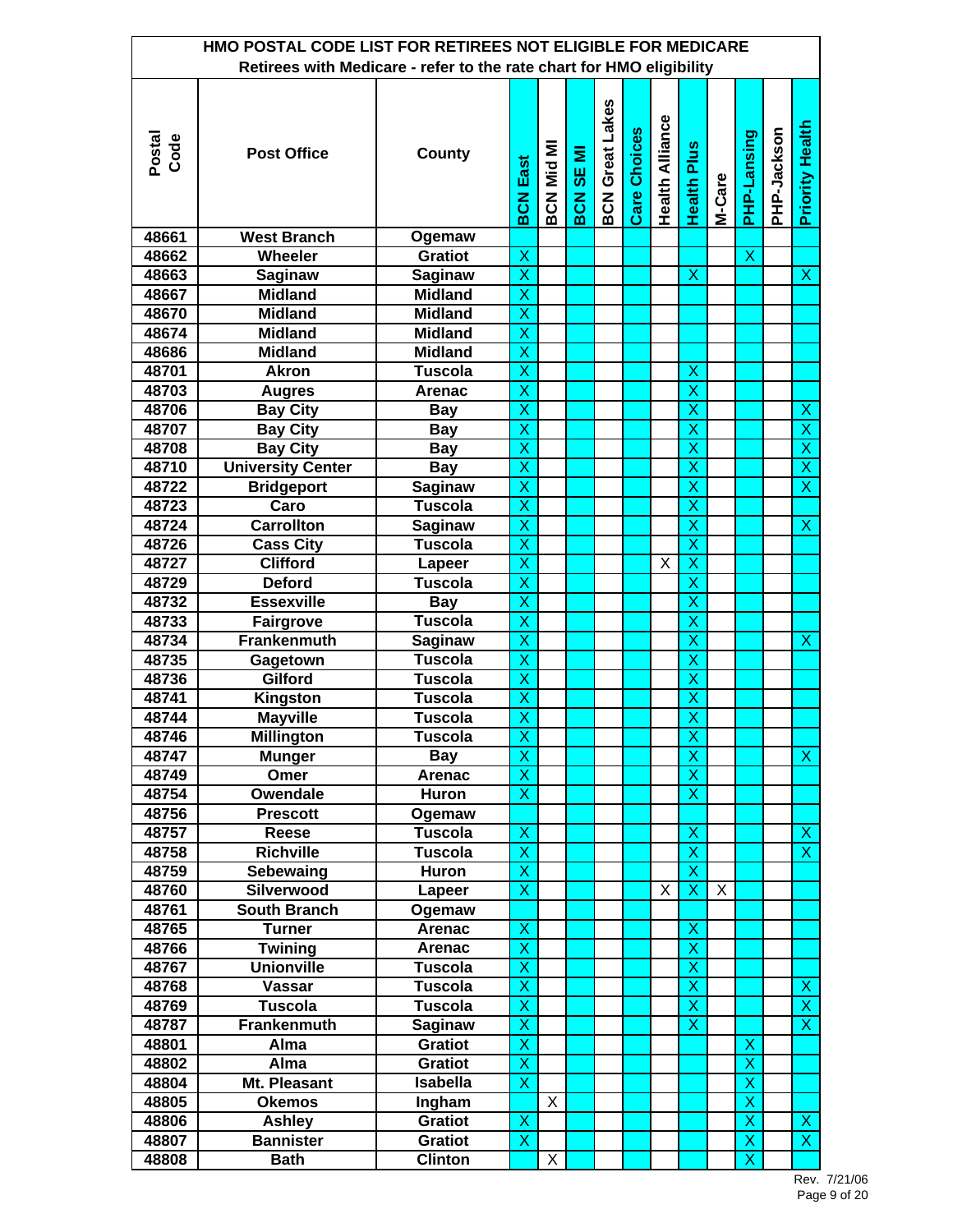|                | HMO POSTAL CODE LIST FOR RETIREES NOT ELIGIBLE FOR MEDICARE          |                   |                         |                         |                         |                         |                         |                        |                           |        |                           |             |                           |
|----------------|----------------------------------------------------------------------|-------------------|-------------------------|-------------------------|-------------------------|-------------------------|-------------------------|------------------------|---------------------------|--------|---------------------------|-------------|---------------------------|
|                | Retirees with Medicare - refer to the rate chart for HMO eligibility |                   |                         |                         |                         |                         |                         |                        |                           |        |                           |             |                           |
| Postal<br>Code | <b>Post Office</b>                                                   | County            | <b>BCN East</b>         | BCN Mid MI              | <b>BCN SE MI</b>        | <b>BCN Great Lakes</b>  | <b>Care Choices</b>     | <b>Health Alliance</b> | <b>Health Plus</b>        | M-Care | <b>PHP-Lansing</b>        | PHP-Jackson | <b>x</b> Priority Health  |
| 48809          | <b>Belding</b>                                                       | <b>lonia</b>      |                         |                         |                         | $\overline{\mathsf{x}}$ |                         |                        |                           |        | X                         |             |                           |
| 48811          | <b>Carson City</b>                                                   | <b>Montcalm</b>   |                         |                         |                         |                         |                         |                        |                           |        | $\overline{\mathsf{x}}$   |             | $\overline{\mathsf{x}}$   |
| 48812          | <b>Cedar Lake</b>                                                    | <b>Montcalm</b>   |                         |                         |                         |                         |                         |                        |                           |        | $\overline{\mathsf{x}}$   |             | $\overline{\mathsf{x}}$   |
| 48813          | <b>Charlotte</b>                                                     | Eaton             |                         | X                       |                         |                         |                         |                        |                           |        | $\overline{\mathsf{x}}$   |             |                           |
| 48815          | <b>Clarksville</b>                                                   | Ionia             |                         |                         |                         | X                       |                         |                        |                           |        | $\overline{\mathsf{x}}$   |             | X                         |
| 48816          | Cohoctah                                                             | Livingston        |                         |                         | X                       |                         | X                       | X                      | X                         | X      |                           |             |                           |
| 48817          | Corunna                                                              | <b>Shiawassee</b> | X                       |                         |                         |                         |                         |                        | $\overline{\mathsf{x}}$   |        | X                         |             |                           |
| 48818          | <b>Crystal</b>                                                       | <b>Montcalm</b>   |                         |                         |                         |                         |                         |                        |                           |        | $\overline{\mathsf{x}}$   |             | $\mathsf{X}$              |
| 48819          | <b>Dansville</b>                                                     | Ingham            |                         | Χ                       |                         |                         | Χ                       |                        |                           |        | X                         |             |                           |
| 48820          | <b>DeWitt</b>                                                        | <b>Clinton</b>    |                         | $\overline{\mathsf{x}}$ |                         |                         |                         |                        |                           |        | X                         |             |                           |
| 48821          | <b>Dimondale</b>                                                     | Eaton             |                         | X                       |                         |                         |                         |                        |                           |        | $\overline{\mathsf{x}}$   |             |                           |
| 48822          | Eagle                                                                | <b>Clinton</b>    |                         | X                       |                         |                         |                         |                        |                           |        | X                         |             |                           |
| 48823          | <b>East Lansing</b>                                                  | Ingham            |                         | X                       |                         |                         |                         |                        |                           |        | X                         |             |                           |
| 48824          | <b>East Lansing</b>                                                  | <b>Ingham</b>     |                         | X                       |                         |                         |                         |                        |                           |        | X                         |             |                           |
| 48825          | <b>East Lansing MSU</b>                                              | Ingham            |                         | X                       |                         |                         |                         |                        |                           |        | $\overline{\mathsf{x}}$   |             |                           |
| 48826          | <b>East Lansing</b>                                                  | Ingham            |                         | X                       |                         |                         |                         |                        |                           |        | X                         |             |                           |
| 48827          | <b>Eaton Rapids</b>                                                  | Eaton             |                         | Χ                       |                         |                         |                         |                        |                           |        | X                         |             |                           |
| 48829          | <b>Edmore</b>                                                        | <b>Montcalm</b>   |                         |                         |                         |                         |                         |                        |                           |        | X                         |             | $\boldsymbol{\mathsf{X}}$ |
| 48830          | <b>Elm Hall</b>                                                      | <b>Gratiot</b>    | X                       |                         |                         |                         |                         |                        |                           |        | $\overline{\mathsf{x}}$   |             |                           |
| 48831          | <b>Elsie</b>                                                         | <b>Clinton</b>    |                         | $\overline{\mathsf{x}}$ |                         |                         |                         |                        |                           |        | $\overline{\mathsf{x}}$   |             |                           |
| 48832          | <b>Elwell</b>                                                        | <b>Gratiot</b>    | Χ                       |                         |                         |                         |                         |                        |                           |        | X                         |             |                           |
| 48833          | <b>Eureka</b>                                                        | <b>Clinton</b>    |                         | X                       |                         |                         |                         |                        |                           |        | X                         |             | $\pmb{\mathsf{X}}$        |
| 48834          | <b>Fenwick</b>                                                       | <b>Montcalm</b>   |                         |                         |                         | X                       |                         |                        |                           |        | $\overline{\mathsf{x}}$   |             | $\overline{\mathsf{x}}$   |
| 48835          | <b>Fowler</b>                                                        | <b>Clinton</b>    |                         | Χ                       |                         |                         |                         |                        |                           |        | $\overline{\textsf{x}}$   |             | $\overline{\textsf{x}}$   |
| 48836          | <b>Fowlerville</b>                                                   | Livingston        |                         |                         | X                       |                         | Χ                       | X                      | X                         | X      |                           |             |                           |
| 48837          | <b>Grand Ledge</b>                                                   | Eaton             |                         | X                       |                         |                         |                         |                        |                           |        | X                         |             |                           |
| 48838          | Greenville                                                           | Montcalm          |                         |                         |                         | X.                      |                         |                        |                           |        | $\overline{\mathsf{x}}$   |             | $\overline{\mathsf{X}}$   |
| 48840          | <b>Haslett</b>                                                       | Ingham            |                         | X                       |                         |                         |                         |                        |                           |        | $\overline{\mathsf{x}}$   |             |                           |
| 48841          | <b>Henderson</b>                                                     | Shiawassee        | Х                       |                         |                         |                         |                         |                        | $\mathsf{X}$              |        | $\overline{\mathsf{X}}$   |             |                           |
| 48842          | Holt                                                                 | Ingham            |                         | X                       |                         |                         |                         |                        |                           |        | $\overline{\mathsf{X}}$   |             |                           |
| 48843          | <b>Howell</b>                                                        | Livingston        |                         |                         | X                       |                         | Χ                       | X                      | X                         | X      |                           |             |                           |
| 48844          | <b>Howell</b>                                                        | Livingston        |                         |                         | $\overline{\mathsf{x}}$ |                         | $\overline{\mathsf{x}}$ | X                      | X                         | X      |                           |             |                           |
| 48845          | Hubbardston                                                          | Ionia             |                         |                         |                         |                         |                         |                        |                           |        | $\boldsymbol{\mathsf{X}}$ |             | $\boldsymbol{\mathsf{X}}$ |
| 48846          | Ionia                                                                | Ionia             |                         |                         |                         | X                       |                         |                        |                           |        | X                         |             | $\overline{X}$            |
| 48847          | <b>Ithaca</b>                                                        | <b>Gratiot</b>    | X                       |                         |                         |                         |                         |                        |                           |        | $\pmb{\mathsf{X}}$        |             | $\boldsymbol{\mathsf{X}}$ |
| 48848          | Laingsburg                                                           | <b>Shiawassee</b> | $\overline{\mathsf{x}}$ |                         |                         |                         |                         |                        | $\boldsymbol{\mathsf{X}}$ |        | $\overline{\mathsf{x}}$   |             |                           |
| 48849          | <b>Lake Odessa</b>                                                   | Ionia             |                         |                         |                         |                         |                         |                        |                           |        | X                         |             | $\mathsf X$               |
| 48850          | Lakeview                                                             | <b>Montcalm</b>   |                         |                         |                         | X                       |                         |                        |                           |        | X                         |             | $\boldsymbol{\mathsf{X}}$ |
| 48851          | Lyons                                                                | Ionia             |                         |                         |                         |                         |                         |                        |                           |        | X                         |             | $\mathsf X$               |
| 48852          | <b>McBrides</b>                                                      | <b>Montcalm</b>   |                         |                         |                         | X                       |                         |                        |                           |        | $\overline{\mathsf{x}}$   |             | $\overline{\mathsf{x}}$   |
| 48853          | <b>Maple Rapids</b>                                                  | <b>Clinton</b>    |                         | X                       |                         |                         |                         |                        |                           |        | X                         |             | $\overline{\mathsf{x}}$   |
| 48854          | <b>Mason</b>                                                         | Ingham            |                         | Χ                       |                         |                         |                         |                        |                           |        | $\mathsf{X}$              |             |                           |
| 48855          | <b>Howell</b>                                                        | Livingston        |                         |                         | X                       |                         | X                       | X                      | $\boldsymbol{\mathsf{X}}$ | X      |                           |             |                           |
| 48856          | <b>Middleton</b>                                                     | <b>Gratiot</b>    | X                       |                         |                         |                         |                         |                        |                           |        | $\boldsymbol{\mathsf{X}}$ |             | $\boldsymbol{\mathsf{X}}$ |
| 48857          | <b>Morrice</b>                                                       | <b>Shiawassee</b> | X                       |                         |                         |                         |                         |                        | X                         |        | $\overline{\mathsf{X}}$   |             |                           |
| 48858          | Mt. Pleasant                                                         | <b>Isabella</b>   | X                       |                         |                         |                         |                         |                        |                           |        | X                         |             |                           |
| 48859          | Mt. Pleasant                                                         | <b>Isabella</b>   | X                       |                         |                         |                         |                         |                        |                           |        | X                         |             |                           |
| 48860          | <b>Muir</b>                                                          | Ionia             |                         |                         |                         |                         |                         |                        |                           |        | X                         |             | $\overline{\mathsf{x}}$   |
| 48861          | <b>Mulliken</b>                                                      | Eaton             |                         | X                       |                         |                         |                         |                        |                           |        | $\overline{\mathsf{x}}$   |             |                           |

Rev. 7/21/06 Page 10 of 20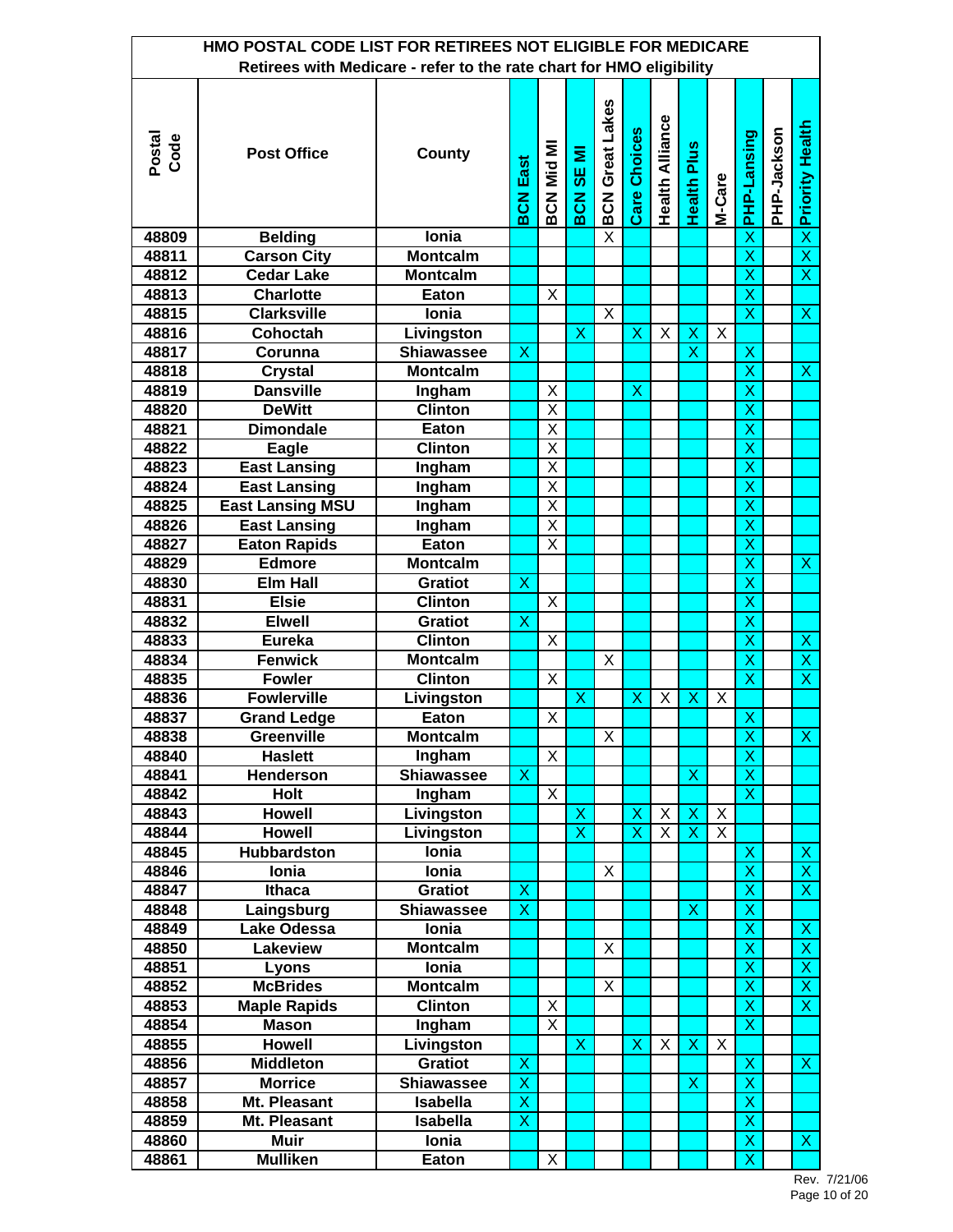|                | HMO POSTAL CODE LIST FOR RETIREES NOT ELIGIBLE FOR MEDICARE          |                   |                         |                         |                                         |                         |                     |                        |                           |                         |                           |             |                          |
|----------------|----------------------------------------------------------------------|-------------------|-------------------------|-------------------------|-----------------------------------------|-------------------------|---------------------|------------------------|---------------------------|-------------------------|---------------------------|-------------|--------------------------|
|                | Retirees with Medicare - refer to the rate chart for HMO eligibility |                   |                         |                         |                                         |                         |                     |                        |                           |                         |                           |             |                          |
| Postal<br>Code | <b>Post Office</b>                                                   | <b>County</b>     | <b>BCN East</b>         | BCN Mid MI              | Ξ<br>$\overline{\text{}}$<br><b>BCN</b> | <b>BCN Great Lakes</b>  | <b>Care Choices</b> | <b>Health Alliance</b> | <b>Health Plus</b>        | M-Care                  | PHP-Lansing               | PHP-Jackson | <b>x</b> Priority Health |
| 48862          | <b>North Star</b>                                                    | <b>Gratiot</b>    | X                       |                         |                                         |                         |                     |                        |                           |                         | $\overline{\mathsf{x}}$   |             |                          |
| 48863          | <b>Oak Grove</b>                                                     | Livingston        |                         |                         | $\pmb{\mathsf{X}}$                      |                         | Χ                   | X                      | $\boldsymbol{\mathsf{X}}$ | $\overline{\mathsf{x}}$ |                           |             |                          |
| 48864          | <b>Okemos</b>                                                        | Ingham            |                         | $\overline{\mathsf{x}}$ |                                         |                         |                     |                        |                           |                         | $\boldsymbol{\mathsf{X}}$ |             |                          |
| 48865          | <b>Orleans</b>                                                       | Ionia             |                         |                         |                                         | X                       |                     |                        |                           |                         | $\overline{\mathsf{x}}$   |             | $\overline{\mathsf{x}}$  |
| 48866          | Ovid                                                                 | <b>Clinton</b>    |                         | X                       |                                         |                         |                     |                        |                           |                         | $\overline{\mathsf{x}}$   |             |                          |
| 48867          | <b>Owosso</b>                                                        | <b>Shiawassee</b> | Х                       |                         |                                         |                         |                     |                        | X                         |                         | X                         |             |                          |
| 48870          | Palo                                                                 | Ionia             |                         |                         |                                         |                         |                     |                        |                           |                         | X                         |             | X                        |
| 48871          | <b>Perrinton</b>                                                     | <b>Gratiot</b>    | X                       |                         |                                         |                         |                     |                        |                           |                         | $\overline{\mathsf{x}}$   |             | $\overline{\mathsf{x}}$  |
| 48872          | Perry                                                                | <b>Shiawassee</b> | X                       |                         |                                         |                         | X                   |                        | Х                         |                         | X                         |             |                          |
| 48873          | Pewamo                                                               | Ionia             |                         |                         |                                         | Х                       |                     |                        |                           |                         | X                         |             | X                        |
| 48874          | Pompeii                                                              | <b>Gratiot</b>    | $\mathsf{X}$            |                         |                                         |                         |                     |                        |                           |                         | X                         |             | $\pmb{\mathsf{X}}$       |
| 48875          | <b>Portland</b>                                                      | Ionia             |                         | Χ                       |                                         |                         |                     |                        |                           |                         | $\overline{\mathsf{x}}$   |             | $\overline{\textsf{x}}$  |
| 48876          | <b>Potterville</b>                                                   | Eaton             |                         | X                       |                                         |                         |                     |                        |                           |                         | X                         |             |                          |
| 48877          | <b>Riverdale</b>                                                     | <b>Gratiot</b>    | Х                       |                         |                                         |                         |                     |                        |                           |                         | X                         |             |                          |
| 48878          | <b>Rosebush</b>                                                      | <b>Isabella</b>   | X                       |                         |                                         |                         |                     |                        |                           |                         | $\boldsymbol{\mathsf{X}}$ |             |                          |
| 48879          | St. Johns                                                            | <b>Clinton</b>    |                         | X                       |                                         |                         |                     |                        |                           |                         | $\overline{\mathsf{x}}$   |             | $\overline{\mathsf{x}}$  |
| 48880          | <b>St. Louis</b>                                                     | <b>Gratiot</b>    | X                       |                         |                                         |                         |                     |                        |                           |                         | $\overline{\mathsf{x}}$   |             |                          |
| 48881          | <b>Saranac</b>                                                       | Ionia             |                         |                         |                                         | Χ                       |                     |                        |                           |                         | X                         |             | X                        |
| 48882          | <b>Shaftsburg</b>                                                    | <b>Shiawassee</b> | X                       |                         |                                         |                         |                     |                        | $\boldsymbol{\mathsf{X}}$ |                         | $\mathsf{X}$              |             |                          |
| 48883          | <b>Shepherd</b>                                                      | <b>Isabella</b>   | $\overline{\mathsf{x}}$ |                         |                                         |                         |                     |                        |                           |                         | $\overline{\mathsf{x}}$   |             |                          |
| 48884          | <b>Sheridan</b>                                                      | <b>Montcalm</b>   |                         |                         |                                         | X                       |                     |                        |                           |                         | $\overline{\mathsf{x}}$   |             | X                        |
| 48885          | <b>Sidney</b>                                                        | <b>Montcalm</b>   |                         |                         |                                         | X                       |                     |                        |                           |                         | X                         |             | $\overline{\mathsf{x}}$  |
| 48886          | <b>Six Lakes</b>                                                     | <b>Montcalm</b>   |                         |                         |                                         | $\overline{\mathsf{x}}$ |                     |                        |                           |                         | X                         |             | $\overline{\mathsf{x}}$  |
| 48887          | Smyrna                                                               | Ionia             |                         |                         |                                         | $\overline{\mathsf{x}}$ |                     |                        |                           |                         | $\overline{\mathsf{x}}$   |             | $\overline{\mathsf{x}}$  |
| 48888          | <b>Stanton</b>                                                       | <b>Montcalm</b>   |                         |                         |                                         | $\overline{\mathsf{x}}$ |                     |                        |                           |                         | $\overline{\mathsf{x}}$   |             | $\overline{\mathsf{x}}$  |
| 48889          | Sumner                                                               | <b>Gratiot</b>    | Χ                       |                         |                                         |                         |                     |                        |                           |                         | X                         |             | $\overline{\mathsf{x}}$  |
| 48890          | <b>Sunfield</b>                                                      | Eaton             |                         | $\overline{\mathsf{x}}$ |                                         |                         |                     |                        |                           |                         | X,                        |             | Х,                       |
| 48891          | Vestaburg                                                            | <b>Montcalm</b>   |                         |                         |                                         |                         |                     |                        |                           |                         | $\mathsf X$               |             | $\mathsf{X}$             |
| 48892          | Webberville                                                          | Ingham            |                         | X                       |                                         |                         | X                   |                        |                           |                         | $\overline{\mathsf{x}}$   |             |                          |
| 48893          | Weidman                                                              | <b>Isabella</b>   | Χ                       |                         |                                         |                         |                     |                        |                           |                         | X                         |             |                          |
| 48894          | Westphalia                                                           | <b>Clinton</b>    |                         | Χ                       |                                         |                         |                     |                        |                           |                         | X                         |             |                          |
| 48895          | Williamston                                                          | Ingham            |                         | X                       |                                         |                         |                     |                        |                           |                         | $\mathsf{X}$              |             |                          |
| 48896          | Winn                                                                 | <b>Isabella</b>   | X                       |                         |                                         |                         |                     |                        |                           |                         | $\overline{\mathsf{x}}$   |             |                          |
| 48897          | Woodland                                                             | <b>Barry</b>      |                         |                         |                                         | Χ                       |                     |                        |                           |                         |                           |             | $\mathsf{X}$             |
| 48901          | Lansing                                                              | Ingham            |                         | Χ                       |                                         |                         |                     |                        |                           |                         | $\mathsf{X}$              |             |                          |
| 48906          | Lansing                                                              | Ingham            |                         | $\overline{\mathsf{X}}$ |                                         |                         |                     |                        |                           |                         | $\mathsf X$               |             |                          |
| 48907          | Lansing                                                              | Ingham            |                         | X                       |                                         |                         |                     |                        |                           |                         | $\overline{\mathsf{x}}$   |             |                          |
| 48908          | Lansing                                                              | Ingham            |                         | $\overline{\mathsf{x}}$ |                                         |                         |                     |                        |                           |                         | $\overline{\mathsf{x}}$   |             |                          |
| 48909          | Lansing                                                              | Ingham            |                         | X                       |                                         |                         |                     |                        |                           |                         | X                         |             |                          |
| 48910          | Lansing                                                              | Ingham            |                         | X                       |                                         |                         |                     |                        |                           |                         | X                         |             |                          |
| 48911          | Lansing                                                              | Ingham            |                         | X                       |                                         |                         |                     |                        |                           |                         | $\overline{\mathsf{x}}$   |             |                          |
| 48912          | Lansing                                                              | Ingham            |                         | Χ                       |                                         |                         |                     |                        |                           |                         | $\overline{\mathsf{x}}$   |             |                          |
| 48913          | Lansing                                                              | Ingham            |                         | Χ                       |                                         |                         |                     |                        |                           |                         | X                         |             |                          |
| 48915          | Lansing                                                              | Ingham            |                         | Χ                       |                                         |                         |                     |                        |                           |                         | $\pmb{\mathsf{X}}$        |             |                          |
| 48916          | Lansing                                                              | Ingham            |                         | Χ                       |                                         |                         |                     |                        |                           |                         | $\overline{\mathsf{x}}$   |             |                          |
| 48917          | Lansing                                                              | Ingham            |                         | Χ                       |                                         |                         |                     |                        |                           |                         | $\overline{\mathsf{x}}$   |             |                          |
| 48918          | Lansing                                                              | Ingham            |                         | Χ                       |                                         |                         |                     |                        |                           |                         |                           |             |                          |
| 48919          | Lansing                                                              | Ingham            |                         | Χ                       |                                         |                         |                     |                        |                           |                         | X                         |             |                          |
| 48921          | Lansing                                                              | <b>Ingham</b>     |                         | Χ                       |                                         |                         |                     |                        |                           |                         | $\overline{\mathsf{x}}$   |             |                          |

Rev. 7/21/06 Page 11 of 20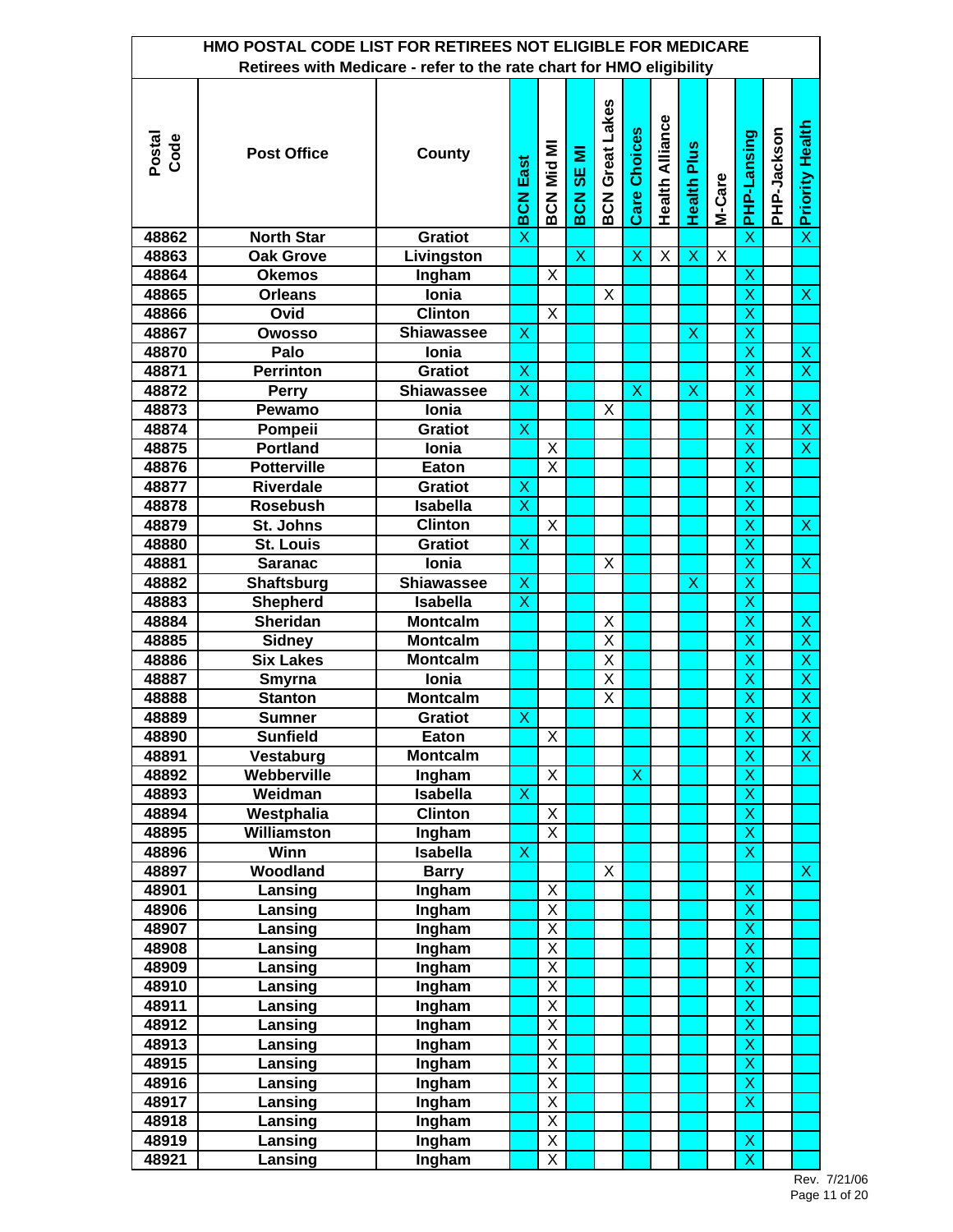|                | HMO POSTAL CODE LIST FOR RETIREES NOT ELIGIBLE FOR MEDICARE<br>Retirees with Medicare - refer to the rate chart for HMO eligibility |                  |                 |                         |             |                         |                     |                        |                    |        |                         |             |                           |
|----------------|-------------------------------------------------------------------------------------------------------------------------------------|------------------|-----------------|-------------------------|-------------|-------------------------|---------------------|------------------------|--------------------|--------|-------------------------|-------------|---------------------------|
|                |                                                                                                                                     |                  |                 |                         |             |                         |                     |                        |                    |        |                         |             |                           |
| Postal<br>Code | <b>Post Office</b>                                                                                                                  | County           | <b>BCN East</b> | BCN Mid MI              | Σ<br>BCN SE | <b>BCN Great Lakes</b>  | <b>Care Choices</b> | <b>Health Alliance</b> | <b>Health Plus</b> | M-Care | <b>PHP-Lansing</b>      | PHP-Jackson | <b>Priority Health</b>    |
| 48922          | Lansing                                                                                                                             | Ingham           |                 | $\overline{\mathsf{X}}$ |             |                         |                     |                        |                    |        | X                       |             |                           |
| 48924          | Lansing                                                                                                                             | Ingham           |                 | $\overline{\mathsf{x}}$ |             |                         |                     |                        |                    |        | $\overline{\mathsf{x}}$ |             |                           |
| 48929          | Lansing                                                                                                                             | Ingham           |                 | $\overline{\mathsf{x}}$ |             |                         |                     |                        |                    |        | $\overline{\mathsf{x}}$ |             |                           |
| 48930          | Lansing                                                                                                                             | Ingham           |                 | $\overline{\mathsf{x}}$ |             |                         |                     |                        |                    |        | X                       |             |                           |
| 48933          | Lansing                                                                                                                             | Ingham           |                 | X                       |             |                         |                     |                        |                    |        | X                       |             |                           |
| 48937          | Lansing                                                                                                                             | Ingham           |                 | X                       |             |                         |                     |                        |                    |        | X                       |             |                           |
| 48950          | Lansing                                                                                                                             | Ingham           |                 | X                       |             |                         |                     |                        |                    |        | X                       |             |                           |
| 48951          | Lansing                                                                                                                             | Ingham           |                 | X                       |             |                         |                     |                        |                    |        | X                       |             |                           |
| 48956          | Lansing                                                                                                                             | Ingham           |                 | X                       |             |                         |                     |                        |                    |        | X                       |             |                           |
| 48980          | Lansing                                                                                                                             | Ingham           |                 | X                       |             |                         |                     |                        |                    |        | X                       |             |                           |
| 49001          | Kalamazoo                                                                                                                           | <b>Kalamazoo</b> |                 |                         |             | Χ                       |                     |                        |                    |        |                         |             | $\mathsf{X}$              |
| 49002          | Kalamazoo                                                                                                                           | Kalamazoo        |                 |                         |             | X                       |                     |                        |                    |        |                         |             | $\overline{\mathsf{x}}$   |
| 49003          | Kalamazoo                                                                                                                           | Kalamazoo        |                 |                         |             | Χ                       |                     |                        |                    |        |                         |             |                           |
| 49004          | Kalamazoo                                                                                                                           | Kalamazoo        |                 |                         |             | X                       |                     |                        |                    |        |                         |             | $\boldsymbol{\mathsf{X}}$ |
| 49005          | Kalamazoo                                                                                                                           | Kalamazoo        |                 |                         |             | X                       |                     |                        |                    |        |                         |             |                           |
| 49006          | Kalamazoo                                                                                                                           | Kalamazoo        |                 |                         |             | X                       |                     |                        |                    |        |                         |             | $\mathsf X$               |
| 49007          | Kalamazoo                                                                                                                           | Kalamazoo        |                 |                         |             | X                       |                     |                        |                    |        |                         |             | $\overline{\mathsf{x}}$   |
| 49008          | Kalamazoo                                                                                                                           | Kalamazoo        |                 |                         |             | $\overline{\mathsf{x}}$ |                     |                        |                    |        |                         |             | $\overline{X}$            |
| 49009          | Kalamazoo                                                                                                                           | Kalamazoo        |                 |                         |             | $\overline{\mathsf{x}}$ |                     |                        |                    |        |                         |             | $\overline{\mathsf{x}}$   |
| 49010          | Allegan                                                                                                                             | Allegan          |                 |                         |             | $\overline{\mathsf{x}}$ |                     |                        |                    |        |                         |             | $\overline{\mathsf{x}}$   |
| 49011          | <b>Athens</b>                                                                                                                       | <b>Calhoun</b>   |                 |                         |             | X                       |                     |                        |                    |        |                         |             |                           |
| 49012          | Augusta                                                                                                                             | Kalamazoo        |                 |                         |             | $\overline{\mathsf{x}}$ |                     |                        |                    |        |                         |             | X                         |
| 49013          | <b>Bangor</b>                                                                                                                       | Van Buren        |                 |                         |             | $\overline{\mathsf{x}}$ |                     |                        |                    |        |                         |             | $\overline{\mathsf{x}}$   |
| 49014          | <b>Battle Creek</b>                                                                                                                 | <b>Calhoun</b>   |                 |                         |             | $\overline{\mathsf{x}}$ |                     |                        |                    |        |                         |             | $\overline{\mathsf{x}}$   |
| 49015          | <b>Battle Creek</b>                                                                                                                 | <b>Calhoun</b>   |                 |                         |             | $\overline{\mathsf{x}}$ |                     |                        |                    |        |                         |             | $\overline{\mathsf{x}}$   |
| 49016          | <b>Battle Creek</b>                                                                                                                 | Calhoun          |                 |                         |             | $\overline{\mathsf{x}}$ |                     |                        |                    |        |                         |             |                           |
| 49017          | <b>Battle Creek</b>                                                                                                                 | Calhoun          |                 |                         |             | X                       |                     |                        |                    |        |                         |             | $\overline{\mathsf{x}}$   |
| 49018          | <b>Battle Creek</b>                                                                                                                 | <b>Calhoun</b>   |                 |                         |             | $\overline{\mathsf{X}}$ |                     |                        |                    |        |                         |             | $\overline{\mathsf{x}}$   |
| 49019          | Kalamazoo                                                                                                                           | Kalamazoo        |                 |                         |             | Χ                       |                     |                        |                    |        |                         |             |                           |
| 49020          | <b>Bedford</b>                                                                                                                      | <b>Calhoun</b>   |                 |                         |             | Χ                       |                     |                        |                    |        |                         |             |                           |
| 49021          | <b>Bellevue</b>                                                                                                                     | Eaton            |                 | X                       |             |                         |                     |                        |                    |        | X                       |             |                           |
| 49022          | <b>Benton Harbor</b>                                                                                                                | <b>Berrien</b>   |                 |                         |             | X                       |                     |                        |                    |        |                         |             | $\mathsf{X}$              |
| 49023          | <b>Benton Harbor</b>                                                                                                                | <b>Berrien</b>   |                 |                         |             | X                       |                     |                        |                    |        |                         |             | $\overline{X}$            |
| 49024          | Portage                                                                                                                             | Kalamazoo        |                 |                         |             | X                       |                     |                        |                    |        |                         |             | $\overline{X}$            |
| 49026          | <b>Bloomingdale</b>                                                                                                                 | Van Buren        |                 |                         |             | $\overline{X}$          |                     |                        |                    |        |                         |             | $\boldsymbol{\mathsf{X}}$ |
| 49027          | <b>Breedsville</b>                                                                                                                  | Van Buren        |                 |                         |             | X                       |                     |                        |                    |        |                         |             | $\overline{\mathsf{x}}$   |
| 49028          | <b>Bronson</b>                                                                                                                      | <b>Branch</b>    |                 |                         |             |                         |                     |                        |                    |        |                         |             |                           |
| 49029          | <b>Burlington</b>                                                                                                                   | <b>Calhoun</b>   |                 |                         |             | Χ                       |                     |                        |                    |        |                         |             |                           |
| 49030          | <b>Burr Oak</b>                                                                                                                     | St. Joseph       |                 |                         |             | $\overline{\mathsf{x}}$ |                     |                        |                    |        |                         |             |                           |
| 49031          | <b>Cassopolis</b>                                                                                                                   | Cass             |                 |                         |             | X                       |                     |                        |                    |        |                         |             |                           |
| 49032          | <b>Centerville</b>                                                                                                                  | St. Joseph       |                 |                         |             | X                       |                     |                        |                    |        |                         |             |                           |
| 49033          | <b>Ceresco</b>                                                                                                                      | <b>Calhoun</b>   |                 |                         |             | Χ                       |                     |                        |                    |        |                         |             |                           |
| 49034          | <b>Climax</b>                                                                                                                       | Kalamazoo        |                 |                         |             | $\overline{X}$          |                     |                        |                    |        |                         |             |                           |
| 49035          | <b>Cloverdale</b>                                                                                                                   | <b>Barry</b>     |                 |                         |             | X                       |                     |                        |                    |        |                         |             | $\boldsymbol{\mathsf{X}}$ |
| 49036          | Coldwater                                                                                                                           | <b>Branch</b>    |                 |                         |             |                         |                     |                        |                    |        |                         |             |                           |
| 49038          | Coloma                                                                                                                              | <b>Berrien</b>   |                 |                         |             | X                       |                     |                        |                    |        |                         |             | X                         |
| 49039          | <b>Hagar Shores</b>                                                                                                                 | <b>Berrien</b>   |                 |                         |             | X                       |                     |                        |                    |        |                         |             | $\boldsymbol{\mathsf{X}}$ |
| 49040          | Colon                                                                                                                               | St. Joseph       |                 |                         |             | Χ                       |                     |                        |                    |        |                         |             |                           |
| 49041          | <b>Comstock</b>                                                                                                                     | Kalamazoo        |                 |                         |             | $\overline{\mathsf{X}}$ |                     |                        |                    |        |                         |             |                           |

Rev. 7/21/06 Page 12 of 20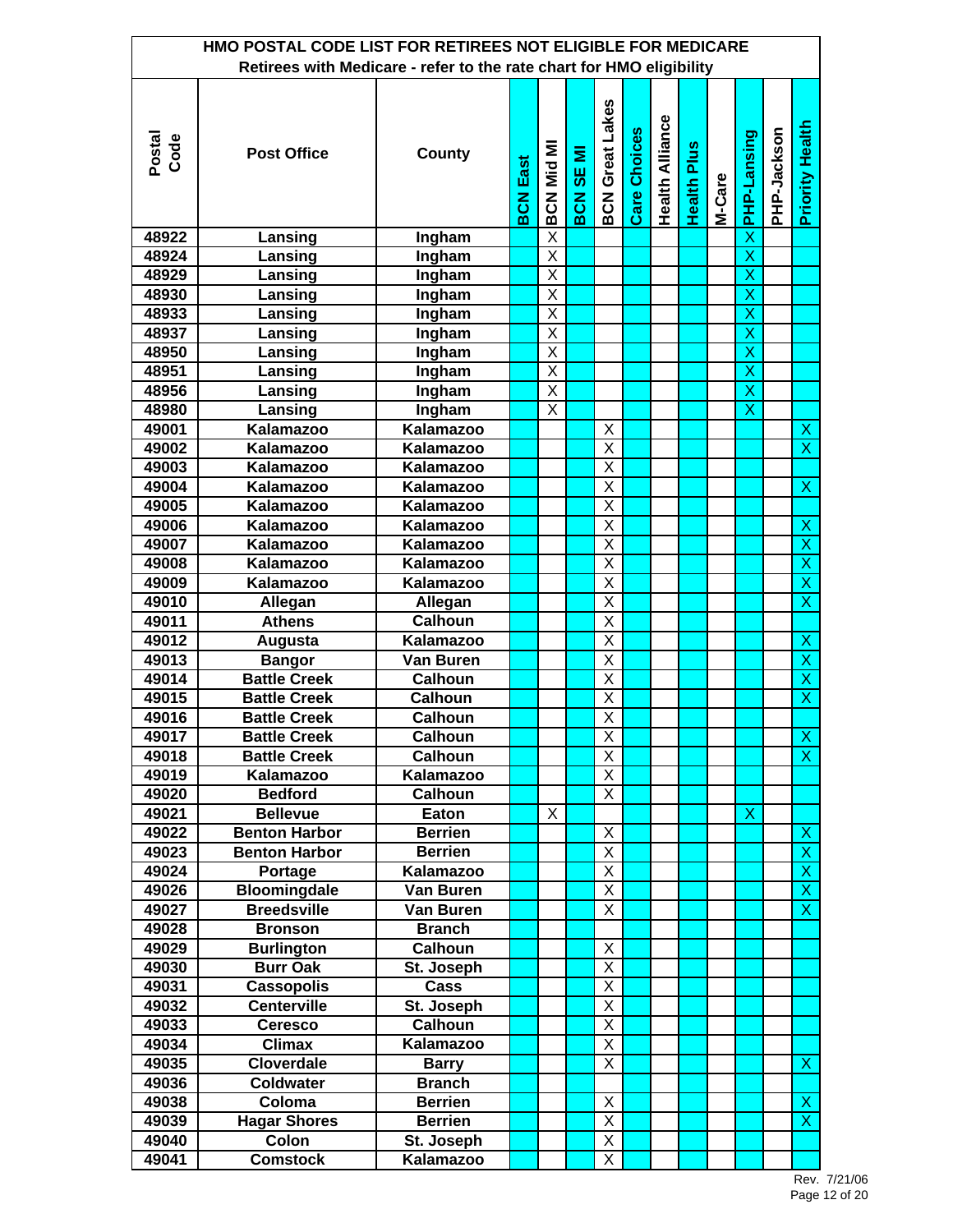|                | HMO POSTAL CODE LIST FOR RETIREES NOT ELIGIBLE FOR MEDICARE<br>Retirees with Medicare - refer to the rate chart for HMO eligibility |                  |                 |            |                  |                         |                     |                        |                    |        |             |             |                           |
|----------------|-------------------------------------------------------------------------------------------------------------------------------------|------------------|-----------------|------------|------------------|-------------------------|---------------------|------------------------|--------------------|--------|-------------|-------------|---------------------------|
|                |                                                                                                                                     |                  |                 |            |                  |                         |                     |                        |                    |        |             |             |                           |
| Postal<br>Code | <b>Post Office</b>                                                                                                                  | County           | <b>BCN East</b> | BCN Mid MI | <b>BCN SE MI</b> | <b>BCN Great Lakes</b>  | <b>Care Choices</b> | <b>Health Alliance</b> | <b>Health Plus</b> | M-Care | PHP-Lansing | PHP-Jackson | <b>Priority Health</b>    |
| 49042          | <b>Constantine</b>                                                                                                                  | St. Joseph       |                 |            |                  | $\overline{\mathsf{x}}$ |                     |                        |                    |        |             |             |                           |
| 49043          | <b>Covert</b>                                                                                                                       | <b>Van Buren</b> |                 |            |                  | $\overline{\mathsf{x}}$ |                     |                        |                    |        |             |             | $\overline{\mathsf{x}}$   |
| 49045          | <b>Decatur</b>                                                                                                                      | Van Buren        |                 |            |                  | $\overline{\mathsf{x}}$ |                     |                        |                    |        |             |             |                           |
| 49046          | <b>Delton</b>                                                                                                                       | <b>Barry</b>     |                 |            |                  | Χ                       |                     |                        |                    |        |             |             | X                         |
| 49047          | Dowagiac                                                                                                                            | Cass             |                 |            |                  | $\overline{\mathsf{x}}$ |                     |                        |                    |        |             |             |                           |
| 49048          | <b>Kalamazoo</b>                                                                                                                    | <b>Kalamazoo</b> |                 |            |                  | $\overline{\mathsf{x}}$ |                     |                        |                    |        |             |             | X                         |
| 49050          | <b>Dowling</b>                                                                                                                      | <b>Barry</b>     |                 |            |                  | $\overline{\mathsf{x}}$ |                     |                        |                    |        |             |             | $\overline{\mathsf{x}}$   |
| 49051          | <b>East Leroy</b>                                                                                                                   | <b>Calhoun</b>   |                 |            |                  | $\overline{\mathsf{x}}$ |                     |                        |                    |        |             |             |                           |
| 49052          | <b>Fulton</b>                                                                                                                       | Kalamazoo        |                 |            |                  | $\overline{\mathsf{x}}$ |                     |                        |                    |        |             |             |                           |
| 49053          | Galesburg                                                                                                                           | Kalamazoo        |                 |            |                  | Χ                       |                     |                        |                    |        |             |             | $\boldsymbol{\mathsf{X}}$ |
| 49055          | <b>Gobles</b>                                                                                                                       | Van Buren        |                 |            |                  | X                       |                     |                        |                    |        |             |             | $\overline{\mathsf{x}}$   |
| 49056          | <b>Grand Junction</b>                                                                                                               | <b>VanBuren</b>  |                 |            |                  | Χ                       |                     |                        |                    |        |             |             | $\overline{\mathsf{x}}$   |
| 49057          | <b>Hartford</b>                                                                                                                     | Van Buren        |                 |            |                  | X                       |                     |                        |                    |        |             |             | $\overline{X}$            |
| 49058          | <b>Hastings</b>                                                                                                                     | <b>Barry</b>     |                 |            |                  | X                       |                     |                        |                    |        |             |             | $\overline{\mathsf{x}}$   |
| 49060          | <b>Hickory Corners</b>                                                                                                              | <b>Barry</b>     |                 |            |                  | X                       |                     |                        |                    |        |             |             | $\overline{\mathsf{x}}$   |
| 49061          | <b>Jones</b>                                                                                                                        | Cass             |                 |            |                  | Χ                       |                     |                        |                    |        |             |             |                           |
| 49062          | Kendall                                                                                                                             | Van Buren        |                 |            |                  | $\overline{\mathsf{X}}$ |                     |                        |                    |        |             |             |                           |
| 49063          | Lacota                                                                                                                              | Van Buren        |                 |            |                  | $\overline{\mathsf{X}}$ |                     |                        |                    |        |             |             | $\mathsf X$               |
| 49064          | Lawrence                                                                                                                            | Van Buren        |                 |            |                  | $\overline{\mathsf{x}}$ |                     |                        |                    |        |             |             | $\overline{\mathsf{x}}$   |
| 49065          | Lawton                                                                                                                              | Van Buren        |                 |            |                  | Χ                       |                     |                        |                    |        |             |             |                           |
| 49066          | <b>Leonidas</b>                                                                                                                     | St. Joseph       |                 |            |                  | $\overline{\mathsf{x}}$ |                     |                        |                    |        |             |             |                           |
| 49067          | <b>Marcellus</b>                                                                                                                    | Cass             |                 |            |                  | $\overline{\mathsf{x}}$ |                     |                        |                    |        |             |             |                           |
| 49068          | <b>Marshall</b>                                                                                                                     | <b>Calhoun</b>   |                 |            |                  | $\overline{\mathsf{x}}$ |                     |                        |                    |        |             |             |                           |
| 49069          | <b>Marshall</b>                                                                                                                     | <b>Calhoun</b>   |                 |            |                  | $\overline{\mathsf{X}}$ |                     |                        |                    |        |             |             |                           |
| 49070          | <b>Martin</b>                                                                                                                       | Allegan          |                 |            |                  | $\overline{\mathsf{x}}$ |                     |                        |                    |        |             |             | $\boldsymbol{\mathsf{X}}$ |
| 49071          | <b>Mattawan</b>                                                                                                                     | Van Buren        |                 |            |                  | $\overline{\mathsf{X}}$ |                     |                        |                    |        |             |             |                           |
| 49072          | Mendon                                                                                                                              | St. Joseph       |                 |            |                  | X                       |                     |                        |                    |        |             |             |                           |
| 49073          | <b>Nashville</b>                                                                                                                    | <b>Barry</b>     |                 |            |                  | X                       |                     |                        |                    |        |             |             | $\boldsymbol{\mathsf{X}}$ |
| 49074          | <b>Nazareth</b>                                                                                                                     | <b>Kalamazoo</b> |                 |            |                  | Χ                       |                     |                        |                    |        |             |             |                           |
| 49075          | <b>Nottawa</b>                                                                                                                      | St. Joseph       |                 |            |                  | X                       |                     |                        |                    |        |             |             |                           |
| 49076          | Olivet                                                                                                                              | Eaton            |                 | X          |                  |                         |                     |                        |                    |        | X           |             |                           |
| 49077          | Oshtemo                                                                                                                             | Kalamazoo        |                 |            |                  | Χ                       |                     |                        |                    |        |             |             |                           |
| 49078          | Otsego                                                                                                                              | Allegan          |                 |            |                  | Χ                       |                     |                        |                    |        |             |             | $\boldsymbol{\mathsf{X}}$ |
| 49079          | Paw Paw                                                                                                                             | Van Buren        |                 |            |                  | $\overline{X}$          |                     |                        |                    |        |             |             |                           |
| 49080          | <b>Plainwell</b>                                                                                                                    | Allegan          |                 |            |                  | $\overline{\mathsf{X}}$ |                     |                        |                    |        |             |             | $\boldsymbol{\mathsf{X}}$ |
| 49081          | Portage                                                                                                                             | Kalamazoo        |                 |            |                  | Χ                       |                     |                        |                    |        |             |             | $\overline{\mathsf{x}}$   |
| 49082          | Quincy                                                                                                                              | <b>Branch</b>    |                 |            |                  |                         |                     |                        |                    |        |             |             |                           |
| 49083          | <b>Richland</b>                                                                                                                     | Kalamazoo        |                 |            |                  | Χ                       |                     |                        |                    |        |             |             | X                         |
| 49084          | <b>Riverside</b>                                                                                                                    | <b>Berrien</b>   |                 |            |                  | $\overline{X}$          |                     |                        |                    |        |             |             | $\overline{\mathsf{x}}$   |
| 49085          | St. Joseph                                                                                                                          | <b>Berrien</b>   |                 |            |                  | Χ                       |                     |                        |                    |        |             |             | $\overline{\mathsf{x}}$   |
| 49087          | <b>Schoolcraft</b>                                                                                                                  | <b>Kalamazoo</b> |                 |            |                  | Χ                       |                     |                        |                    |        |             |             | $\pmb{\mathsf{X}}$        |
| 49088          | <b>Scotts</b>                                                                                                                       | Kalamazoo        |                 |            |                  | Χ                       |                     |                        |                    |        |             |             | $\boldsymbol{\mathsf{X}}$ |
| 49089          | Sherwood                                                                                                                            | <b>Branch</b>    |                 |            |                  |                         |                     |                        |                    |        |             |             |                           |
| 49090          | <b>South Haven</b>                                                                                                                  | Van Buren        |                 |            |                  | Χ                       |                     |                        |                    |        |             |             | $\boldsymbol{\mathsf{X}}$ |
| 49091          | <b>Sturgis</b>                                                                                                                      | St. Joseph       |                 |            |                  | Χ                       |                     |                        |                    |        |             |             |                           |
| 49092          | <b>Tekonsha</b>                                                                                                                     | <b>Calhoun</b>   |                 |            |                  | Χ                       |                     |                        |                    |        |             |             |                           |
| 49093          | <b>Three Rivers</b>                                                                                                                 | St. Joseph       |                 |            |                  | X                       |                     |                        |                    |        |             |             |                           |
| 49095          | Vandalia                                                                                                                            | Cass             |                 |            |                  | $\overline{\mathsf{X}}$ |                     |                        |                    |        |             |             |                           |
| 49096          | Vermontville                                                                                                                        | Eaton            |                 | X          |                  |                         |                     |                        |                    |        | X           |             | $\mathsf{X}$              |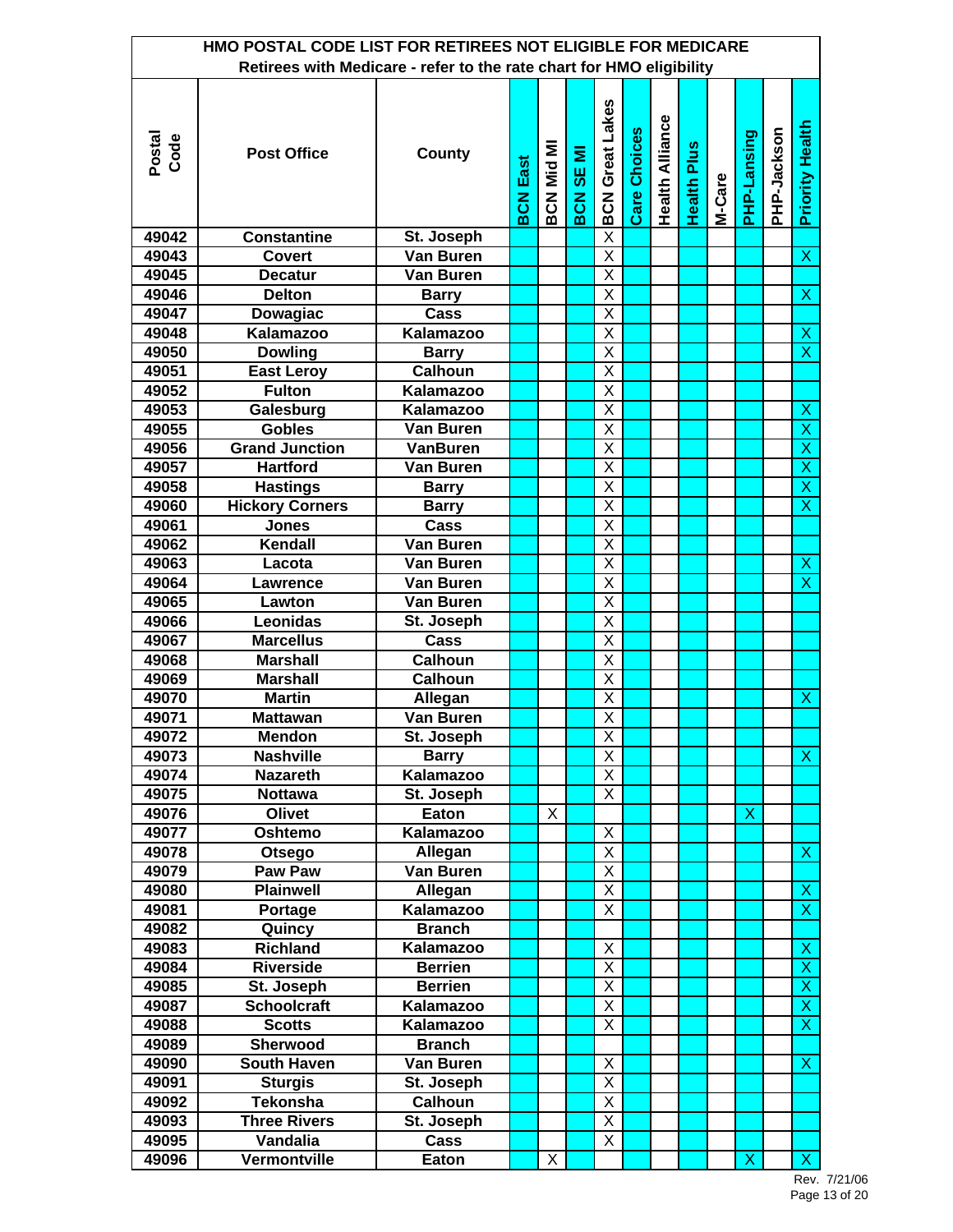|                | HMO POSTAL CODE LIST FOR RETIREES NOT ELIGIBLE FOR MEDICARE          |                           |                 |                         |                       |                         |                         |                        |                    |        |             |                         |                          |
|----------------|----------------------------------------------------------------------|---------------------------|-----------------|-------------------------|-----------------------|-------------------------|-------------------------|------------------------|--------------------|--------|-------------|-------------------------|--------------------------|
|                | Retirees with Medicare - refer to the rate chart for HMO eligibility |                           |                 |                         |                       |                         |                         |                        |                    |        |             |                         |                          |
| Postal<br>Code | <b>Post Office</b>                                                   | County                    | <b>BCN East</b> | BCN Mid MI              | Ξ<br><b>SE</b><br>BCN | <b>BCN Great Lakes</b>  | Care Choices            | <b>Health Alliance</b> | <b>Health Plus</b> | M-Care | PHP-Lansing | PHP-Jackson             | <b>×</b> Priority Health |
| 49097          | <b>Vicksburg</b>                                                     | Kalamazoo                 |                 |                         |                       | $\overline{\mathsf{X}}$ |                         |                        |                    |        |             |                         |                          |
| 49098          | Watervliet                                                           | <b>Berrien</b>            |                 |                         |                       | $\overline{\mathsf{x}}$ |                         |                        |                    |        |             |                         | $\overline{\mathsf{x}}$  |
| 49099          | <b>White Pigeon</b>                                                  | St. Joseph                |                 |                         |                       | $\overline{\mathsf{x}}$ |                         |                        |                    |        |             |                         |                          |
| 49101          | <b>Baroda</b>                                                        | <b>Berrien</b>            |                 |                         |                       | X                       |                         |                        |                    |        |             |                         |                          |
| 49102          | <b>Berrien Center</b>                                                | <b>Berrien</b>            |                 |                         |                       | $\overline{\mathsf{x}}$ |                         |                        |                    |        |             |                         |                          |
| 49103          | <b>Berrien Springs</b>                                               | <b>Berrien</b>            |                 |                         |                       | $\overline{\mathsf{x}}$ |                         |                        |                    |        |             |                         |                          |
| 49104          | <b>Berrien Springs</b>                                               | <b>Berrien</b>            |                 |                         |                       | $\overline{\mathsf{x}}$ |                         |                        |                    |        |             |                         |                          |
| 49106          | <b>Bridgman</b>                                                      | <b>Berrien</b>            |                 |                         |                       | X                       |                         |                        |                    |        |             |                         |                          |
| 49107          | <b>Buchanan</b>                                                      | <b>Berrien</b>            |                 |                         |                       | $\overline{\mathsf{x}}$ |                         |                        |                    |        |             |                         |                          |
| 49111          | <b>Eau Claire</b>                                                    | <b>Berrien</b>            |                 |                         |                       | X                       |                         |                        |                    |        |             |                         |                          |
| 49112          | Edwardsburg                                                          | Cass                      |                 |                         |                       | X                       |                         |                        |                    |        |             |                         |                          |
| 49113          | Galien                                                               | <b>Berrien</b>            |                 |                         |                       | Χ                       |                         |                        |                    |        |             |                         |                          |
| 49115          | <b>Harbert</b>                                                       | <b>Berrien</b>            |                 |                         |                       | X                       |                         |                        |                    |        |             |                         |                          |
| 49116          | Lakeside                                                             | <b>Berrien</b>            |                 |                         |                       | X                       |                         |                        |                    |        |             |                         |                          |
| 49119          | <b>New Troy</b>                                                      | <b>Berrien</b>            |                 |                         |                       | X                       |                         |                        |                    |        |             |                         |                          |
| 49120          | <b>Niles</b>                                                         | <b>Berrien</b>            |                 |                         |                       | $\overline{\mathsf{x}}$ |                         |                        |                    |        |             |                         |                          |
| 49121          | <b>Niles</b>                                                         | <b>Berrien</b>            |                 |                         |                       | $\overline{\mathsf{X}}$ |                         |                        |                    |        |             |                         |                          |
| 49125          | <b>Sawyer</b>                                                        | <b>Berrien</b>            |                 |                         |                       | $\overline{\mathsf{X}}$ |                         |                        |                    |        |             |                         |                          |
| 49126          | <b>Sodus</b>                                                         | <b>Berrien</b>            |                 |                         |                       | $\overline{\mathsf{x}}$ |                         |                        |                    |        |             |                         |                          |
| 49127          | <b>Stevensville</b>                                                  | <b>Berrien</b>            |                 |                         |                       | X                       |                         |                        |                    |        |             |                         |                          |
| 49129          | <b>Union Pier</b>                                                    | <b>Berrien</b>            |                 |                         |                       | $\overline{\mathsf{x}}$ |                         |                        |                    |        |             |                         |                          |
| 49130          | <b>Union</b>                                                         | Cass                      |                 |                         |                       | X                       |                         |                        |                    |        |             |                         |                          |
| 49201          | <b>Jackson</b>                                                       | <b>Jackson</b>            |                 | Χ                       |                       |                         |                         |                        |                    |        |             | X                       |                          |
| 49202          | <b>Jackson</b>                                                       | <b>Jackson</b>            |                 | $\overline{\mathsf{x}}$ |                       |                         |                         |                        |                    |        |             | $\overline{\mathsf{X}}$ |                          |
| 49203          | <b>Jackson</b>                                                       | <b>Jackson</b>            |                 | $\overline{\mathsf{x}}$ |                       |                         |                         |                        |                    |        |             | $\overline{X}$          |                          |
| 49204          | <b>Jackson</b>                                                       | <b>Jackson</b>            |                 | $\overline{\mathsf{x}}$ |                       |                         |                         |                        |                    |        |             | $\overline{\mathsf{x}}$ |                          |
| 49220          | Addison                                                              | Lenawee                   |                 |                         |                       |                         | X                       |                        |                    |        |             | X                       |                          |
| 49221          | Adrian                                                               | Lenawee                   |                 |                         |                       |                         | $\overline{\mathsf{x}}$ |                        |                    |        |             |                         |                          |
| 49224          | <b>Albion</b>                                                        | <b>Calhoun</b>            |                 |                         |                       | X                       |                         |                        |                    |        |             | X                       |                          |
| 49227          | <b>Allen</b>                                                         | <b>Hillsdale</b>          |                 | X                       |                       |                         |                         |                        |                    |        |             | X                       |                          |
| 49228          | <b>Blissfield</b>                                                    | Lenawee                   |                 |                         |                       |                         | X                       |                        |                    |        |             |                         |                          |
| 49229          | <b>Britton</b>                                                       | Lenawee                   |                 |                         |                       |                         | $\overline{\mathsf{x}}$ |                        |                    |        |             |                         |                          |
| 49230          | <b>Brooklyn</b>                                                      | <b>Jackson</b>            |                 | X<br>$\overline{X}$     |                       |                         | X                       |                        |                    |        |             | X                       |                          |
| 49232          | Camden                                                               | <b>Hillsdale</b>          |                 |                         |                       |                         | $\mathsf{X}$            |                        |                    |        |             | $\overline{X}$<br>X     |                          |
| 49233<br>49234 | <b>Cement City</b><br><b>Clarklake</b>                               | Lenawee                   |                 | X                       |                       |                         |                         |                        |                    |        |             | $\overline{X}$          |                          |
| 49235          | Clayton                                                              | <b>Jackson</b><br>Lenawee |                 |                         |                       |                         | X                       |                        |                    |        |             | X.                      |                          |
| 49236          | <b>Clinton</b>                                                       | Lenawee                   |                 |                         |                       |                         | X                       |                        |                    |        |             |                         |                          |
| 49237          | <b>Concord</b>                                                       | <b>Jackson</b>            |                 | X                       |                       |                         |                         |                        |                    |        |             | X                       |                          |
| 49238          | <b>Deerfield</b>                                                     | Lenawee                   |                 |                         |                       |                         | X                       | X                      |                    |        |             |                         |                          |
| 49239          | <b>Frontier</b>                                                      | <b>Hillsdale</b>          |                 | X                       |                       |                         |                         |                        |                    |        |             | X                       |                          |
| 49240          | <b>Grass Lake</b>                                                    | <b>Jackson</b>            |                 | Χ                       |                       |                         | X                       |                        |                    | X      |             | X                       |                          |
| 49241          | Hanover                                                              | <b>Jackson</b>            |                 | X                       |                       |                         |                         |                        |                    |        |             | Χ                       |                          |
| 49242          | <b>Hillsdale</b>                                                     | <b>Hillsdale</b>          |                 | X                       |                       |                         |                         |                        |                    |        |             | Χ                       |                          |
| 49245          | Homer                                                                | <b>Calhoun</b>            |                 |                         |                       | X                       |                         |                        |                    |        |             | X                       |                          |
| 49246          | <b>Horton</b>                                                        | <b>Jackson</b>            |                 | X                       |                       |                         |                         |                        |                    |        |             | X                       |                          |
| 49247          | <b>Hudson</b>                                                        | Lenawee                   |                 |                         |                       |                         | X                       |                        |                    |        |             | X                       |                          |
| 49248          | Jasper                                                               | Lenawee                   |                 |                         |                       |                         | $\overline{\mathsf{x}}$ |                        |                    |        |             |                         |                          |
| 49249          | Jerome                                                               | <b>Hillsdale</b>          |                 |                         |                       |                         |                         |                        |                    |        |             | X                       |                          |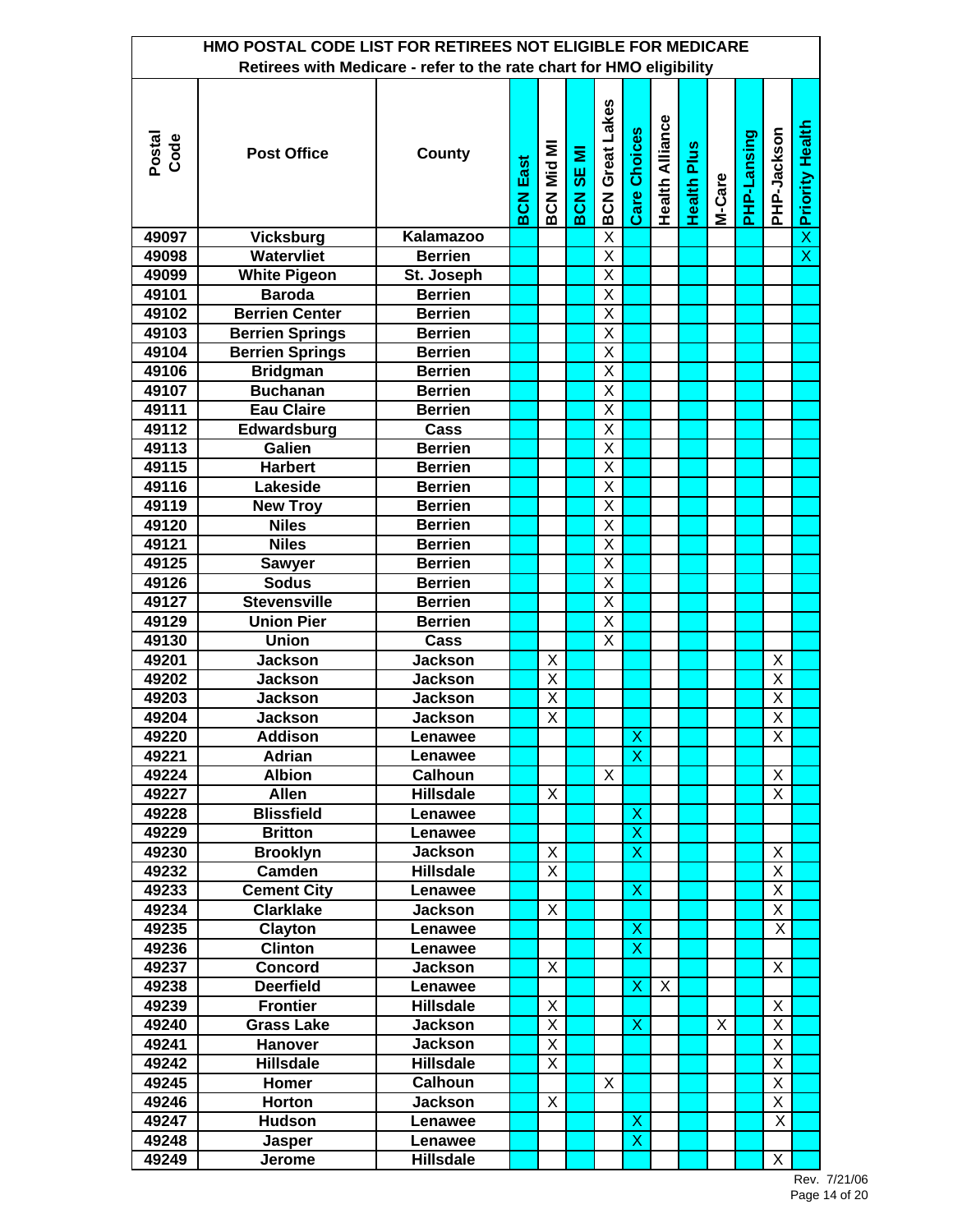|                | HMO POSTAL CODE LIST FOR RETIREES NOT ELIGIBLE FOR MEDICARE<br>Retirees with Medicare - refer to the rate chart for HMO eligibility |                  |                 |                         |                         |                         |                         |                        |                    |        |             |                         |                         |
|----------------|-------------------------------------------------------------------------------------------------------------------------------------|------------------|-----------------|-------------------------|-------------------------|-------------------------|-------------------------|------------------------|--------------------|--------|-------------|-------------------------|-------------------------|
|                |                                                                                                                                     |                  |                 |                         |                         |                         |                         |                        |                    |        |             |                         |                         |
| Postal<br>Code | <b>Post Office</b>                                                                                                                  | County           | <b>BCN East</b> | <b>BCN Mid MI</b>       | <b>IM 3S</b><br>BCN     | <b>BCN Great Lakes</b>  | <b>Care Choices</b>     | <b>Health Alliance</b> | <b>Health Plus</b> | M-Care | PHP-Lansing | PHP-Jackson             | <b>Priority Health</b>  |
| 49250          | <b>Jonesville</b>                                                                                                                   | <b>Hillsdale</b> |                 | $\overline{\mathsf{x}}$ |                         |                         |                         |                        |                    |        |             | $\overline{\mathsf{X}}$ |                         |
| 49251          | Leslie                                                                                                                              | Ingham           |                 | $\overline{\mathsf{x}}$ |                         |                         |                         |                        |                    |        |             | $\overline{X}$          |                         |
| 49252          | Litchfield                                                                                                                          | <b>Hillsdale</b> |                 | X                       |                         |                         |                         |                        |                    |        |             | $\overline{\mathsf{X}}$ |                         |
| 49253          | <b>Manitou Beach</b>                                                                                                                | Lenawee          |                 |                         |                         |                         | X                       |                        |                    |        |             | $\overline{\mathsf{x}}$ |                         |
| 49254          | <b>Michigan Center</b>                                                                                                              | <b>Jackson</b>   |                 | Χ                       |                         |                         |                         |                        |                    |        |             | X                       |                         |
| 49255          | <b>Montgomery</b>                                                                                                                   | <b>Branch</b>    |                 | $\overline{\mathsf{x}}$ |                         |                         |                         |                        |                    |        |             | $\overline{\mathsf{X}}$ |                         |
| 49256          | <b>Morenci</b>                                                                                                                      | Lenawee          |                 |                         |                         |                         | X                       |                        |                    |        |             |                         |                         |
| 49257          | <b>Moscow</b>                                                                                                                       | <b>Hillsdale</b> |                 | X                       |                         |                         |                         |                        |                    |        |             | Χ                       |                         |
| 49258          | <b>Mosherville</b>                                                                                                                  | <b>Hillsdale</b> |                 | $\overline{\mathsf{x}}$ |                         |                         |                         |                        |                    |        |             | Χ                       |                         |
| 49259          | <b>Munith</b>                                                                                                                       | <b>Jackson</b>   |                 | $\overline{\mathsf{x}}$ |                         |                         | X                       |                        |                    | X      |             | $\overline{X}$          |                         |
| 49261          | Napoleon                                                                                                                            | <b>Jackson</b>   |                 | X                       |                         |                         |                         |                        |                    |        |             | $\overline{\mathsf{X}}$ |                         |
| 49262          | <b>North Adams</b>                                                                                                                  | <b>Hillsdale</b> |                 | X                       |                         |                         |                         |                        |                    |        |             | $\overline{\mathsf{x}}$ |                         |
| 49263          | <b>Norvell</b>                                                                                                                      | <b>Jackson</b>   |                 | X                       |                         |                         |                         |                        |                    |        |             | X                       |                         |
| 49264          | Onondaga                                                                                                                            | Ingham           |                 | Χ                       |                         |                         |                         |                        |                    |        |             | X                       |                         |
| 49265          | <b>Onsted</b>                                                                                                                       | Lenawee          |                 |                         |                         |                         | X                       |                        |                    |        |             | $\overline{\mathsf{x}}$ |                         |
| 49266          | <b>Osseo</b>                                                                                                                        | <b>Hillsdale</b> |                 | X                       |                         |                         |                         |                        |                    |        |             | $\overline{\mathsf{X}}$ |                         |
| 49267          | <b>Ottawa Lake</b>                                                                                                                  | <b>Monroe</b>    |                 |                         | X                       |                         |                         | X                      |                    |        |             |                         |                         |
| 49268          | Palmyra                                                                                                                             | Lenawee          |                 |                         |                         |                         | X                       |                        |                    |        |             |                         |                         |
| 49269          | Parma                                                                                                                               | <b>Jackson</b>   |                 | X                       |                         |                         |                         |                        |                    |        |             | X                       |                         |
| 49270          | Peterburg                                                                                                                           | <b>Monroe</b>    |                 |                         | $\overline{\mathsf{x}}$ |                         | X                       | X                      |                    |        |             |                         |                         |
| 49271          | <b>Pittsford</b>                                                                                                                    | <b>Hillsdale</b> |                 | Χ                       |                         |                         |                         |                        |                    |        |             | X                       |                         |
| 49272          | <b>Pleasant Lake</b>                                                                                                                | <b>Jackson</b>   |                 | X                       |                         |                         |                         |                        |                    |        |             | $\overline{X}$          |                         |
| 49274          | Reading                                                                                                                             | <b>Hillsdale</b> |                 | X                       |                         |                         |                         |                        |                    |        |             | $\overline{\mathsf{X}}$ |                         |
| 49275          | Ridgeway                                                                                                                            | Lenawee          |                 |                         |                         |                         | X                       |                        |                    |        |             |                         |                         |
| 49276          | Riga                                                                                                                                | Lenawee          |                 |                         |                         |                         | Χ                       | X                      |                    |        |             |                         |                         |
| 49277          | <b>Rives Junction</b>                                                                                                               | <b>Jackson</b>   |                 | Χ                       |                         |                         |                         |                        |                    |        |             | X                       |                         |
| 49278          | Hudson                                                                                                                              | Lenawee          |                 |                         |                         |                         | $\overline{\mathsf{x}}$ |                        |                    |        |             | $\overline{\mathsf{x}}$ |                         |
| 49279          | <b>Sand Creek</b>                                                                                                                   | Lenawee          |                 |                         |                         |                         | $\overline{\mathsf{x}}$ |                        |                    |        |             |                         |                         |
| 49280          | <b>Morenci</b>                                                                                                                      | Lenawee          |                 |                         |                         |                         | X                       |                        |                    |        |             |                         |                         |
| 49281          | <b>Somerset</b>                                                                                                                     | <b>Hillsdale</b> |                 |                         |                         |                         |                         |                        |                    |        |             | X                       |                         |
| 49282          | Somerset Center                                                                                                                     | <b>Hillsdale</b> |                 |                         |                         |                         |                         |                        |                    |        |             | X                       |                         |
| 49283          | <b>Spring Arbor</b>                                                                                                                 | <b>Jackson</b>   |                 | X                       |                         |                         |                         |                        |                    |        |             | $\overline{X}$          |                         |
| 49284          | <b>Springport</b>                                                                                                                   | <b>Jackson</b>   |                 | X                       |                         |                         |                         |                        |                    |        |             | $\overline{X}$          |                         |
| 49285          | <b>Stockbridge</b>                                                                                                                  | Ingham           |                 | X                       |                         |                         | X                       | X                      |                    | X      |             | X.                      |                         |
| 49286          | <b>Tecumseh</b>                                                                                                                     | Lenawee          |                 |                         |                         |                         | X                       |                        |                    |        |             |                         |                         |
| 49287          | Tipton                                                                                                                              | Lenawee          |                 |                         |                         |                         | $\overline{\mathsf{x}}$ |                        |                    |        |             |                         |                         |
| 49288          | <b>Waldron</b>                                                                                                                      | Lenawee          |                 |                         |                         |                         | $\overline{\mathsf{x}}$ |                        |                    |        |             | X                       |                         |
| 49289          | <b>Weston</b>                                                                                                                       | Lenawee          |                 |                         |                         |                         | $\overline{\mathsf{x}}$ |                        |                    |        |             |                         |                         |
| 49301          | Ada                                                                                                                                 | Kent             |                 |                         |                         | Χ                       |                         |                        |                    |        |             |                         | X                       |
| 49302          | Alto                                                                                                                                | Kent             |                 |                         |                         | X                       |                         |                        |                    |        |             |                         | $\overline{\mathsf{x}}$ |
| 49303          | <b>Bailey</b>                                                                                                                       | <b>Muskegon</b>  |                 |                         |                         | X                       |                         |                        |                    |        |             |                         | $\overline{\mathsf{x}}$ |
| 49304          | <b>Baldwin</b>                                                                                                                      | Lake             |                 |                         |                         |                         |                         |                        |                    |        |             |                         | $\overline{\mathsf{x}}$ |
| 49306          | <b>Belmont</b>                                                                                                                      | Kent             |                 |                         |                         | X                       |                         |                        |                    |        |             |                         | $\pmb{\mathsf{X}}$      |
| 49307          | <b>Big Rapids</b>                                                                                                                   | <b>Mecosta</b>   |                 |                         |                         |                         |                         |                        |                    |        |             |                         | $\overline{\mathsf{x}}$ |
| 49309          | <b>Bitely</b>                                                                                                                       | Newaygo          |                 |                         |                         | Χ                       |                         |                        |                    |        |             |                         | $\overline{\mathsf{x}}$ |
| 49310          | <b>Blanchard</b>                                                                                                                    | <b>Isabella</b>  | Χ               |                         |                         |                         |                         |                        |                    |        | X           |                         | X                       |
| 49311          | <b>Bradley</b>                                                                                                                      | Allegan          |                 |                         |                         | X                       |                         |                        |                    |        |             |                         | $\mathsf X$             |
| 49312          | <b>Brohmin</b>                                                                                                                      | Newaygo          |                 |                         |                         | Χ                       |                         |                        |                    |        |             |                         | $\overline{\mathsf{x}}$ |
| 49314          | <b>Burnips</b>                                                                                                                      | Allegan          |                 |                         |                         | $\overline{\mathsf{X}}$ |                         |                        |                    |        |             |                         | $\overline{\mathsf{x}}$ |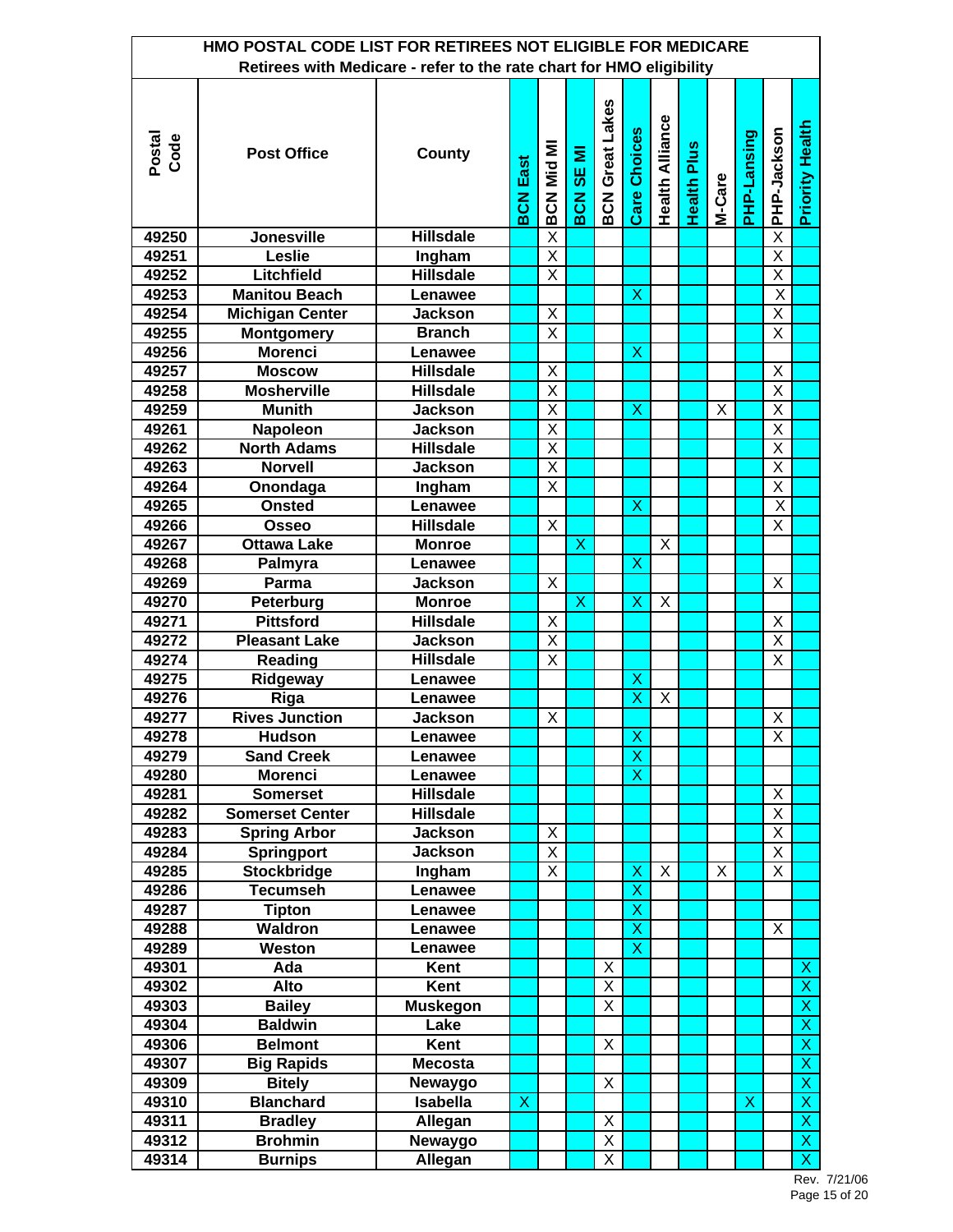|                | HMO POSTAL CODE LIST FOR RETIREES NOT ELIGIBLE FOR MEDICARE          |                 |                 |                   |                  |                                                    |                     |                        |                    |        |                           |             |                                           |
|----------------|----------------------------------------------------------------------|-----------------|-----------------|-------------------|------------------|----------------------------------------------------|---------------------|------------------------|--------------------|--------|---------------------------|-------------|-------------------------------------------|
|                | Retirees with Medicare - refer to the rate chart for HMO eligibility |                 |                 |                   |                  |                                                    |                     |                        |                    |        |                           |             |                                           |
| Postal<br>Code | <b>Post Office</b>                                                   | County          | <b>BCN East</b> | <b>BCN Mid MI</b> | <b>BCN SE MI</b> | <b>BCN Great Lakes</b>                             | <b>Care Choices</b> | <b>Health Alliance</b> | <b>Health Plus</b> | M-Care | PHP-Lansing               | PHP-Jackson | <b>Priority Health</b>                    |
| 49315          | <b>Byron Center</b>                                                  | Kent            |                 |                   |                  | $\overline{\mathsf{x}}$                            |                     |                        |                    |        |                           |             | $\overline{\mathsf{x}}$                   |
| 49316          | Caledonia                                                            | Kent            |                 |                   |                  | $\overline{\mathsf{X}}$                            |                     |                        |                    |        |                           |             | $\overline{\mathsf{x}}$                   |
| 49317          | Cannonsburg                                                          | Kent            |                 |                   |                  | $\overline{\mathsf{x}}$                            |                     |                        |                    |        |                           |             | $\overline{\mathsf{x}}$                   |
| 49318          | <b>Casnovia</b>                                                      | <b>Muskegon</b> |                 |                   |                  | X                                                  |                     |                        |                    |        |                           |             | $\overline{\mathsf{x}}$                   |
| 49319          | <b>Cedar Springs</b>                                                 | Kent            |                 |                   |                  | X                                                  |                     |                        |                    |        |                           |             | X                                         |
| 49320          | <b>Chippewa Lake</b>                                                 | <b>Mecosta</b>  |                 |                   |                  |                                                    |                     |                        |                    |        |                           |             | $\overline{\mathsf{x}}$                   |
| 49321          | <b>Comstock Park</b>                                                 | Kent            |                 |                   |                  | Χ                                                  |                     |                        |                    |        |                           |             | $\overline{\mathsf{x}}$                   |
| 49322          | Coral                                                                | <b>Montcalm</b> |                 |                   |                  | $\overline{\mathsf{x}}$                            |                     |                        |                    |        | Х                         |             | $\overline{\mathsf{x}}$                   |
| 49323          | <b>Dorr</b>                                                          | Allegan         |                 |                   |                  | $\overline{\mathsf{x}}$                            |                     |                        |                    |        |                           |             | $\overline{\mathsf{x}}$                   |
| 49325          | <b>Freeport</b>                                                      | <b>Barry</b>    |                 |                   |                  | X                                                  |                     |                        |                    |        |                           |             | $\overline{\mathsf{x}}$                   |
| 49326          | Gowen                                                                | Kent            |                 |                   |                  | X                                                  |                     |                        |                    |        | $\boldsymbol{\mathsf{X}}$ |             | $\overline{\mathsf{x}}$                   |
| 49327          | Grant                                                                | Newaygo         |                 |                   |                  | X                                                  |                     |                        |                    |        |                           |             | $\overline{\mathsf{x}}$                   |
| 49328          | <b>Hopkins</b>                                                       | Allegan         |                 |                   |                  | X                                                  |                     |                        |                    |        |                           |             | $\overline{\mathsf{x}}$                   |
| 49329          | <b>Howard City</b>                                                   | <b>Montcalm</b> |                 |                   |                  | X                                                  |                     |                        |                    |        | X                         |             | $\overline{\mathsf{x}}$                   |
| 49330          | <b>Kent City</b>                                                     | Kent            |                 |                   |                  | X                                                  |                     |                        |                    |        |                           |             | $\overline{\mathsf{x}}$                   |
| 49331          | Lowell                                                               | Kent            |                 |                   |                  | X                                                  |                     |                        |                    |        |                           |             | $\overline{\mathsf{x}}$                   |
| 49333          | <b>Middleville</b>                                                   | <b>Barry</b>    |                 |                   |                  | X                                                  |                     |                        |                    |        |                           |             | $\overline{X}$                            |
| 49334          | <b>Remus</b>                                                         | <b>Mecosta</b>  |                 |                   |                  |                                                    |                     |                        |                    |        |                           |             | $\overline{\mathsf{x}}$                   |
| 49335          | <b>Moline</b>                                                        | Allegan         |                 |                   |                  | X                                                  |                     |                        |                    |        |                           |             | $\overline{\mathsf{x}}$                   |
| 49336          | <b>Morley</b>                                                        | <b>Mecosta</b>  |                 |                   |                  |                                                    |                     |                        |                    |        |                           |             | $\overline{\mathsf{x}}$                   |
| 49337          | Newaygo                                                              | Newaygo         |                 |                   |                  | Х                                                  |                     |                        |                    |        |                           |             | X                                         |
| 49338          | <b>Paris</b>                                                         | <b>Mecosta</b>  |                 |                   |                  |                                                    |                     |                        |                    |        |                           |             | $\overline{\mathsf{x}}$                   |
| 49339          | Pierson                                                              | <b>Montcalm</b> |                 |                   |                  | Χ                                                  |                     |                        |                    |        | $\boldsymbol{\mathsf{X}}$ |             | $\overline{\mathsf{x}}$                   |
| 49341          | <b>Rockford</b>                                                      | Kent            |                 |                   |                  | $\overline{\mathsf{X}}$                            |                     |                        |                    |        |                           |             | $\overline{\mathsf{x}}$                   |
| 49342          | Rodney                                                               | <b>Mecosta</b>  |                 |                   |                  |                                                    |                     |                        |                    |        |                           |             | $\overline{\mathsf{x}}$                   |
| 49343          | <b>Sand Lake</b>                                                     | Kent            |                 |                   |                  | Χ                                                  |                     |                        |                    |        |                           |             | $\overline{\mathsf{x}}$                   |
| 49344          | <b>Shelbyville</b>                                                   | Allegan         |                 |                   |                  | X                                                  |                     |                        |                    |        |                           |             | X                                         |
| 49345          | <b>Sparta</b>                                                        | Kent            |                 |                   |                  | X                                                  |                     |                        |                    |        |                           |             | $\overline{\mathsf{x}}$                   |
| 49346          | <b>Stanwood</b>                                                      | <b>Mecosta</b>  |                 |                   |                  |                                                    |                     |                        |                    |        |                           |             | $\mathsf{X}$                              |
| 49347          | <b>Trufant</b>                                                       | <b>Montcalm</b> |                 |                   |                  | X                                                  |                     |                        |                    |        | X                         |             | X                                         |
| 49348          | Wayland                                                              | Allegan         |                 |                   |                  | X                                                  |                     |                        |                    |        |                           |             | $\overline{\mathsf{x}}$                   |
| 49349          | <b>White Cloud</b>                                                   | Newaygo         |                 |                   |                  | X                                                  |                     |                        |                    |        |                           |             | $\overline{\mathsf{x}}$                   |
| 49351          | <b>Rockford</b>                                                      | Kent            |                 |                   |                  | $\overline{\mathsf{X}}$                            |                     |                        |                    |        |                           |             | $\overline{X}$                            |
| 49355          | Ada                                                                  | Kent            |                 |                   |                  | $\overline{\mathsf{X}}$<br>$\overline{\mathsf{X}}$ |                     |                        |                    |        |                           |             | $\overline{X}$<br>$\overline{\mathsf{x}}$ |
| 49356<br>49357 | Ada<br>Ada                                                           | Kent<br>Kent    |                 |                   |                  | $\overline{\mathsf{x}}$                            |                     |                        |                    |        |                           |             | $\overline{\mathsf{x}}$                   |
| 49401          | <b>Allendale</b>                                                     | <b>Ottawa</b>   |                 |                   |                  | Χ                                                  |                     |                        |                    |        |                           |             | $\overline{\mathsf{x}}$                   |
| 49402          | <b>Branch</b>                                                        | Lake            |                 |                   |                  |                                                    |                     |                        |                    |        |                           |             | $\pmb{\mathsf{X}}$                        |
| 49403          | <b>Conklin</b>                                                       | <b>Ottawa</b>   |                 |                   |                  | Χ                                                  |                     |                        |                    |        |                           |             | $\overline{\mathsf{x}}$                   |
| 49404          | <b>Coopersville</b>                                                  | Ottawa          |                 |                   |                  | $\overline{\mathsf{x}}$                            |                     |                        |                    |        |                           |             | $\overline{\mathsf{x}}$                   |
| 49405          | <b>Custer</b>                                                        | <b>Mason</b>    |                 |                   |                  |                                                    |                     |                        |                    |        |                           |             | $\pmb{\mathsf{X}}$                        |
| 49406          | <b>Douglas</b>                                                       | Allegan         |                 |                   |                  | X                                                  |                     |                        |                    |        |                           |             | $\pmb{\mathsf{X}}$                        |
| 49408          | <b>Fennville</b>                                                     | Allegan         |                 |                   |                  | Χ                                                  |                     |                        |                    |        |                           |             | $\overline{\mathsf{x}}$                   |
| 49409          | Ferrysburg                                                           | Ottawa          |                 |                   |                  | Χ                                                  |                     |                        |                    |        |                           |             | $\overline{\mathsf{x}}$                   |
| 49410          | <b>Fountain</b>                                                      | <b>Mason</b>    |                 |                   |                  |                                                    |                     |                        |                    |        |                           |             | $\overline{\mathsf{x}}$                   |
| 49411          | <b>Freesoil</b>                                                      | <b>Mason</b>    |                 |                   |                  |                                                    |                     |                        |                    |        |                           |             | $\pmb{\mathsf{X}}$                        |
| 49412          | <b>Fremont</b>                                                       | Newaygo         |                 |                   |                  | X                                                  |                     |                        |                    |        |                           |             | $\overline{\mathsf{x}}$                   |
| 49413          | <b>Fremont</b>                                                       | Newaygo         |                 |                   |                  | $\overline{X}$                                     |                     |                        |                    |        |                           |             | $\overline{\mathsf{X}}$                   |
| 49415          | <b>Fruitport</b>                                                     | <b>Muskegon</b> |                 |                   |                  | $\overline{X}$                                     |                     |                        |                    |        |                           |             | $\overline{\mathsf{x}}$                   |

Rev. 7/21/06 Page 16 of 20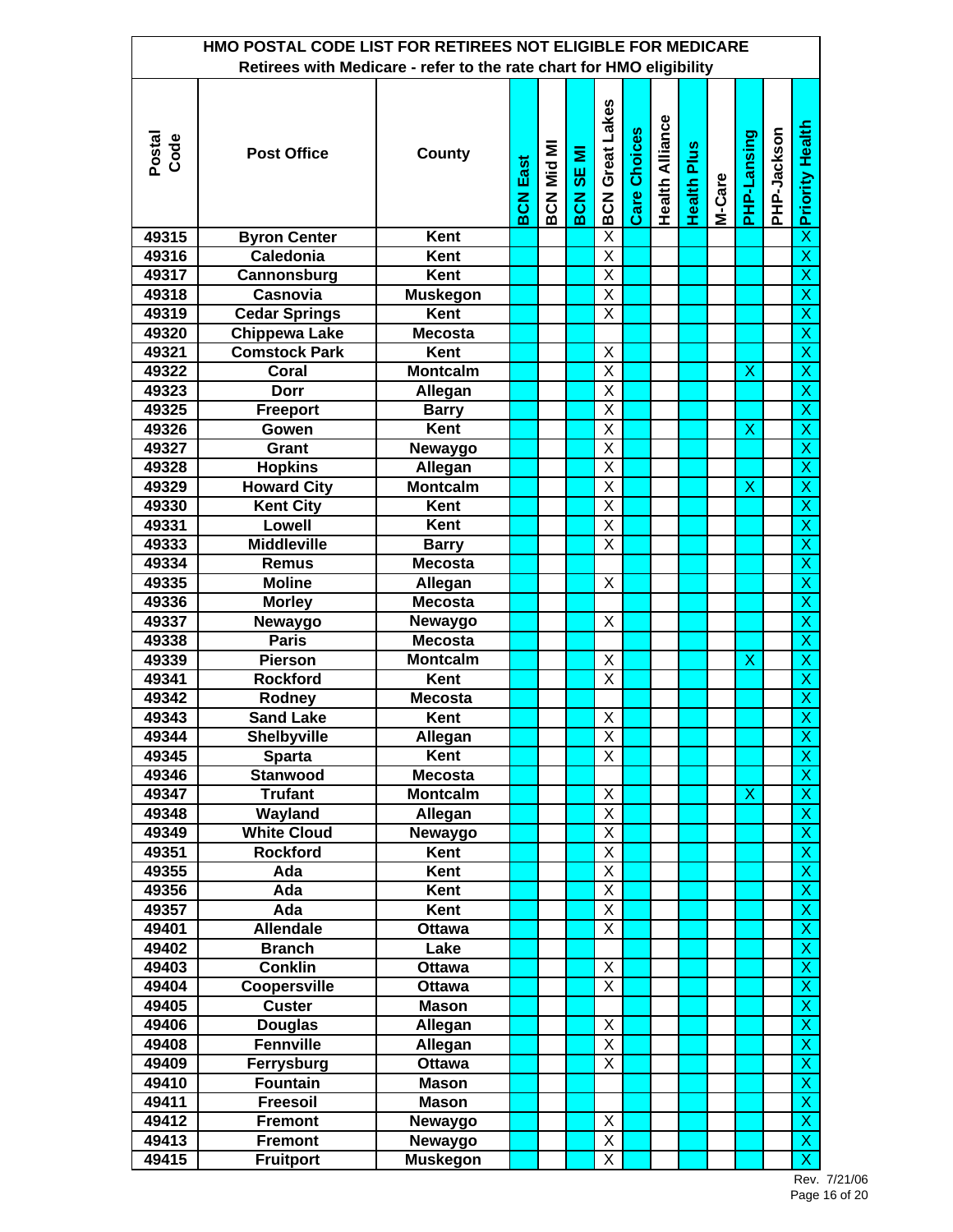|                | HMO POSTAL CODE LIST FOR RETIREES NOT ELIGIBLE FOR MEDICARE          |                         |             |                   |                  |                         |              |                        |                    |        |             |             |                                           |
|----------------|----------------------------------------------------------------------|-------------------------|-------------|-------------------|------------------|-------------------------|--------------|------------------------|--------------------|--------|-------------|-------------|-------------------------------------------|
|                | Retirees with Medicare - refer to the rate chart for HMO eligibility |                         |             |                   |                  |                         |              |                        |                    |        |             |             |                                           |
| Postal<br>Code | <b>Post Office</b>                                                   | County                  | East<br>BCN | <b>BCN Mid MI</b> | <b>BCN SE MI</b> | <b>BCN Great Lakes</b>  | Care Choices | <b>Health Alliance</b> | <b>Health Plus</b> | M-Care | PHP-Lansing | PHP-Jackson | <b>Priority Health</b>                    |
| 49416          | Glenn                                                                | Allegan                 |             |                   |                  | $\overline{\mathsf{x}}$ |              |                        |                    |        |             |             | $\overline{\mathsf{x}}$                   |
| 49417          | <b>Grand Haven</b>                                                   | <b>Ottawa</b>           |             |                   |                  | $\overline{\mathsf{x}}$ |              |                        |                    |        |             |             | $\overline{\mathsf{x}}$                   |
| 49418          | <b>Grandville</b>                                                    | Kent                    |             |                   |                  | $\overline{\mathsf{x}}$ |              |                        |                    |        |             |             | $\overline{\mathsf{x}}$                   |
| 49419          | <b>Hamilton</b>                                                      | Allegan                 |             |                   |                  | X                       |              |                        |                    |        |             |             | $\overline{\mathsf{x}}$                   |
| 49420          | <b>Hart</b>                                                          | Oceana                  |             |                   |                  | X                       |              |                        |                    |        |             |             | X                                         |
| 49421          | Hesperia                                                             | Oceana                  |             |                   |                  | X                       |              |                        |                    |        |             |             | $\overline{\mathsf{x}}$                   |
| 49422          | <b>Holland</b>                                                       | <b>Ottawa</b>           |             |                   |                  | $\overline{\mathsf{x}}$ |              |                        |                    |        |             |             | $\overline{\mathsf{x}}$                   |
| 49423          | <b>Holland</b>                                                       | <b>Ottawa</b>           |             |                   |                  | $\overline{\mathsf{x}}$ |              |                        |                    |        |             |             | $\overline{\mathsf{x}}$                   |
| 49424          | <b>Holland</b>                                                       | <b>Ottawa</b>           |             |                   |                  | $\overline{\mathsf{x}}$ |              |                        |                    |        |             |             | X                                         |
| 49425          | <b>Holton</b>                                                        | <b>Muskegon</b>         |             |                   |                  | X                       |              |                        |                    |        |             |             | $\overline{\mathsf{x}}$                   |
| 49426          | <b>Hudsonville</b>                                                   | <b>Ottawa</b>           |             |                   |                  | X                       |              |                        |                    |        |             |             | $\overline{\mathsf{x}}$                   |
| 49427          | Jamestown                                                            | <b>Ottawa</b>           |             |                   |                  | X                       |              |                        |                    |        |             |             | $\overline{\mathsf{x}}$                   |
| 49428          | <b>Jenison</b>                                                       | <b>Ottawa</b>           |             |                   |                  | X                       |              |                        |                    |        |             |             | $\overline{\mathsf{x}}$                   |
| 49429          | Jenison                                                              | <b>Ottawa</b>           |             |                   |                  | X                       |              |                        |                    |        |             |             | $\overline{\mathsf{x}}$                   |
| 49430          | Lamont                                                               | <b>Ottawa</b>           |             |                   |                  | X                       |              |                        |                    |        |             |             | $\overline{\mathsf{x}}$                   |
| 49431          | Ludington                                                            | <b>Mason</b>            |             |                   |                  |                         |              |                        |                    |        |             |             | $\overline{\mathsf{x}}$                   |
| 49434          | <b>Macatawa</b>                                                      | <b>Ottawa</b>           |             |                   |                  | X                       |              |                        |                    |        |             |             | $\overline{X}$                            |
| 49435          | <b>Marne</b>                                                         | <b>Ottawa</b>           |             |                   |                  | $\overline{\mathsf{X}}$ |              |                        |                    |        |             |             | $\overline{\mathsf{x}}$                   |
| 49436          | <b>Mears</b>                                                         | Oceana                  |             |                   |                  | $\overline{\mathsf{x}}$ |              |                        |                    |        |             |             | $\overline{\mathsf{x}}$                   |
| 49437          | <b>Montague</b>                                                      | <b>Muskegon</b>         |             |                   |                  | X                       |              |                        |                    |        |             |             | $\overline{\mathsf{x}}$                   |
| 49440          | <b>Muskegon</b>                                                      | <b>Muskegon</b>         |             |                   |                  | $\overline{\mathsf{x}}$ |              |                        |                    |        |             |             | X                                         |
| 49441          | <b>Muskegon</b>                                                      | <b>Muskegon</b>         |             |                   |                  | $\overline{\mathsf{x}}$ |              |                        |                    |        |             |             | $\overline{\mathsf{x}}$                   |
| 49442          | <b>Muskegon</b>                                                      | <b>Muskegon</b>         |             |                   |                  | $\overline{\mathsf{x}}$ |              |                        |                    |        |             |             | $\overline{\mathsf{x}}$                   |
| 49443          | <b>Muskegon</b>                                                      | <b>Muskegon</b>         |             |                   |                  | $\overline{\mathsf{X}}$ |              |                        |                    |        |             |             | $\overline{\mathsf{x}}$                   |
| 49444          | <b>Muskegon</b>                                                      | <b>Muskegon</b>         |             |                   |                  | $\overline{\mathsf{x}}$ |              |                        |                    |        |             |             | X                                         |
| 49445          | <b>Muskegon</b>                                                      | <b>Muskegon</b>         |             |                   |                  | $\overline{\mathsf{X}}$ |              |                        |                    |        |             |             | $\overline{\mathsf{x}}$                   |
| 49446          | New Era                                                              | Oceana                  |             |                   |                  | X                       |              |                        |                    |        |             |             | X                                         |
| 49448          | <b>Nunica</b>                                                        | Ottawa                  |             |                   |                  | X                       |              |                        |                    |        |             |             | $\overline{\mathsf{x}}$                   |
| 49449          | <b>Pentwater</b>                                                     | Oceana                  |             |                   |                  | Χ                       |              |                        |                    |        |             |             | $\overline{\mathsf{x}}$                   |
| 49450          | Pullman                                                              | Allegan                 |             |                   |                  | X                       |              |                        |                    |        |             |             | $\mathsf X$                               |
| 49451          | Ravenna                                                              | <b>Muskegon</b>         |             |                   |                  | X                       |              |                        |                    |        |             |             | $\overline{\mathsf{x}}$                   |
| 49452          | <b>Rothbury</b>                                                      | Oceana                  |             |                   |                  | X                       |              |                        |                    |        |             |             | $\overline{\mathsf{x}}$                   |
| 49453          | <b>Saugatuck</b>                                                     | Allegan                 |             |                   |                  | X                       |              |                        |                    |        |             |             | $\overline{X}$                            |
| 49454          | <b>Scottville</b>                                                    | <b>Mason</b>            |             |                   |                  | X                       |              |                        |                    |        |             |             | $\overline{X}$<br>$\overline{\mathsf{x}}$ |
| 49455<br>49456 | <b>Shelby</b><br><b>Spring Lake</b>                                  | Oceana<br><b>Ottawa</b> |             |                   |                  | $\overline{\mathsf{x}}$ |              |                        |                    |        |             |             | $\overline{\mathsf{x}}$                   |
| 49457          | <b>Twin Lake</b>                                                     | <b>Muskegon</b>         |             |                   |                  | X                       |              |                        |                    |        |             |             | $\overline{\mathsf{x}}$                   |
| 49459          | <b>Walkerville</b>                                                   | Oceana                  |             |                   |                  | X                       |              |                        |                    |        |             |             | $\mathsf X$                               |
| 49460          | <b>West Olive</b>                                                    | Ottawa                  |             |                   |                  | Χ                       |              |                        |                    |        |             |             | $\overline{\mathsf{x}}$                   |
| 49461          | Whitehall                                                            | <b>Muskegon</b>         |             |                   |                  | Χ                       |              |                        |                    |        |             |             | $\overline{\mathsf{x}}$                   |
| 49463          | Wabaningo                                                            | <b>Muskegon</b>         |             |                   |                  | Χ                       |              |                        |                    |        |             |             | $\overline{X}$                            |
| 49464          | <b>Zeeland</b>                                                       | <b>Ottawa</b>           |             |                   |                  | $\overline{\mathsf{X}}$ |              |                        |                    |        |             |             | $\pmb{\mathsf{X}}$                        |
| 49468          | <b>Grandville</b>                                                    | Kent                    |             |                   |                  | Χ                       |              |                        |                    |        |             |             | $\overline{\mathsf{x}}$                   |
| 49501          | <b>Grand Rapids</b>                                                  | Kent                    |             |                   |                  | Χ                       |              |                        |                    |        |             |             | $\overline{\mathsf{x}}$                   |
| 49502          | <b>Grand Rapids</b>                                                  | Kent                    |             |                   |                  | Χ                       |              |                        |                    |        |             |             | $\overline{\mathsf{x}}$                   |
| 49503          | <b>Grand Rapids</b>                                                  | Kent                    |             |                   |                  | Χ                       |              |                        |                    |        |             |             | $\pmb{\mathsf{X}}$                        |
| 49504          | <b>Grand Rapids</b>                                                  | Kent                    |             |                   |                  | X                       |              |                        |                    |        |             |             | $\overline{\mathsf{x}}$                   |
| 49505          | <b>Grand Rapids</b>                                                  | Kent                    |             |                   |                  | $\overline{\mathsf{X}}$ |              |                        |                    |        |             |             | $\overline{\mathsf{x}}$                   |
| 49506          | <b>Grand Rapids</b>                                                  | Kent                    |             |                   |                  | X                       |              |                        |                    |        |             |             | $\overline{\mathsf{x}}$                   |

Rev. 7/21/06 Page 17 of 20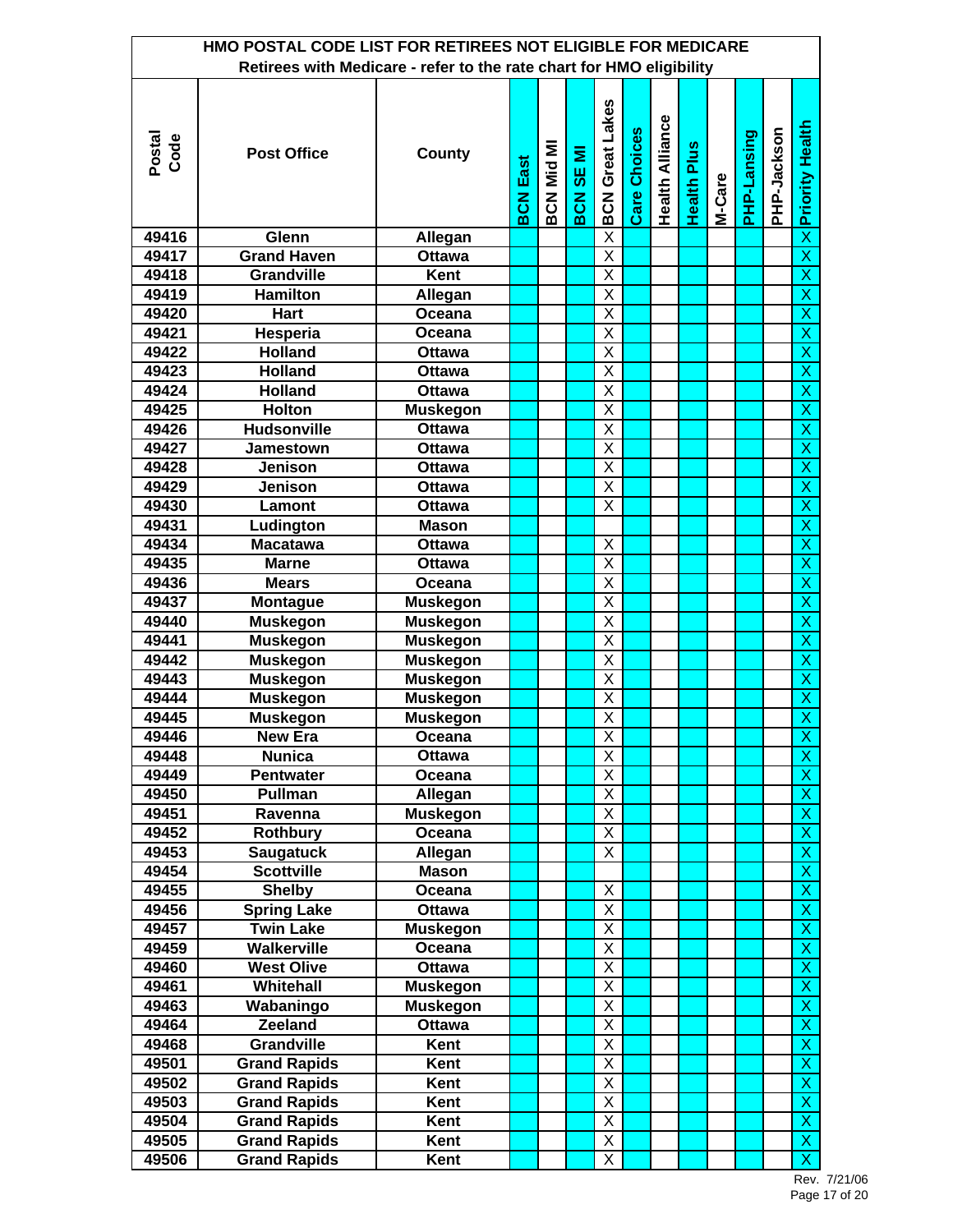|                | HMO POSTAL CODE LIST FOR RETIREES NOT ELIGIBLE FOR MEDICARE          |                       |                 |                   |                  |                         |                     |                        |                    |        |             |             |                                                    |
|----------------|----------------------------------------------------------------------|-----------------------|-----------------|-------------------|------------------|-------------------------|---------------------|------------------------|--------------------|--------|-------------|-------------|----------------------------------------------------|
|                | Retirees with Medicare - refer to the rate chart for HMO eligibility |                       |                 |                   |                  |                         |                     |                        |                    |        |             |             |                                                    |
| Postal<br>Code | <b>Post Office</b>                                                   | County                | <b>BCN East</b> | <b>BCN Mid MI</b> | <b>BCN SE MI</b> | <b>BCN Great Lakes</b>  | <b>Care Choices</b> | <b>Health Alliance</b> | <b>Health Plus</b> | M-Care | PHP-Lansing | PHP-Jackson | <b>x</b> Priority Health                           |
| 49507          | <b>Grand Rapids</b>                                                  | Kent                  |                 |                   |                  | $\overline{\mathsf{X}}$ |                     |                        |                    |        |             |             |                                                    |
| 49508          | Wyoming                                                              | Kent                  |                 |                   |                  | $\overline{\mathsf{X}}$ |                     |                        |                    |        |             |             | $\overline{\mathsf{x}}$                            |
| 49509          | Wyoming                                                              | Kent                  |                 |                   |                  | $\overline{X}$          |                     |                        |                    |        |             |             | $\overline{\mathsf{x}}$                            |
| 49510          | <b>Grand Rapids</b>                                                  | Kent                  |                 |                   |                  | $\overline{\mathsf{x}}$ |                     |                        |                    |        |             |             | $\overline{\mathsf{x}}$                            |
| 49512          | <b>Grand Rapids</b>                                                  | Kent                  |                 |                   |                  | X                       |                     |                        |                    |        |             |             | $\overline{\mathsf{x}}$                            |
| 49514          | <b>Grand Rapids</b>                                                  | Kent                  |                 |                   |                  | $\overline{\mathsf{x}}$ |                     |                        |                    |        |             |             | X                                                  |
| 49515          | <b>Grand Rapids</b>                                                  | Kent                  |                 |                   |                  | $\overline{\mathsf{x}}$ |                     |                        |                    |        |             |             | $\overline{\mathsf{x}}$                            |
| 49516          | <b>Grand Rapids</b>                                                  | Kent                  |                 |                   |                  | $\overline{\mathsf{X}}$ |                     |                        |                    |        |             |             | $\overline{\mathsf{x}}$                            |
| 49518          | <b>Grand Rapids</b>                                                  | Kent                  |                 |                   |                  | $\overline{\mathsf{x}}$ |                     |                        |                    |        |             |             | $\overline{X}$                                     |
| 49519          | Wyoming                                                              | Kent                  |                 |                   |                  | $\overline{\mathsf{X}}$ |                     |                        |                    |        |             |             | $\overline{\mathsf{x}}$                            |
| 49523          | <b>Grand Rapids</b>                                                  | Kent                  |                 |                   |                  | X                       |                     |                        |                    |        |             |             | $\overline{\mathsf{x}}$                            |
| 49525          | <b>Grand Rapids</b>                                                  | Kent                  |                 |                   |                  | X                       |                     |                        |                    |        |             |             | $\overline{\mathsf{x}}$                            |
| 49530          | <b>Grand Rapids</b>                                                  | Kent                  |                 |                   |                  | X                       |                     |                        |                    |        |             |             | $\overline{\mathsf{x}}$                            |
| 49534          | <b>Grand Rapids</b>                                                  | Kent                  |                 |                   |                  | X                       |                     |                        |                    |        |             |             | $\overline{X}$                                     |
| 49544          | <b>Grand Rapids</b>                                                  | Kent                  |                 |                   |                  | X                       |                     |                        |                    |        |             |             | $\overline{\mathsf{x}}$                            |
| 49546          | <b>Grand Rapids</b>                                                  | Kent                  |                 |                   |                  | X                       |                     |                        |                    |        |             |             | $\overline{\mathsf{x}}$                            |
| 49548          | <b>Grand Rapids</b>                                                  | Kent                  |                 |                   |                  | $\overline{\mathsf{x}}$ |                     |                        |                    |        |             |             | $\overline{\mathsf{x}}$                            |
| 49550          | Wyoming                                                              | Kent                  |                 |                   |                  | $\overline{\mathsf{X}}$ |                     |                        |                    |        |             |             | $\overline{X}$                                     |
| 49555          | <b>Grand Rapids</b>                                                  | Kent                  |                 |                   |                  | $\overline{X}$          |                     |                        |                    |        |             |             | $\overline{\mathsf{x}}$                            |
| 49560          | <b>Grand Rapids</b>                                                  | Kent                  |                 |                   |                  | $\overline{\mathsf{x}}$ |                     |                        |                    |        |             |             | $\overline{\mathsf{x}}$                            |
| 49588          | <b>Grand Rapids</b>                                                  | Kent                  |                 |                   |                  | X                       |                     |                        |                    |        |             |             | $\overline{X}$                                     |
| 49599          | <b>Grand Rapids</b>                                                  | Kent                  |                 |                   |                  | Χ                       |                     |                        |                    |        |             |             | $\overline{\mathsf{x}}$                            |
| 49601          | <b>Cadillac</b>                                                      | Wexford               |                 |                   |                  |                         |                     |                        |                    |        |             |             | $\overline{\mathsf{x}}$                            |
| 49610          | Acme                                                                 | <b>Grand Traverse</b> |                 |                   |                  |                         |                     |                        |                    |        |             |             | $\overline{\mathsf{x}}$                            |
| 49611          | Alba                                                                 | <b>Antrim</b>         |                 |                   |                  |                         |                     |                        |                    |        |             |             | $\overline{\mathsf{x}}$                            |
| 49612          | <b>Alden</b>                                                         | Antrim                |                 |                   |                  |                         |                     |                        |                    |        |             |             | $\overline{X}$                                     |
| 49613          | <b>Arcadia</b>                                                       | Manistee              |                 |                   |                  |                         |                     |                        |                    |        |             |             | X                                                  |
| 49614          | <b>Bear Lake</b>                                                     | <b>Manistee</b>       |                 |                   |                  |                         |                     |                        |                    |        |             |             | $\overline{\mathsf{x}}$                            |
| 49615          | <b>Bellaire</b>                                                      | Antrim                |                 |                   |                  |                         |                     |                        |                    |        |             |             | X                                                  |
| 49616          | <b>Benzonia</b>                                                      | <b>Benzie</b>         |                 |                   |                  |                         |                     |                        |                    |        |             |             | X                                                  |
| 49617          | <b>Beulah</b>                                                        | <b>Benzie</b>         |                 |                   |                  |                         |                     |                        |                    |        |             |             | X                                                  |
| 49618          | <b>Boon</b>                                                          | Wexford               |                 |                   |                  |                         |                     |                        |                    |        |             |             | $\overline{\mathsf{x}}$                            |
| 49619          | <b>Brethren</b>                                                      | <b>Manistee</b>       |                 |                   |                  |                         |                     |                        |                    |        |             |             | $\overline{X}$                                     |
| 49620          | <b>Buckley</b>                                                       | Wexford               |                 |                   |                  |                         |                     |                        |                    |        |             |             | $\mathsf X$                                        |
| 49621          | Cedar                                                                | Leelanau              |                 |                   |                  |                         |                     |                        |                    |        |             |             | $\pmb{\mathsf{X}}$                                 |
| 49622          | <b>Central Lake</b>                                                  | Antrim                |                 |                   |                  |                         |                     |                        |                    |        |             |             | $\overline{\mathsf{x}}$                            |
| 49623          | <b>Chase</b>                                                         | Lake                  |                 |                   |                  |                         |                     |                        |                    |        |             |             | $\overline{X}$                                     |
| 49625          | Copemish                                                             | <b>Manistee</b>       |                 |                   |                  |                         |                     |                        |                    |        |             |             | $\mathsf{X}$                                       |
| 49626          | <b>Eastlake</b>                                                      | <b>Manistee</b>       |                 |                   |                  |                         |                     |                        |                    |        |             |             | X                                                  |
| 49627          | <b>East Port</b>                                                     | Antrim                |                 |                   |                  |                         |                     |                        |                    |        |             |             | $\overline{\mathsf{x}}$                            |
| 49628          | <b>Elberta</b>                                                       | <b>Benzie</b>         |                 |                   |                  |                         |                     |                        |                    |        |             |             | $\overline{X}$                                     |
| 49629          | <b>Elk Rapids</b>                                                    | <b>Antrim</b>         |                 |                   |                  |                         |                     |                        |                    |        |             |             | $\mathsf X$                                        |
| 49630          | <b>Empire</b>                                                        | Leelanau              |                 |                   |                  |                         |                     |                        |                    |        |             |             | X                                                  |
| 49631          | <b>Evart</b>                                                         | Osceola               |                 |                   |                  |                         |                     |                        |                    |        |             |             | $\overline{\mathsf{x}}$                            |
| 49632          | <b>Falmouth</b>                                                      | <b>Missaukee</b>      |                 |                   |                  |                         |                     |                        |                    |        |             |             | $\overline{\mathsf{x}}$                            |
| 49633          | <b>Fife Lake</b>                                                     | Kalkaska              |                 |                   |                  |                         |                     |                        |                    |        |             |             | X                                                  |
| 49634          | <b>Filer City</b>                                                    | <b>Manistee</b>       |                 |                   |                  |                         |                     |                        |                    |        |             |             | X                                                  |
| 49635          | <b>Frankfort</b>                                                     | <b>Benzie</b>         |                 |                   |                  |                         |                     |                        |                    |        |             |             | $\overline{\mathsf{x}}$<br>$\overline{\mathsf{x}}$ |
| 49636          | <b>Glen Arbor</b>                                                    | Leelanau              |                 |                   |                  |                         |                     |                        |                    |        |             |             |                                                    |

Rev. 7/21/06 Page 18 of 20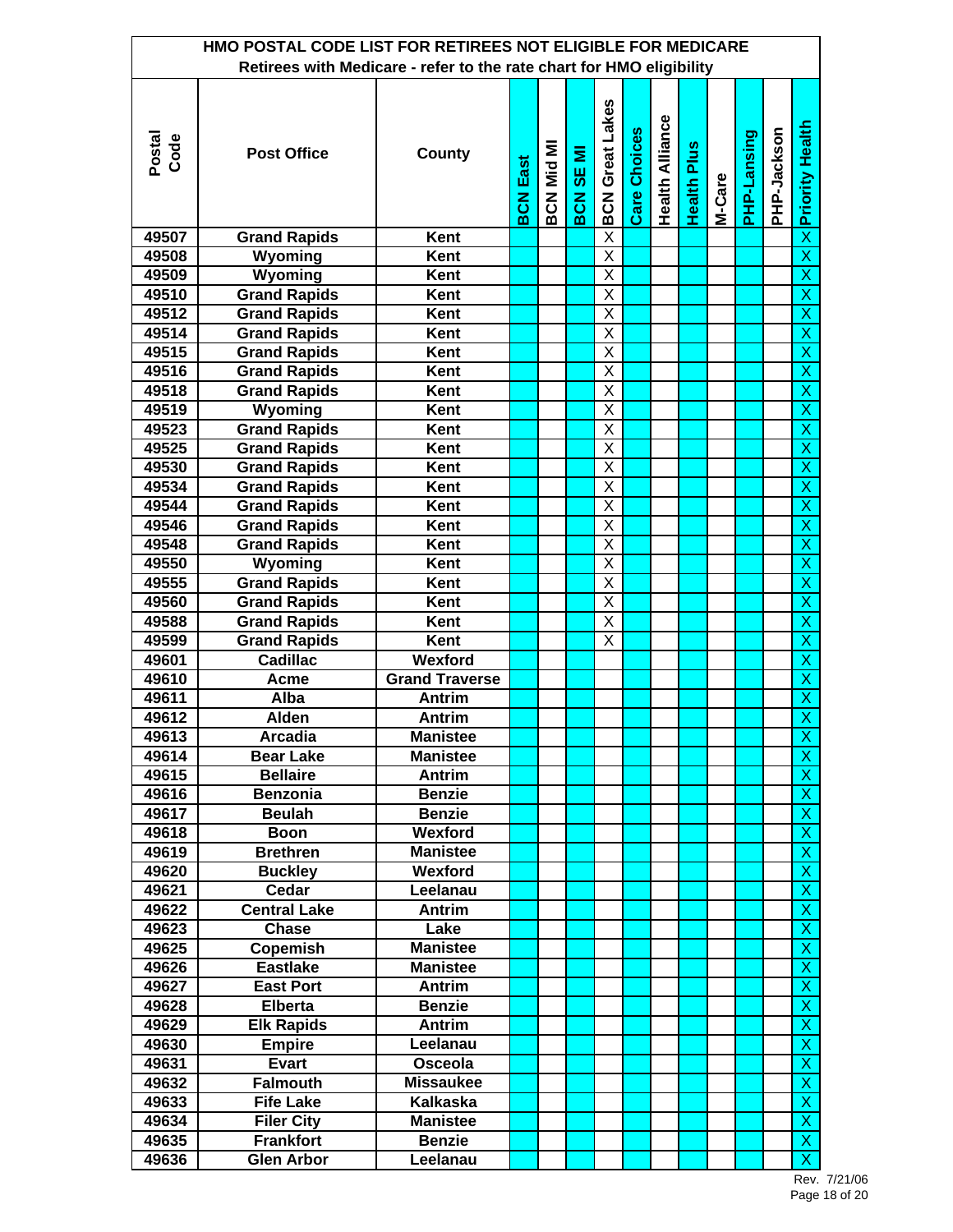|                | HMO POSTAL CODE LIST FOR RETIREES NOT ELIGIBLE FOR MEDICARE          |                            |                 |            |                  |                        |              |                        |                    |        |             |             |                                           |
|----------------|----------------------------------------------------------------------|----------------------------|-----------------|------------|------------------|------------------------|--------------|------------------------|--------------------|--------|-------------|-------------|-------------------------------------------|
|                | Retirees with Medicare - refer to the rate chart for HMO eligibility |                            |                 |            |                  |                        |              |                        |                    |        |             |             |                                           |
| Postal<br>Code | <b>Post Office</b>                                                   | County                     | <b>BCN East</b> | BCN Mid MI | <b>BCN SE MI</b> | <b>BCN Great Lakes</b> | Care Choices | <b>Health Alliance</b> | <b>Health Plus</b> | M-Care | PHP-Lansing | PHP-Jackson | <b>Priority Health</b>                    |
| 49637          | Grawn                                                                | <b>Grand Traverse</b>      |                 |            |                  |                        |              |                        |                    |        |             |             | $\overline{\mathsf{x}}$                   |
| 49638          | <b>Harrietta</b>                                                     | Wexford                    |                 |            |                  |                        |              |                        |                    |        |             |             | $\overline{\mathsf{x}}$                   |
| 49639          | <b>Hersey</b>                                                        | Osceola                    |                 |            |                  |                        |              |                        |                    |        |             |             | $\overline{\mathsf{x}}$                   |
| 49640          | Honor                                                                | <b>Benzie</b>              |                 |            |                  |                        |              |                        |                    |        |             |             | X                                         |
| 49642          | <b>Idlewild</b>                                                      | Lake                       |                 |            |                  |                        |              |                        |                    |        |             |             | X                                         |
| 49643          | Interlochen                                                          | <b>Grand Traverse</b>      |                 |            |                  |                        |              |                        |                    |        |             |             | $\overline{\mathsf{x}}$                   |
| 49644          | <b>Irons</b>                                                         | Lake                       |                 |            |                  |                        |              |                        |                    |        |             |             | $\overline{\mathsf{x}}$                   |
| 49645          | <b>Kaleva</b>                                                        | <b>Manistee</b>            |                 |            |                  |                        |              |                        |                    |        |             |             | $\overline{\mathsf{x}}$                   |
| 49646          | <b>Kalkaska</b>                                                      | <b>Kalkaska</b>            |                 |            |                  |                        |              |                        |                    |        |             |             | X                                         |
| 49648          | <b>Kewadin</b>                                                       | Antrim                     |                 |            |                  |                        |              |                        |                    |        |             |             | $\overline{\mathsf{x}}$                   |
| 49649          | <b>Kingsley</b>                                                      | <b>Grand Traverse</b>      |                 |            |                  |                        |              |                        |                    |        |             |             | $\overline{\mathsf{x}}$                   |
| 49650          | <b>Lake Ann</b>                                                      | <b>Benzie</b>              |                 |            |                  |                        |              |                        |                    |        |             |             | $\overline{\mathsf{x}}$                   |
| 49651          | <b>Lake City</b>                                                     | <b>Missaukee</b>           |                 |            |                  |                        |              |                        |                    |        |             |             | X                                         |
| 49653          | Lake Leelanau                                                        | Leelanau                   |                 |            |                  |                        |              |                        |                    |        |             |             | $\overline{\mathsf{x}}$                   |
| 49654          | Leland                                                               | Leelanau                   |                 |            |                  |                        |              |                        |                    |        |             |             | $\overline{\mathsf{x}}$                   |
| 49655          | LeRoy                                                                | Osceola                    |                 |            |                  |                        |              |                        |                    |        |             |             | $\overline{\mathsf{x}}$                   |
| 49656          | Luther                                                               | Lake                       |                 |            |                  |                        |              |                        |                    |        |             |             | $\overline{X}$                            |
| 49657          | <b>McBain</b>                                                        | <b>Missaukee</b>           |                 |            |                  |                        |              |                        |                    |        |             |             | $\overline{\mathsf{x}}$                   |
| 49659          | <b>Mancelona</b>                                                     | <b>Antrim</b>              |                 |            |                  |                        |              |                        |                    |        |             |             | $\overline{\mathsf{x}}$                   |
| 49660          | <b>Manistee</b>                                                      | <b>Manistee</b>            |                 |            |                  |                        |              |                        |                    |        |             |             | $\overline{\mathsf{x}}$                   |
| 49663          | <b>Manton</b>                                                        | Wexford                    |                 |            |                  |                        |              |                        |                    |        |             |             | X                                         |
| 49664          | <b>Maple City</b>                                                    | Leelanau                   |                 |            |                  |                        |              |                        |                    |        |             |             | $\overline{\mathsf{x}}$                   |
| 49665          | <b>Marion</b>                                                        | Osceola                    |                 |            |                  |                        |              |                        |                    |        |             |             | $\overline{\mathsf{x}}$                   |
| 49666          | <b>Mayfield</b>                                                      | <b>Grand Traverse</b>      |                 |            |                  |                        |              |                        |                    |        |             |             | $\overline{\mathsf{x}}$                   |
| 49667          | <b>Merritt</b>                                                       | <b>Missaukee</b>           |                 |            |                  |                        |              |                        |                    |        |             |             | X                                         |
| 49668          | <b>Mesick</b>                                                        | Wexford                    |                 |            |                  |                        |              |                        |                    |        |             |             | $\overline{\mathsf{x}}$                   |
| 49670          | <b>Northport</b>                                                     | Leelanau                   |                 |            |                  |                        |              |                        |                    |        |             |             | X                                         |
| 49673          | <b>Old Mission</b>                                                   | <b>Grand Traverse</b>      |                 |            |                  |                        |              |                        |                    |        |             |             | $\overline{\mathsf{x}}$                   |
| 49674          | Omena                                                                | Leelanau                   |                 |            |                  |                        |              |                        |                    |        |             |             | X                                         |
| 49675          | Onekama                                                              | <b>Manistee</b>            |                 |            |                  |                        |              |                        |                    |        |             |             | X                                         |
| 49676          | <b>Rapid City</b>                                                    | Kalkaska                   |                 |            |                  |                        |              |                        |                    |        |             |             | $\overline{\mathsf{x}}$                   |
| 49677          | <b>Reed City</b>                                                     | Osceola                    |                 |            |                  |                        |              |                        |                    |        |             |             | $\overline{X}$                            |
| 49679          | <b>Sears</b>                                                         | Osceola                    |                 |            |                  |                        |              |                        |                    |        |             |             | $\overline{X}$                            |
| 49680          | South Boardman                                                       | Kalkaska                   |                 |            |                  |                        |              |                        |                    |        |             |             | $\pmb{\mathsf{X}}$                        |
| 49682          | <b>Suttons Bay</b>                                                   | Leelanau                   |                 |            |                  |                        |              |                        |                    |        |             |             | $\overline{\mathsf{x}}$                   |
| 49683          | Thompsonville                                                        | <b>Benzie</b>              |                 |            |                  |                        |              |                        |                    |        |             |             | $\overline{\mathsf{x}}$                   |
| 49684          | <b>Traverse City</b>                                                 | <b>Grand Traverse</b>      |                 |            |                  |                        |              |                        |                    |        |             |             | $\mathsf{X}$                              |
| 49685          | <b>Traverse City</b>                                                 | <b>Grand Traverse</b>      |                 |            |                  |                        |              |                        |                    |        |             |             | X                                         |
| 49686          | <b>Traverse City</b>                                                 | <b>Grand Traverse</b>      |                 |            |                  |                        |              |                        |                    |        |             |             | $\overline{\mathsf{x}}$<br>$\overline{X}$ |
| 49688<br>49689 | <b>Tustin</b><br>Wellston                                            | Osceola<br><b>Manistee</b> |                 |            |                  |                        |              |                        |                    |        |             |             | X                                         |
| 49690          | Williamsburg                                                         | <b>Grand Traverse</b>      |                 |            |                  |                        |              |                        |                    |        |             |             | X                                         |
| 49696          | <b>Traverse City</b>                                                 | <b>Grand Traverse</b>      |                 |            |                  |                        |              |                        |                    |        |             |             | $\overline{\mathsf{x}}$                   |
| 49701          | <b>Mackinaw City</b>                                                 |                            |                 |            |                  |                        |              |                        |                    |        |             |             | $\overline{\mathsf{x}}$                   |
| 49705          | Afton                                                                | Cheboygan<br>Cheboygan     |                 |            |                  |                        |              |                        |                    |        |             |             | X                                         |
| 49706          | <b>Alanson</b>                                                       | <b>Emmet</b>               |                 |            |                  |                        |              |                        |                    |        |             |             | X                                         |
| 49709          | <b>Atlanta</b>                                                       | <b>Montmorency</b>         |                 |            |                  |                        |              |                        |                    |        |             |             | $\overline{X}$                            |
| 49711          | <b>Bay Shore</b>                                                     | <b>Charlevoix</b>          |                 |            |                  |                        |              |                        |                    |        |             |             | $\pmb{\mathsf{X}}$                        |
| 49712          | <b>Boyne City</b>                                                    | <b>Charlevoix</b>          |                 |            |                  |                        |              |                        |                    |        |             |             | $\overline{\mathsf{x}}$                   |

Rev. 7/21/06 Page 19 of 20